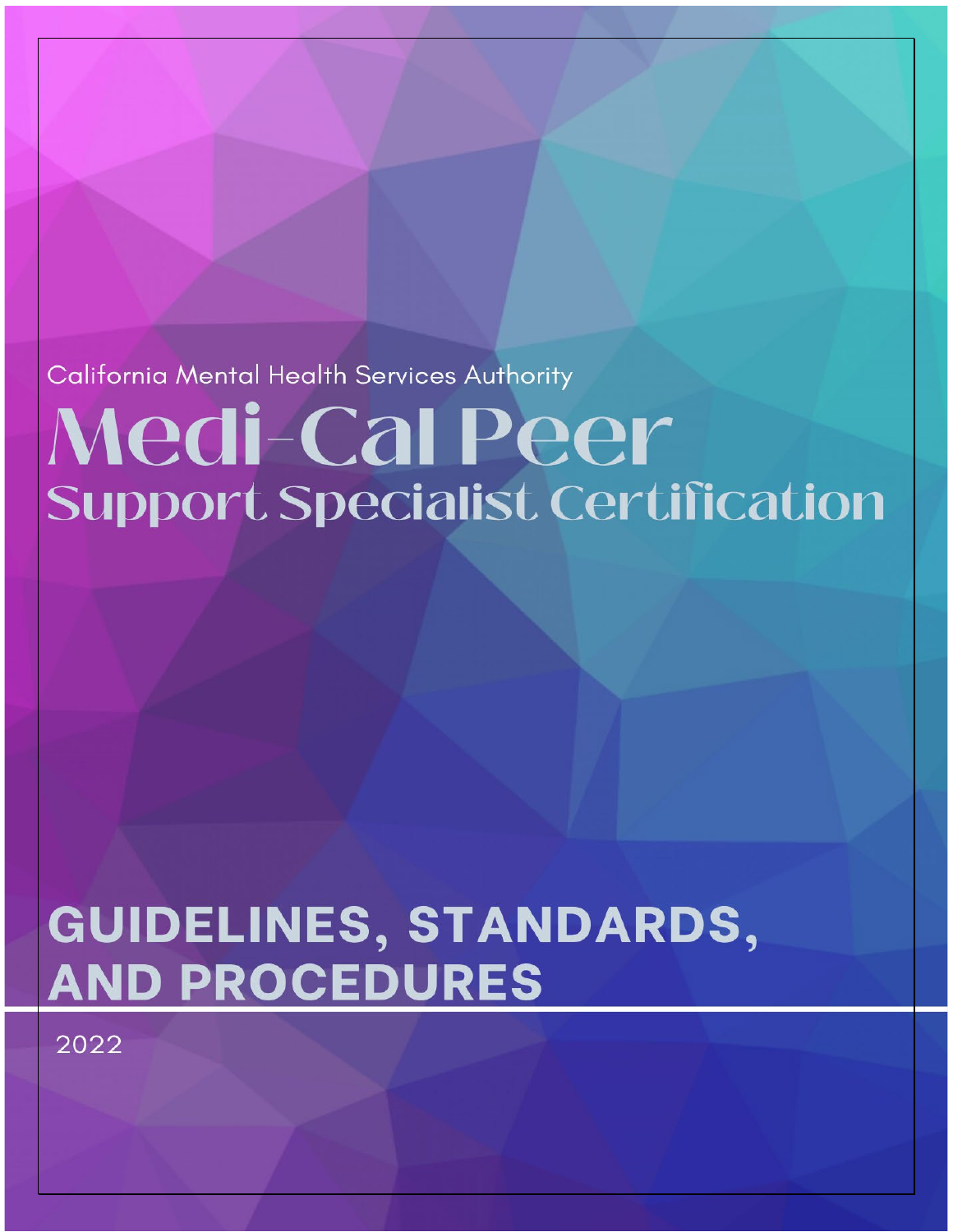## Table of Contents

| 200. Standards for Medi-Cal Peer Support Specialists, Specializations, and                          |
|-----------------------------------------------------------------------------------------------------|
|                                                                                                     |
|                                                                                                     |
| 203. Clarification for certification under "grandparenting" process for Medi-Cal Peer Support       |
| 204. Clarification for certification under the "out-of-state reciprocity" process for Medi-Cal Peer |
|                                                                                                     |
|                                                                                                     |
|                                                                                                     |
|                                                                                                     |
|                                                                                                     |
|                                                                                                     |
|                                                                                                     |
|                                                                                                     |
|                                                                                                     |
| 214. Training for Specialization- Peer work with persons who are unhoused 11                        |
| 215. Training for Specialization- Peer work with persons who are involved in the justice system 11  |
|                                                                                                     |
|                                                                                                     |
|                                                                                                     |
|                                                                                                     |
|                                                                                                     |
|                                                                                                     |
|                                                                                                     |
|                                                                                                     |
|                                                                                                     |

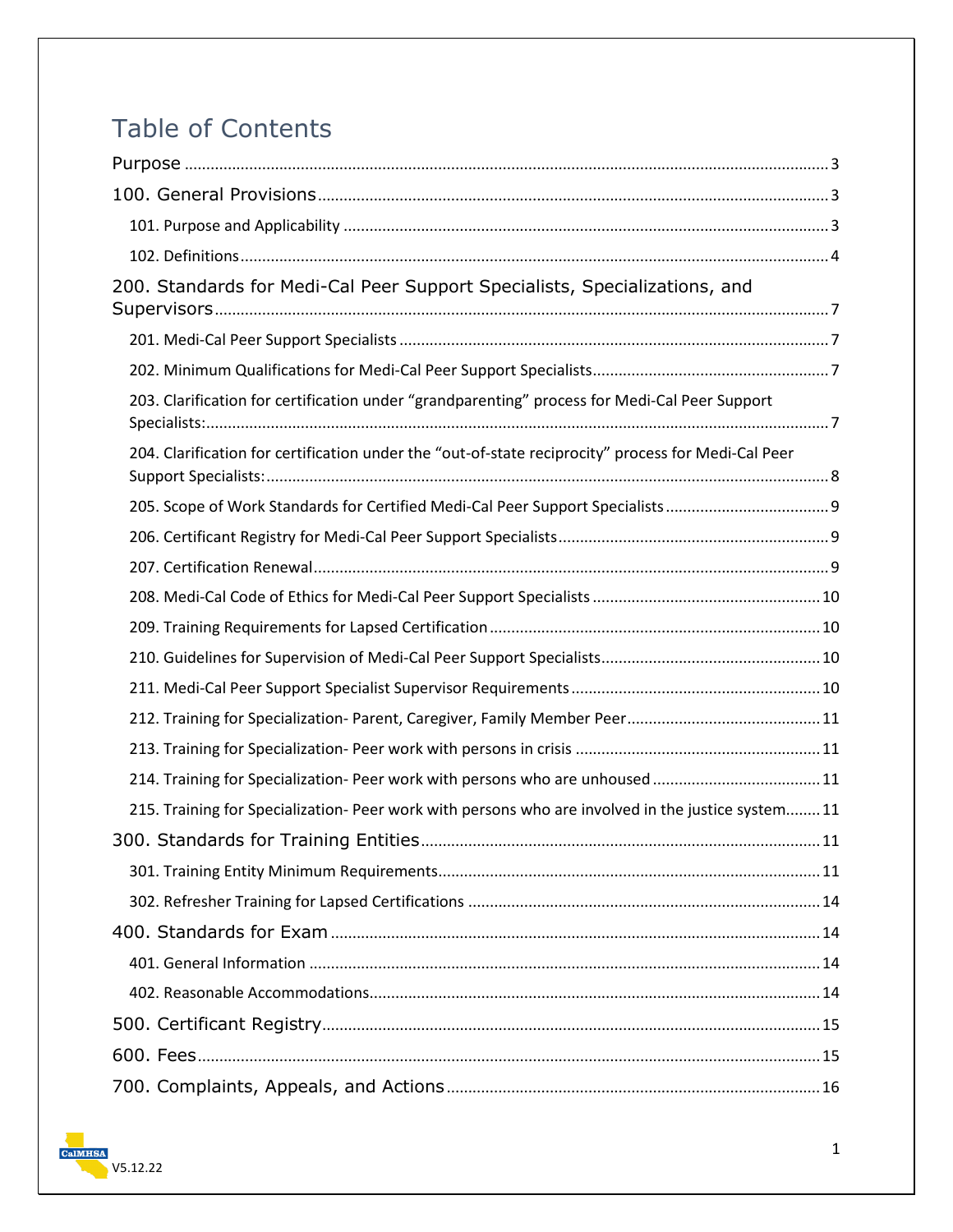| 701. Certified Medi-Cal Peer Support Specialist Complaints and/or Approved Training Entity 17 |  |
|-----------------------------------------------------------------------------------------------|--|
|                                                                                               |  |
|                                                                                               |  |
|                                                                                               |  |
|                                                                                               |  |
|                                                                                               |  |
|                                                                                               |  |
|                                                                                               |  |
|                                                                                               |  |
| 806. Complaints- Certified Medi-Cal Peer Support Specialist and Approved Training Entity  22  |  |
| 807. Appeals- Certified Medi-Cal Peer Support Specialist and Approved Training Entity 24      |  |
|                                                                                               |  |
|                                                                                               |  |
|                                                                                               |  |
|                                                                                               |  |
|                                                                                               |  |
|                                                                                               |  |
|                                                                                               |  |
|                                                                                               |  |
|                                                                                               |  |
|                                                                                               |  |
|                                                                                               |  |
|                                                                                               |  |
|                                                                                               |  |
|                                                                                               |  |
|                                                                                               |  |
|                                                                                               |  |
|                                                                                               |  |

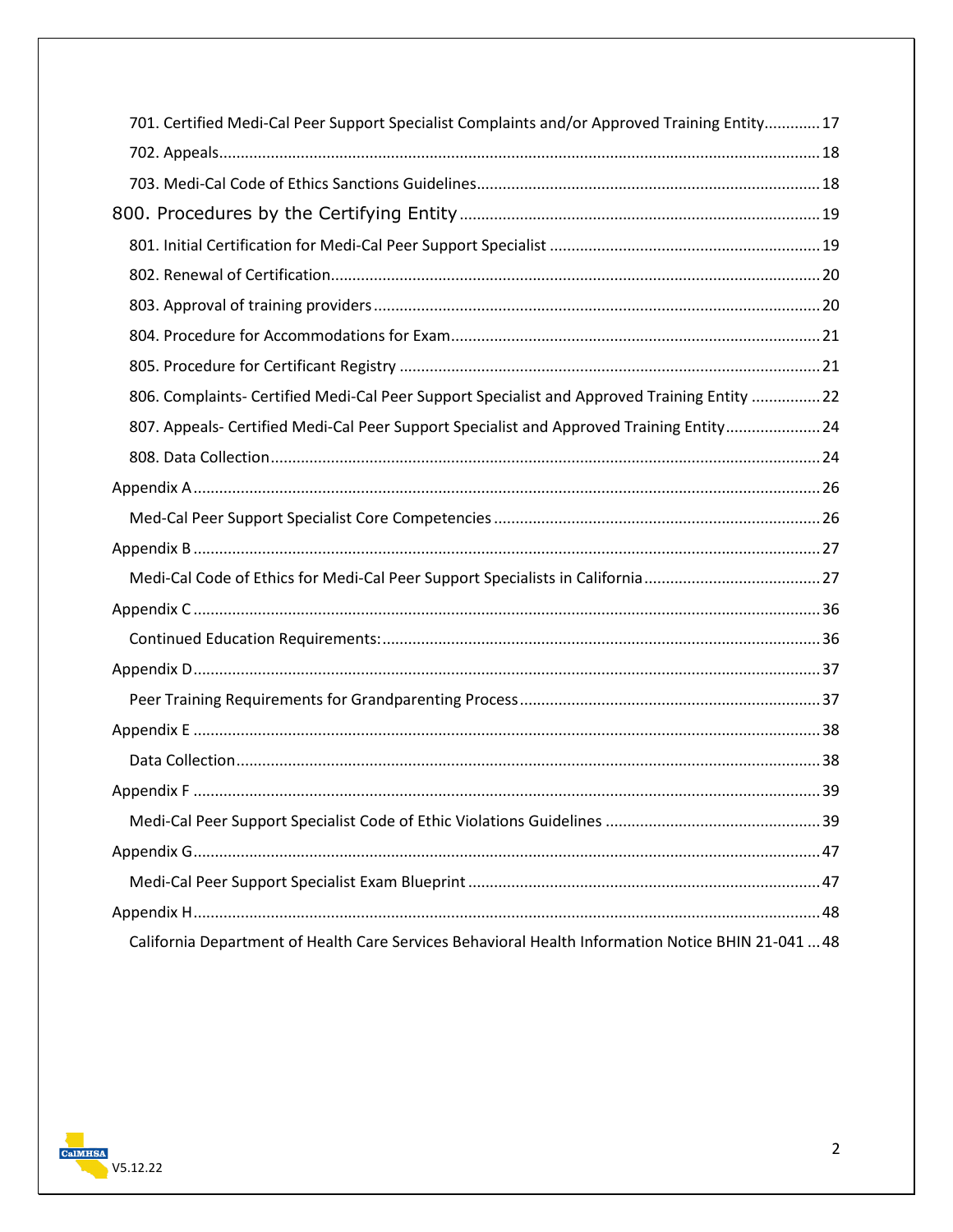#### <span id="page-3-0"></span>Purpose

The federal Centers for Medicare and Medicaid Services (CMS) recognizes the value of a peer support specialist's experience as part of an evidencebased model of care and the importance in the state's delivery of mental health and substance use disorder treatment. Through the passage of Senate Bill 803, (SB 803), Beall a certified Medi-Cal Peer Support Specialist is recognized as a new provider type that provides a distinct service type under the Medi-Cal programs for Specialty Mental Health Services (SMHS) and the Drug Medi-Cal Organized Delivery System (DMC-ODS) in California. In alignment with SB 803, the California Department of Health Care Services (DHCS), through community stakeholder input, set statewide standards for the Medi-Cal Peer Support Specialist Certification in California. Standards are set forth in the Behavioral Health Information Notice 21-041 [\(BHIN 21-041\)](https://www.dhcs.ca.gov/Documents/CSD_BL/BHIN-21-041.pdf).

The California Mental Health Services Authority, a joint powers authority, develops and implements programs on behalf of counties serving California's Medi-Cal beneficiaries through specialty mental health and substance use disorder services. The California Mental Health Services Authority (CalMHSA), in partnership with the County Mental Health Plans, is the certifying entity for the state-approved Medi-Cal Peer Support Specialist Certification (PSSC) program in California (herein referred to as "Certifying Entity" or "CalMHSA").

CalMHSA shall administer all functions of the state-approved certification program and shall adhere to all standards set forth by the California Department of Health Care Services. All policies have been developed with guidance from the Department of Health Care Services and with consideration from stakeholder input.

#### <span id="page-3-1"></span>100. General Provisions

#### <span id="page-3-2"></span>**101. Purpose and Applicability**

- 1) Certified Medi-Cal Peer Support Specialists provide recovery-oriented, culturally appropriate services that promote engagement, socialization, self-sufficiency, self-advocacy, promote natural supports and are trauma aware.
- 2) Certification under this policy is designed for individuals who are 18 years of age or older, who self-identify as having lived experience with the process of recovery from mental illness, substance use disorder, or both, either as a consumer of these services or as the parent or family member of the consumer.

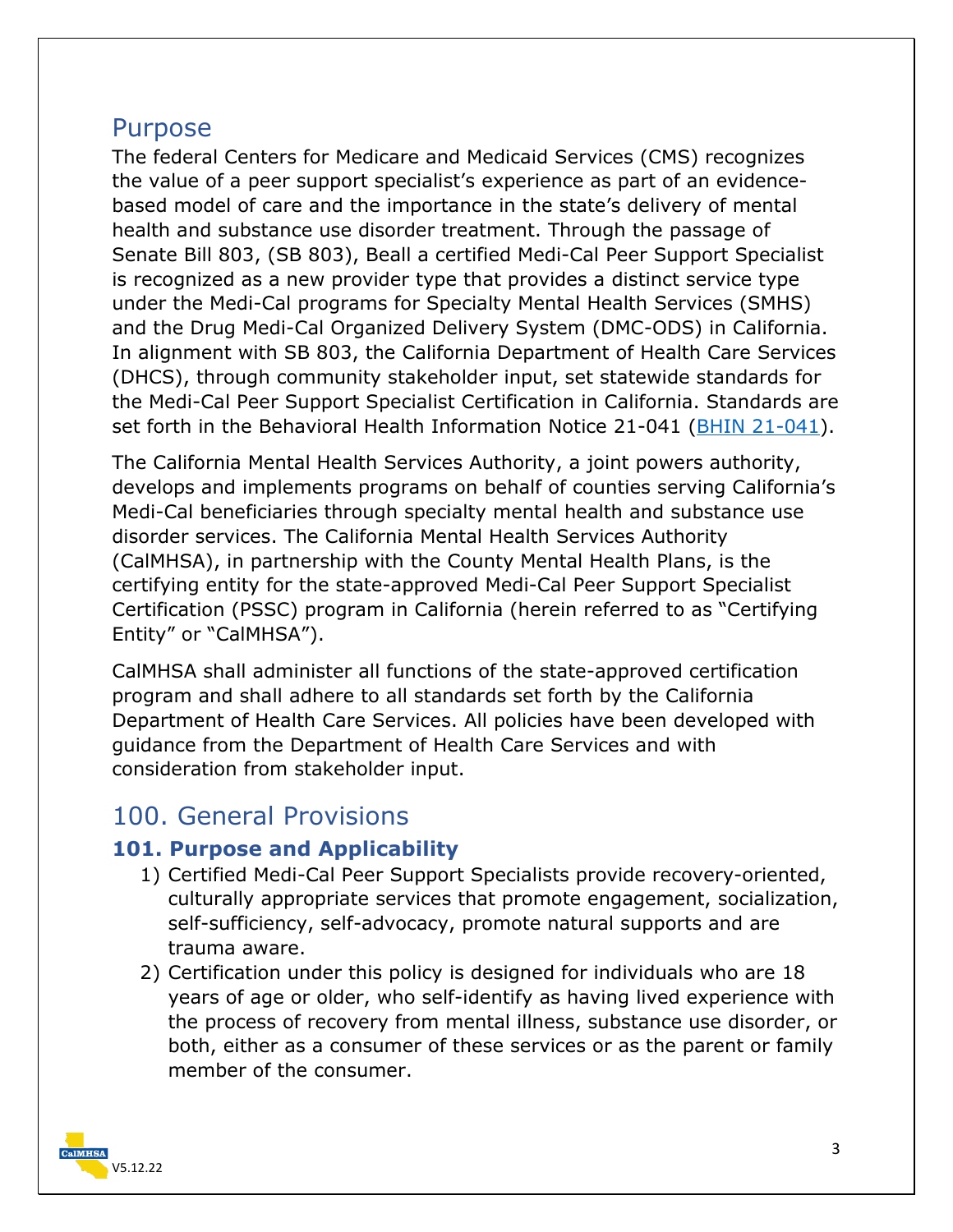- 3) The certification is administered by the California Mental Health Services Authority (Certifying Entity) through established policies, procedures, and documents specific to the certification program.
- 4) Peer Support Specialists certified through the certification program administered by CalMHSA will be recognized as Medi-Cal Peer Support Specialists by all counties who elect to participate in the Medi-Cal Peer Benefit under agreement with the Department of Health Care Services.

#### <span id="page-4-0"></span>**102. Definitions**

As used in this manual, the terms defined below have the following meaning, unless otherwise noted.

- 1) "Adult" means an individual who is 18 years of age or older.
- 2) "Beneficiary/Recipient" means an individual who receives peer services from a Medi-Cal Peer Support Specialist.
- 3) "California Mental Health Services Authority (CalMHSA)" means CalMHSA is the certifying entity approved by the California Department of Health Care Services to certify peer support specialist, peer support specialist training entities, peer support specialist continuing education providers.
- 4) "Certificant" means an individual who has been certified as a Medi-Cal Peer Support Specialist by CalMHSA.
- 5) "Certification" means all requirements of a Medi-Cal Peer Support Specialist have been met.
- 6) "Certifying Entity" indicates CalMHSA, the organization selected by California Counties, with a plan approved by the Department of Health Care Services, to certify Medi-Cal Peer Support Specialists, including components such as training entities and continued education providers.
- 7) "Code of Ethics" means a set of guidelines a certified Medi-Cal Peer Support Specialist in California adheres to around their roles and responsibilities and levels of responsibility in which they function professionally.
- 8) "Continued Education" refers to the education a Certificant receives to further develop their professional knowledge around best practices, updated laws, and/or specialized training.
- 9) "Core Competencies" refers to the Substance Abuse and Mental Health Services Administration (SAMHSA) definition, "clusters of the

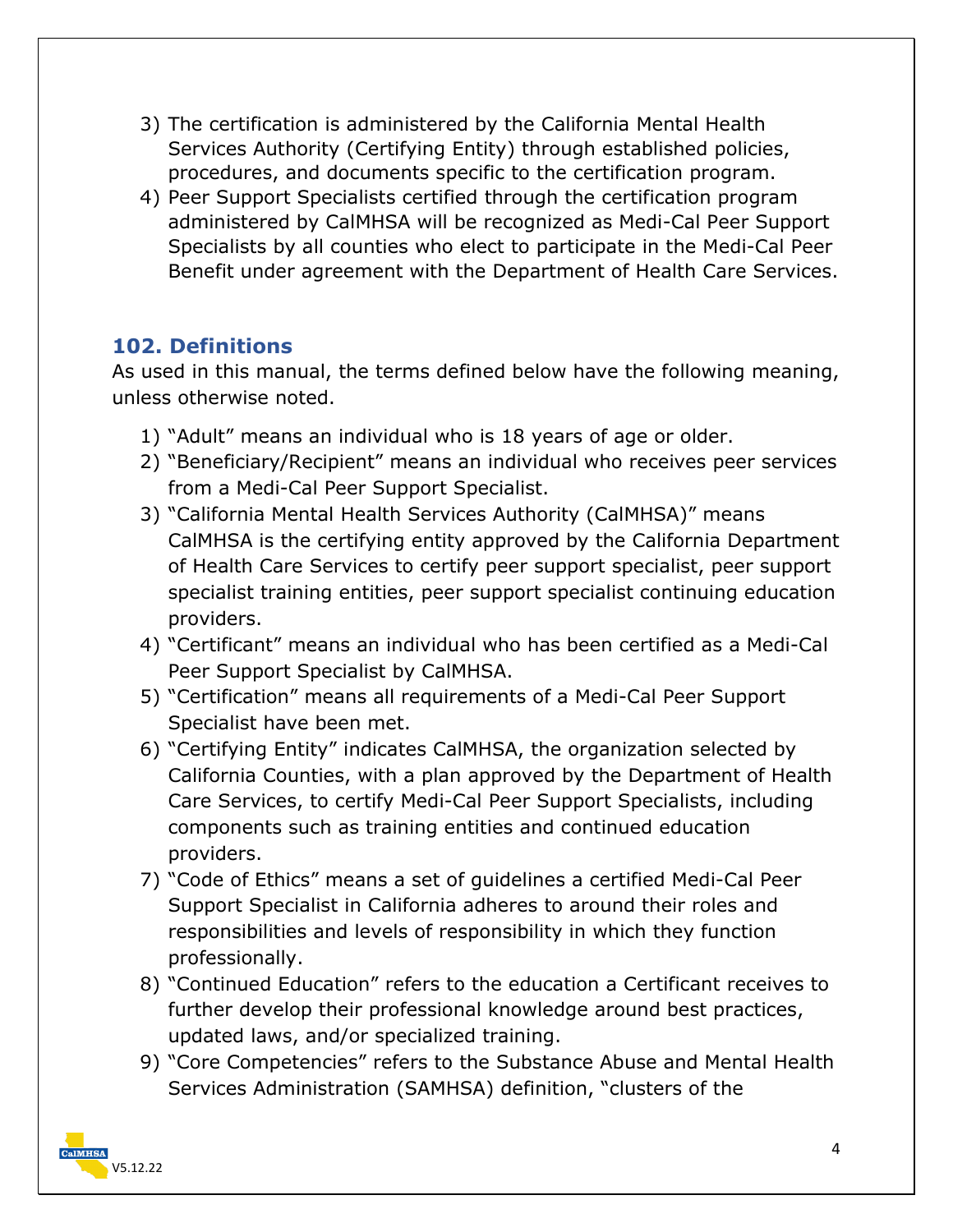knowledge, skills, and attitudes a person needs to have to successfully perform a role or job".

- 10) "County Reciprocity" refers to the recognition of an individual who has received certification as a Medi-Cal Peer Support Specialist in any participating county, beyond the one in which they originally received their certification.
- 11) "Culturally Appropriate Services" means a certified Medi-Cal Peer Support Specialist is promoting engagement in a manner that best aligns with the cultural beliefs and practices of the person they serve.
- 12) "Dual Relationship" is defined as a Medi-Cal Peer Support Specialist's non-therapeutic relationship with a recipient of care. It includes any activity identified as not allowed within the Code of Ethics.
- 13) "Grandparenting Process" is the process by which an individual who is employed as a peer on January 1, 2022, or prior to that date, are eligible to seek certification as a Medi-Cal Peer Support Specialist so long as they meet the eligibility criteria and successfully pass the state-approved exam.
- 14) "Initial Certification" is the process for an applicant to become certified as a Medi-Cal Peer Support Specialist for the first time so long as they meet the eligibility criteria and successfully pass the state-approved exam.
- 15) "Lived Experience" refers to an individual's first-hand experience with a mental health and/or substance use disorder.
- 16) "Medi-Cal" is California's Medicaid health care program that includes a variety of medical services for children and adults with a qualifying income or medical condition.
- 17) "Natural Supports" refers to the personal connections to an individual's community that enhances the quality of their life.
- 18) "Out-of-State Reciprocity" refers to the recognition that an individual has received certification for peer support from another state and they meet the qualifications specified under the policies in this document.
- 19) "Peer" refers to persons who share similar understanding of experiences with mental health and/or substance use disorders.
- 20) "Medi-Cal Peer Support Specialist" is an individual who is 18 years of age or older, who has self-identified as having lived experience with the process of recovery from mental illness, substance use disorder, or both, either as a consumer of these services or as a parent or family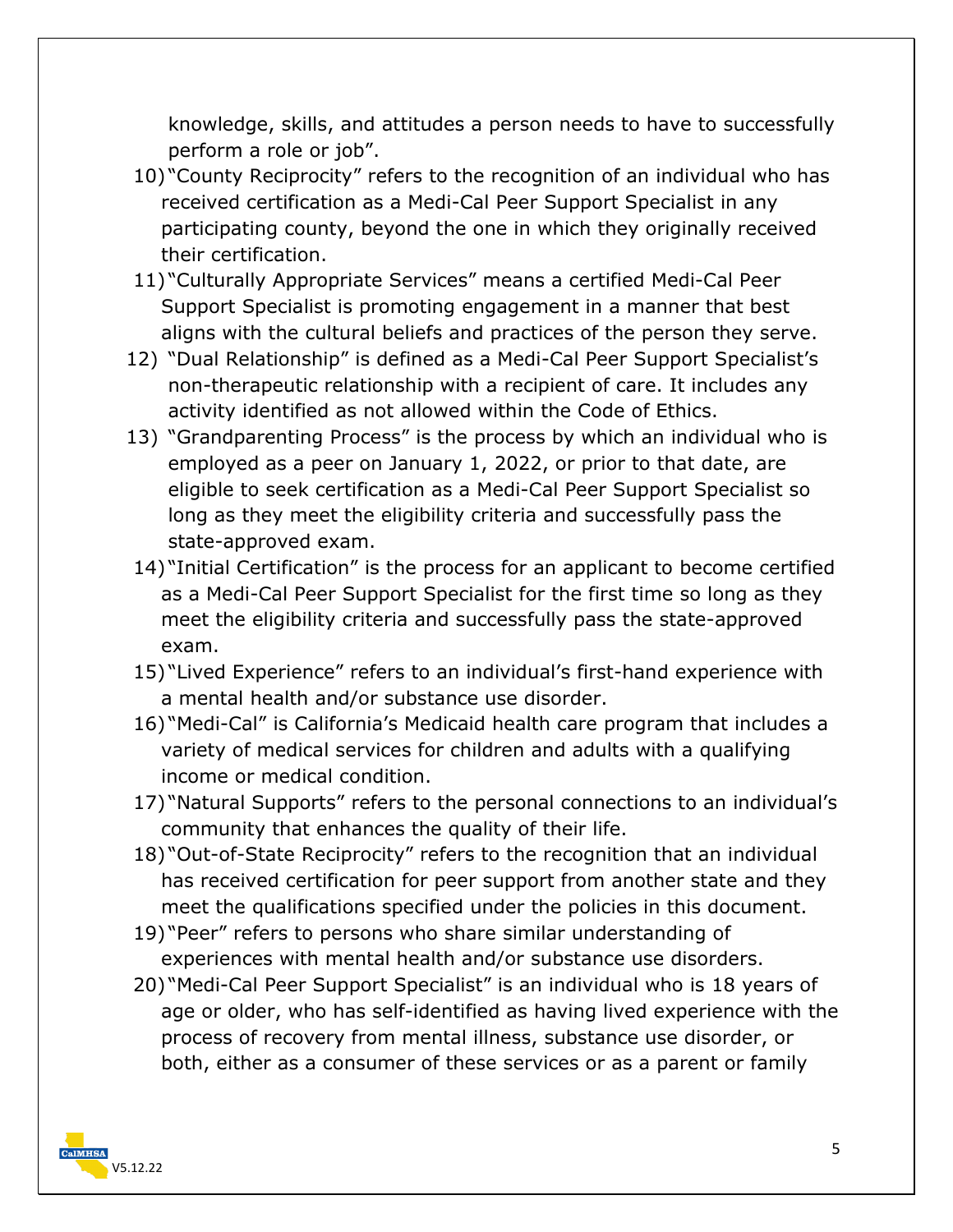member of the consumer, and who has been granted certification under a county Medi-Cal Peer Support Specialist certification program.

- 21) "Medi-Cal Peer Support Specialist Services" means culturally appropriate services that promote engagement, socialization, recovery, self-sufficiency, self-advocacy, development of natural supports, and identification of strengths. Medi-Cal Peer Support Specialist services include, but are not limited to, prevention services, support, coaching, facilitation, or education that is individualized and is conducted by a certified Medi-Cal Peer Support Specialist.
- 22) "Prevalent Languages" means a non-English language identified by the California Department of Health Care Services as a threshold language under the state's Medi-Cal programs.
- 23) "Recertification" refers to meeting the requirements set forth in this policy for renewal of one's Medi-Cal Peer Support Specialist certification. The recertification occurs in two-year intervals.
- 24) "Recovery" means a process of change through which individuals improve their health and wellness, live a self-directed life, and strive to reach their full potential. This process of change recognizes cultural diversity and inclusion and honors the different routes to resilience and recovery based on the individual and their cultural community.
- 25) "Resiliency" is an individual's capacity to successfully meet life's challenges, nurtured to have a sense of self-determination, mastery and hope.
- 26) "Training Entity" is an organization that has received approval from the Certifying Entity to provide training for the Medi-Cal Peer Support Specialist certification program.
- 27) "Trauma Focused" refers to maintaining awareness of the impact traumatic experiences may have on an individual and the influence this trauma may have on the choices they make in their life.
- 28) "Valid Certificate" means a certificate that is active, in good standing, and is not expired, suspended, revoked or inactive.
- 29) "Wellness" is the conscious and deliberate process of creating and adapting patterns of behavior that lead to improved health in the following dimensions: emotional, financial, social, spiritual, educational/occupational, physical, intellectual, and environmental.

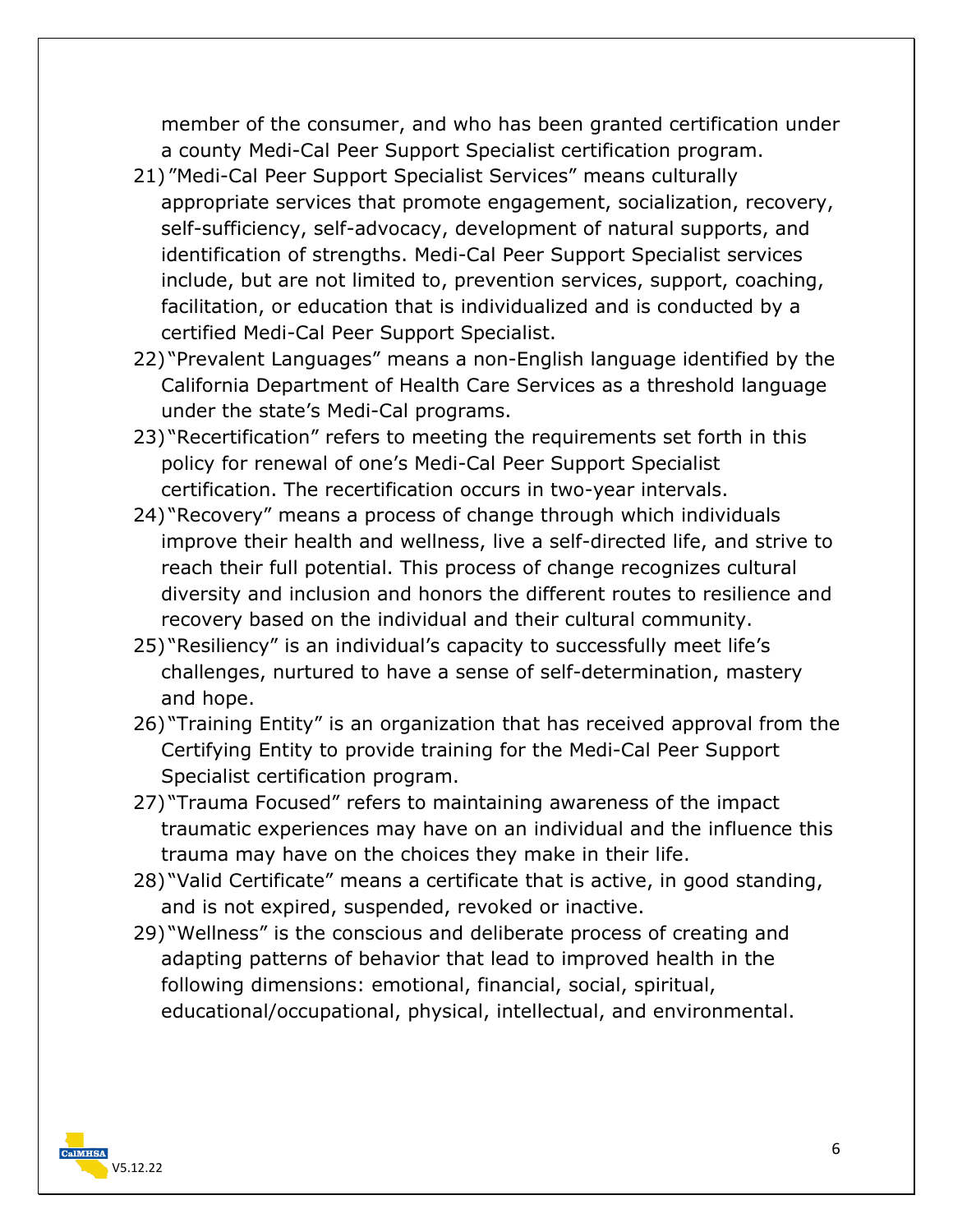## <span id="page-7-0"></span>200. Standards for Medi-Cal Peer Support Specialists, Specializations, and Supervisors

#### <span id="page-7-1"></span>**201. Medi-Cal Peer Support Specialists**

- 1) A Peer Support Specialist must complete the certification requirements, as identified, and receive certification, prior to providing services as a certified Medi-Cal Peer Support Specialist.
- 2) An applicant seeking certification is required to view the orientation and self-assessment video prior to completing their registration. The video will provide applicants an overview of the certification process, and its requirements.
- 3) The Certifying Entity will ensure that each applicant meet all requirements for certification as applicable.

#### <span id="page-7-2"></span>**202. Minimum Qualifications for Medi-Cal Peer Support Specialists**

- 1) A Medi-Cal Peer Support Specialist:
	- A. Must be at least 18 years of age. Provide a government-issued identification with photograph, such as driver's license, identification card, or passport.
	- B. Possess a high school diploma or general equivalency degree (GED). Submission of educational transcripts are required.
	- C. Self-identify as an individual with lived experience, a Peer.
	- D. Be willing to share their experience as a person with lived experience.
	- E. Have a strong dedication to recovery.
	- F. Agree, in writing, to adhere to the California Department of Health Care Services [Code of Ethics](#page-27-1) for Medi-Cal Peer Support Specialists in California.
	- G. Successfully complete and demonstrate completion of an 80-hour training covering [California's core competencies](#page-26-1) for Medi-Cal Peer [Support Specialists.](#page-26-1) Training must be obtained from a CalMHSAapproved training program.
	- H. Successfully pass the state-approved Medi-Cal Peer Support Specialist Certification exam.

#### <span id="page-7-3"></span>**203. Clarification for certification under "grandparenting" process for Medi-Cal Peer Support Specialists:**

- 1) An applicant seeking certification under the "grandparenting" process shall meet the following standards:
	- A. The grandparenting application period is open through December 31, 2022.

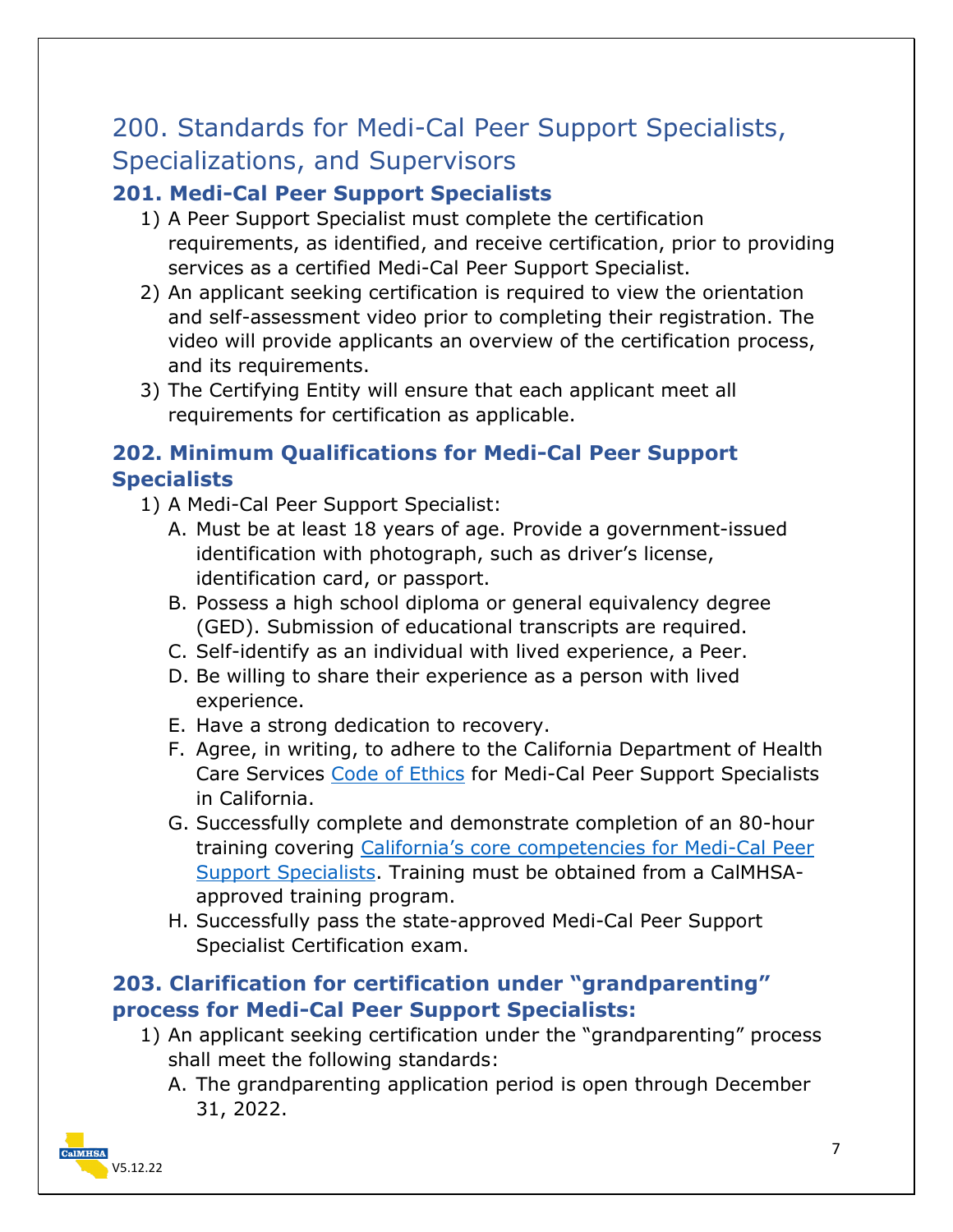- B. Meet requirements under [section 201 a](#page-7-1)nd [section 202](#page-7-2) of this policy.
- C. Be employed in California as a peer as of January 1, 2022, or prior to this date.
- D. Application for request for certification must be started or completed by December 31, 2022.
	- 1. All requirements and examination shall be met no later than February 28, 2023.
- E. Meet at least one of the requirements below:
	- 1. One (1) year paid or unpaid work experience with a minimum accumulation of 1550 hours of experience in a peer role; or
	- 2. Minimum of 1550 hours in 3-years with 500 hours completed within the last 12-months, working as a peer
- F. Have completed [20 hours of continued education.](#page-36-1) Six (6) hours must be in law and ethics.
- G. [Complete a peer training.](#page-37-0)
- H. Submit three (3) letters of recommendation as follows:
	- 1. From a supervisor
	- 2. From a colleague/professional
	- 3. Self-recommendation describing the applicant's current role and responsibilities as a peer.
- I. Successfully pass the state-approved Medi-Cal Peer Support Specialist Certification exam.

#### <span id="page-8-0"></span>**204. Clarification for certification under the "out-of-state reciprocity" process for Medi-Cal Peer Support Specialists:**

- 1) An applicant seeking certification under the out-of-state reciprocity process shall meet the following standards:
	- A. There is no sunset date for seeking certification under this process. Applicants can apply at any time.
	- B. Meet requirements under [section 201](#page-7-1) and [section 202](#page-7-2) of this policy.
	- C. Meet at least one of the requirements below:
		- 1. One (1) year paid or unpaid work experience with a minimum accumulation of 1550 hours of experience in a peer role; or
		- 2. Minimum of 1550 hours in 3-years with 500 hours completed within the last 12-months, working as a peer
	- D. Have completed [20 hours of continued education.](#page-36-1) Six (6) hours must be in law and ethics.
	- E. [Complete a peer training.](#page-37-0)
	- F. Submit three (3) letters of recommendation as follows:
		- 1. From a supervisor
		- 2. From a colleague/professional

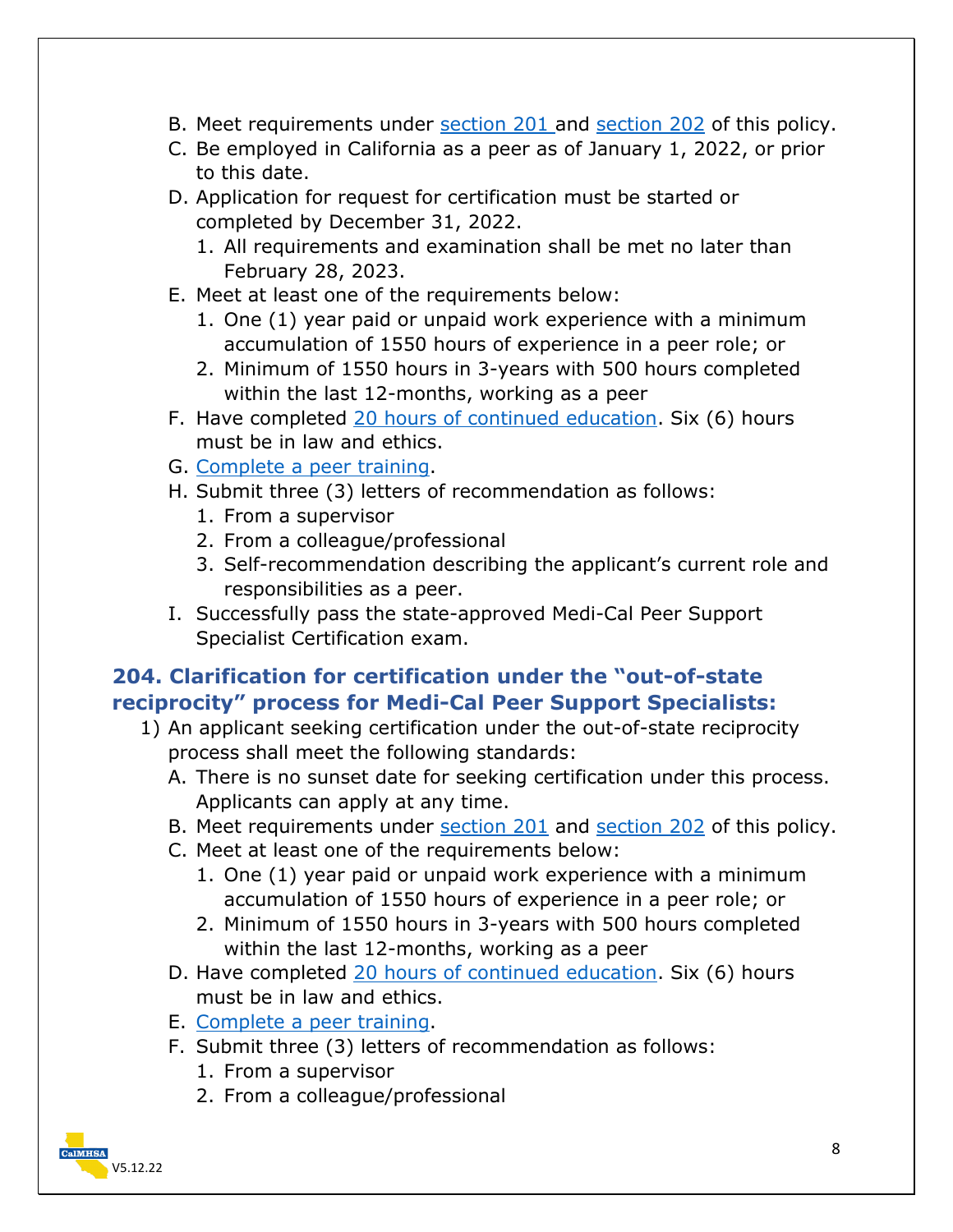- 3. Self-recommendation describing the applicant's current role and responsibilities as a peer.
- G. Successfully pass the state-approved Medi-Cal Peer Support Specialist Certification exam.

#### <span id="page-9-0"></span>**205. Scope of Work Standards for Certified Medi-Cal Peer Support Specialists**

- 1) A Medi-Cal Peer Support Specialist provides peer support services as described below:
	- A. All services must be recovery-oriented, resiliency-focused, culturally appropriate, promote engagement, promote socialization, promote self-sufficiency, promote self-advocacy, promote natural supports and be trauma aware.
	- B. Medi-Cal Peer Support Specialist Services may include:
		- 1. Promoting recovery, resiliency, wellness, self-sufficiency, selfadvocacy, supporting identification of strengths, planning, finding and accessing community resources and services, coaching, mentoring, facilitation, and/or education.
	- C. Services may be provided individually or in a group.

#### <span id="page-9-1"></span>**206. Certificant Registry for Medi-Cal Peer Support Specialists**

- 1) Each certified Medi-Cal Peer Support Specialist will be listed on the [Certificant Registry.](#page-15-0)
- 2) The certification status of each certified Medi-Cal Peer Support Specialist will be listed on the Certificant Registry.

#### <span id="page-9-2"></span>**207. Certification Renewal**

- 1) After initial certification in accordance with this policy, each certified Medi-Cal Peer Support Specialist must renew certification every two (2) years.
- 2) Each certification renewal application must include the following:
	- A. The current certification issued by CalMHSA.
	- B. Attestation that the certification is in good standing.
	- C. A current, signed copy of the [Code of Ethics](#page-26-0) for Medi-Cal Peer Support Specialists in California.
	- D. Attest to meeting the twenty (20) hours of [continued education](#page-36-1) requirement, inclusive of the six (6) hours of continued education in law and ethics.
- 3) Applications for renewal must be submitted no less than 30 days prior to date of expiration.

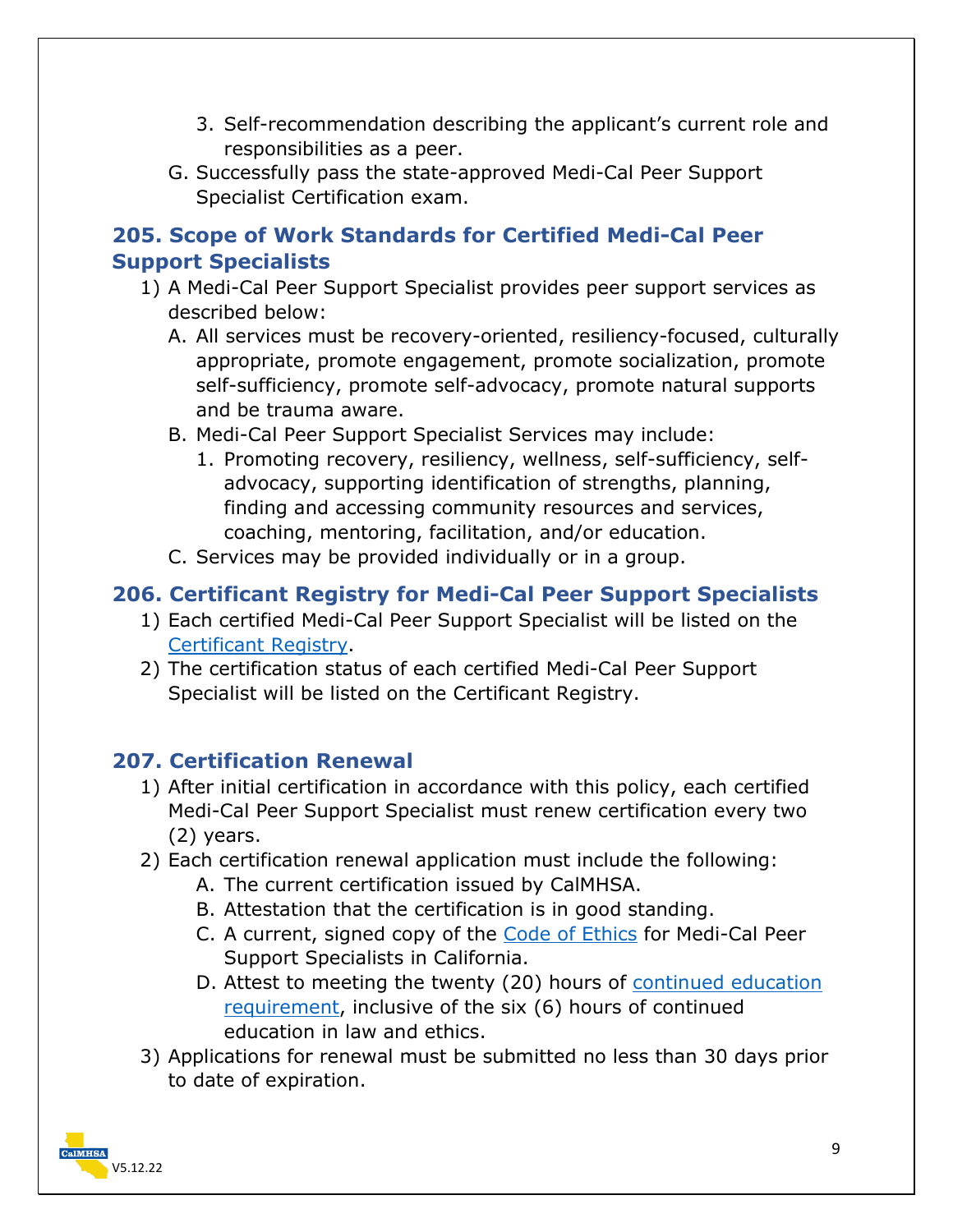#### <span id="page-10-0"></span>**208. Medi-Cal Code of Ethics for Medi-Cal Peer Support Specialists**

- 1) Each Medi-Cal Peer Support Specialist certified by CalMHSA must agree to uphold the [Code of Ethics.](#page-27-1)
- 2) Each person must agree, in writing, not to violate, or assist in or abet the violation of, or conspire to violate, any provision or term of this Code of Ethics.
- 3) Each person must sign an agreement to uphold the code of conduct at initial certification and at renewals thereafter.

#### <span id="page-10-1"></span>**209. Training Requirements for Lapsed Certification**

- 1) For certification issued by CalMHSA where the certification has lapsed for less than 4 years from the date the renewal was due.
- 2) Applicant shall:
	- A. Complete a 40-hour refresher training course covering areas of [core competencies.](#page-26-1)
	- B. Agree, in writing, to the Code of Ethics for Medi-Cal Peer Support Specialists in California
	- C. Successfully pass the state-approved certification exam.
- 3) Certificants with a lapsed certification greater than four (4) years from the date the renewal was due, do not qualify for recertification under this section, including successfully passing the state-approved exam.

#### <span id="page-10-2"></span>**210. Guidelines for Supervision of Medi-Cal Peer Support Specialists**

- 1) Practice guidelines are based in the guidelines established by the Substance Abuse and Mental Health Services Administration [\(SAMHSA\)](https://www.samhsa.gov/sites/default/files/programs_campaigns/brss_tacs/guidelines-peer-supervision-4-ppt-cp5.pdf).
	- A. "Supervision is a professional and collaborative activity between a supervisor and a worker in which the supervisor provides guidance and support to the worker to promote competent and ethical delivery of services and supports through the continuing development of the worker's application of accepted professional peer work, knowledge, skills, and values" (SAMHSA).

#### <span id="page-10-3"></span>**211. Medi-Cal Peer Support Specialist Supervisor Requirements**

- 1) A Medi-Cal Peer Support Specialist Supervisor shall meet one (1) of the following requirements:
	- A. Option 1:
		- 1. Have a Medi-Cal Peer Support Specialist Certification; and
		- 2. Have two (2) years of experience working in the behavioral health system; and

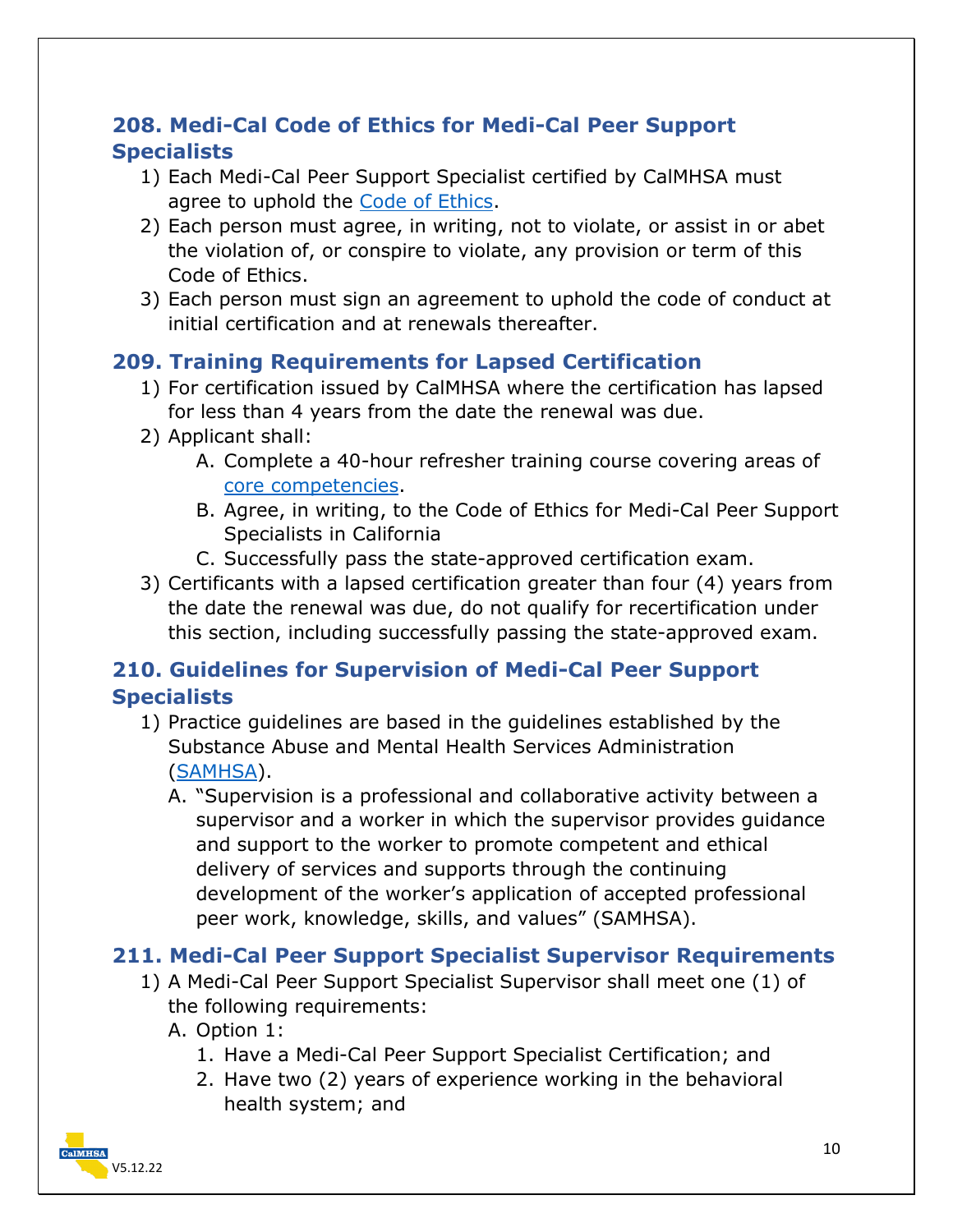- 3. Have completed an approved supervisory training.
- B. Option 2:
	- 1. Be a non-peer behavioral health professional, including registered or certified substance use disorder counselor; and
	- 2. Have worked in the behavioral health system for a minimum of two (2) years; and
	- 3. Have completed an approved supervisory training.
- C. Option 3:
	- 1. Have a high school diploma or general equivalency degree (GED)
	- 2. Have four (4) years of behavioral health direct service experience. May include peer services
	- 3. And have completed an approved supervisory training.

#### <span id="page-11-0"></span>**212. Training for Specialization- Parent, Caregiver, Family Member Peer**

1) Information forthcoming

#### <span id="page-11-1"></span>**213. Training for Specialization- Peer work with persons in crisis**

1) Information forthcoming

#### <span id="page-11-2"></span>**214. Training for Specialization- Peer work with persons who are unhoused**

1) Information forthcoming

#### <span id="page-11-3"></span>**215. Training for Specialization- Peer work with persons who are involved in the justice system**

1) Information forthcoming

## <span id="page-11-4"></span>300. Standards for Training Entities

#### <span id="page-11-5"></span>**301. Training Entity Minimum Requirements**

- 1) The Certifying Entity will approve programs offering training for:
	- A. Medi-Cal Peer Support Specialists
	- B. Medi-Cal Peer Support Specialists areas of specialization:
		- 1. Parent, Caregiver, Family Member Peer
		- 2. Peers providing services to persons requiring crisis services
		- 3. Peers providing services to persons who are unhoused
		- 4. Peers providing services to persons who are involved in the justice system
	- C. Medi-Cal Peer Support Specialist training programs for individuals applying to renew a lapsed certification.

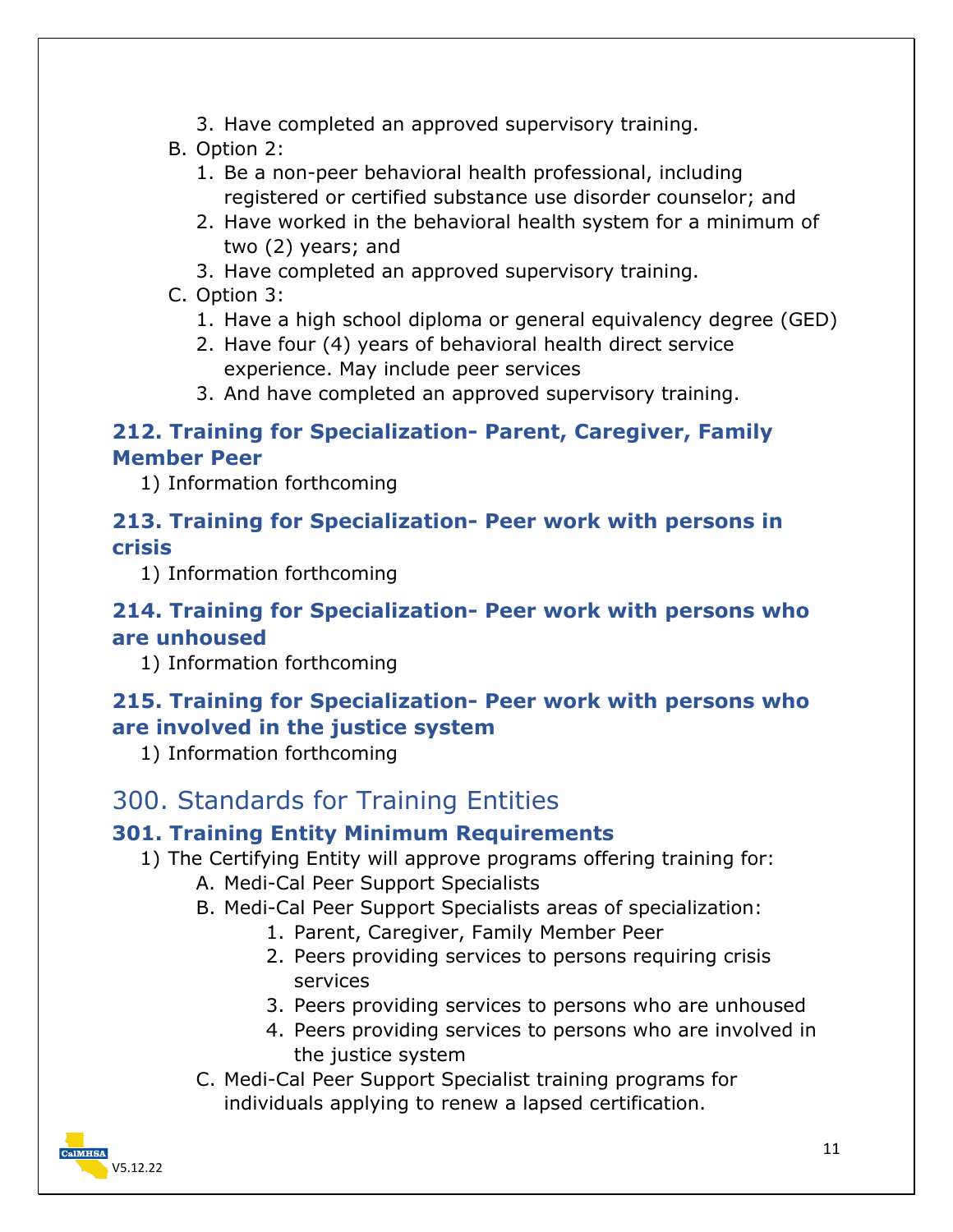- 2) A Training Entity must have:
	- A. A physical location in California (for entities providing training in person)
	- B. Trainings must be offered in one or more of the following modalities:
		- 1. In-person: training is offered in-person, including interactive classroom participation, group discussions, and written assignments, and presentations.
		- 2. On-line/self-paced: May include interactive learning experiences, written assignments, and the submission of pre-recorded presentations by participants.
		- 3. On-line/live instruction: Training may include interactive experience, virtual break-out rooms, written assignments, and "virtual-live" or pre-recorded presentations by students.
		- 4. Hybrid: Training is partially self-paced, and partially liveinstruction, or with set time for "classroom" discussion and learning. Note: to be considered a "hybrid" program, the self-paced component must not exceed 50% of the course.
	- C. A plan to provide training for one or more of the following:
		- 1. An 80-hour Medi-Cal Peer Support Specialist training covering [core competencies.](#page-26-1)
		- 2. Training in one or more of the specializations.
	- D. An up-to-date training schedule and how to register must be on the training entity's website.
	- E. Physical address of in-person training location and contact information must be on the training entity's website.
	- F. Policies related to training schedule, registration/enrollment process, training methodologies, hours of operation, requests for accommodations, requests for leave of absences, make-up of assignments or coursework, complaints process, policy for under the influence, policy on anti-harassment, non-discrimination, availability of material in prevalent languages (if any), evaluation of training, maintenance of records, complaints and grievance, confidentiality of other participants, refund/cancellation policy.
	- G. A training entity must be approved by the Certifying Entity prior to commencement of training.
	- H. A training entity must use training curricula approved by the Certifying Entity.

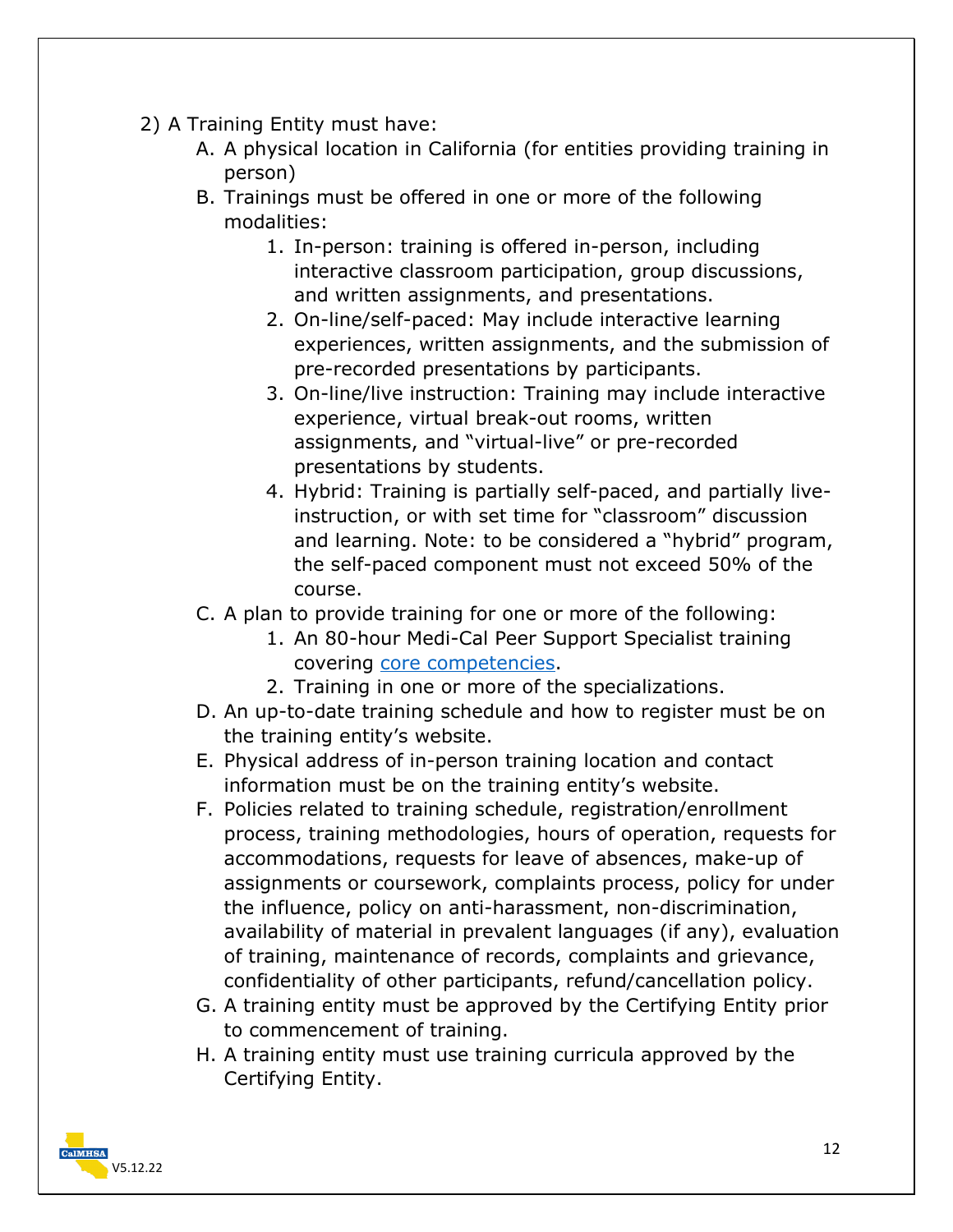- 1. Substantive changes to the pre-approved curricula requires prior approval from the Certifying Entity.
- 2. Training entity shall contact the Certifying Entity at [peercertification@calmhsa.org](mailto:peercertification@calmhsa.org) and request approval prior to training with the updated curricula.
- I. A training entity must make available reasonable accommodations for persons with disabilities.
- J. A training entity shall collect the following data:
	- 1. First, Middle, Last (legal name):
	- 2. Currently employed as a Peer: (yes/no)
		- a. If yes, Name of Employer Agency and County of Employment
		- b. If no, County of Residence
	- 3. Medi-Cal Peer Support Specialist Demographic
		- a. Age (18-25, 26-64, 65+)
		- b. Gender Identity (Male, Female, Non-binary)
		- c. Race/Ethnicity (American Indian/Alaskan Native, Asian/Pacific Islander, Black, Hispanic, White, Not Reported)
		- d. Proficient Languages. Multi-lingual persons may be counted under multiple fields (Arabic, Armenian, Cambodian, Chinese (combined Cantonese or Mandarin), English, Farsi, Hindi, Hmong, Japanese, Korean, Lao, Punjabi, Russian, Spanish, Tagalog, Thai, Vietnamese, other)
	- 4. Number REGISTERED for Medi-Cal Peer Support Specialist **Training**
	- 5. Number COMPLETED Medi-Cal Peer Support Specialist Training
	- 6. The section below to be used for training entities offering training for specializations:
		- a. Number who REGISTERED for areas of Specialization (Parent, Caregiver, Family Member Peer, Peers who work with persons in crisis, Peers who work with persons who are unhoused, Peers who work with persons who are justice involved) or supervisor training
		- b. Number who COMPLETED training in area of Specialization (Parent, Caregiver, Family member Peer, Peers who work with persons in crisis, Peers who work with persons who are unhoused, Peers

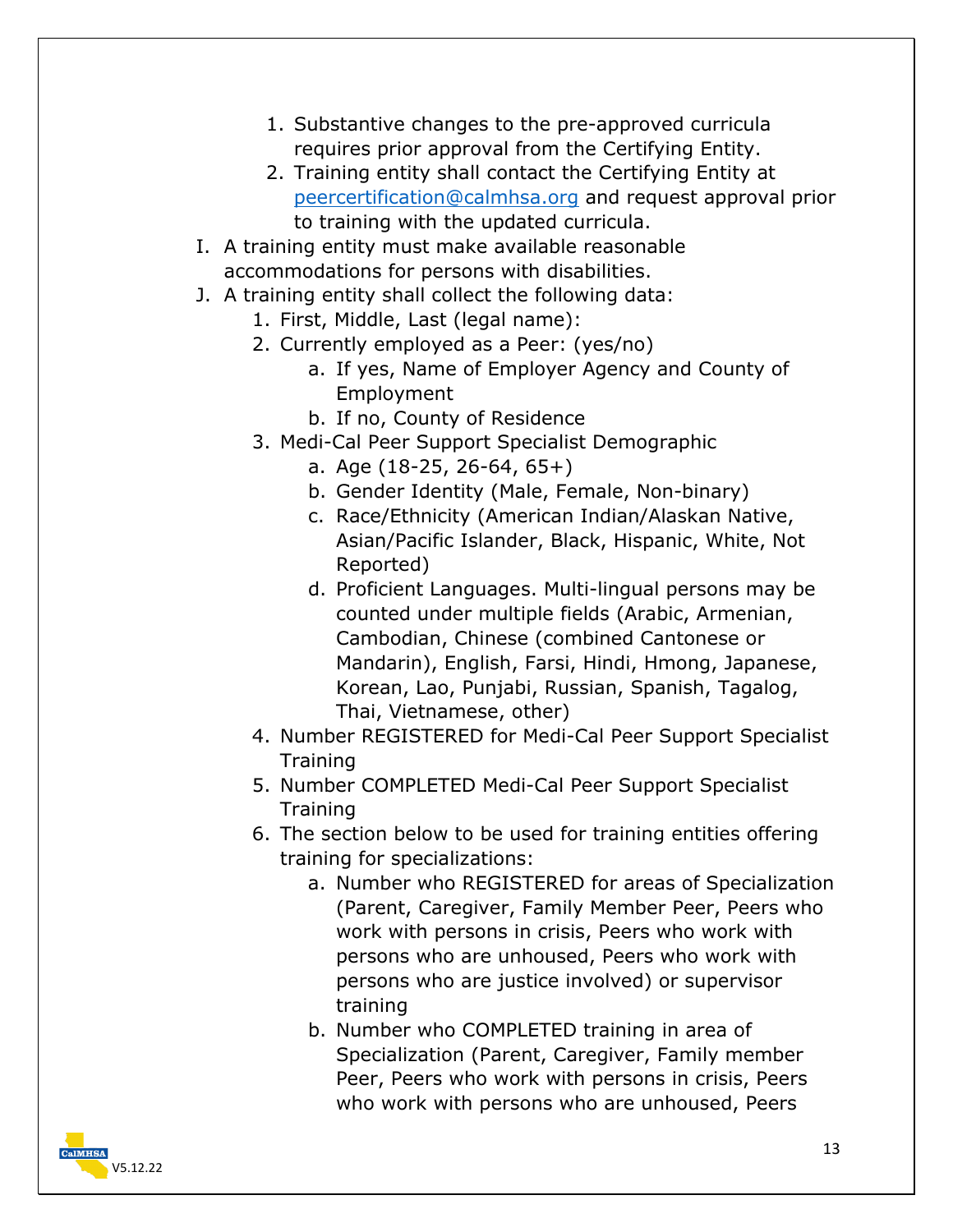who work with persons who are justice involved) or supervisor training

- J) Training entity shall submit data elements above to the Certifying Entity, at least quarterly, unless otherwise agreed upon by training entity and certifying entity.
- K) A training entity shall retain records for five (5) years.
- L) A training entity agrees to participation in quality assurance reviews by the Certifying Entity. A training entity shall be notified of an audit at least 14-calendar days in advance.

#### <span id="page-14-0"></span>**302. Refresher Training for Lapsed Certifications**

- 1) Training curricula under this section shall encompass the [core](#page-26-1)  [competencies](#page-26-1) for Medi-Cal Peer Support Specialists.
- 2) The course must be at least 40-hours in length.

## <span id="page-14-1"></span>400. Standards for Exam

#### <span id="page-14-2"></span>**401. General Information**

The Certifying Entity will administer the exam for the certification for Medi-Cal Peer Support Specialists in California.

- 1) The exam is available through an on-line platform with on-line proctoring.
- 2) The exam will be available in the following 17 threshold languages for California counties as determined by the Department of Health Care Services.
	- A. The English version of the exam will be available first, followed by the additional languages.
	- B. The exam will be available in the following languages:
		-
		- Armenian Korean
		- Cambodian Lao
		- Chinese (combined Cantonese or Mandarin
		-
		- Hindi Thai
		-
- Arabic Japanese
	-
	-
	- Punjabi
	- Russian
	- Spanish
- Farsi Tagalog
	-
- Hmong **•** Vietnamese

#### <span id="page-14-3"></span>**402. Reasonable Accommodations**

1) This information is under review.

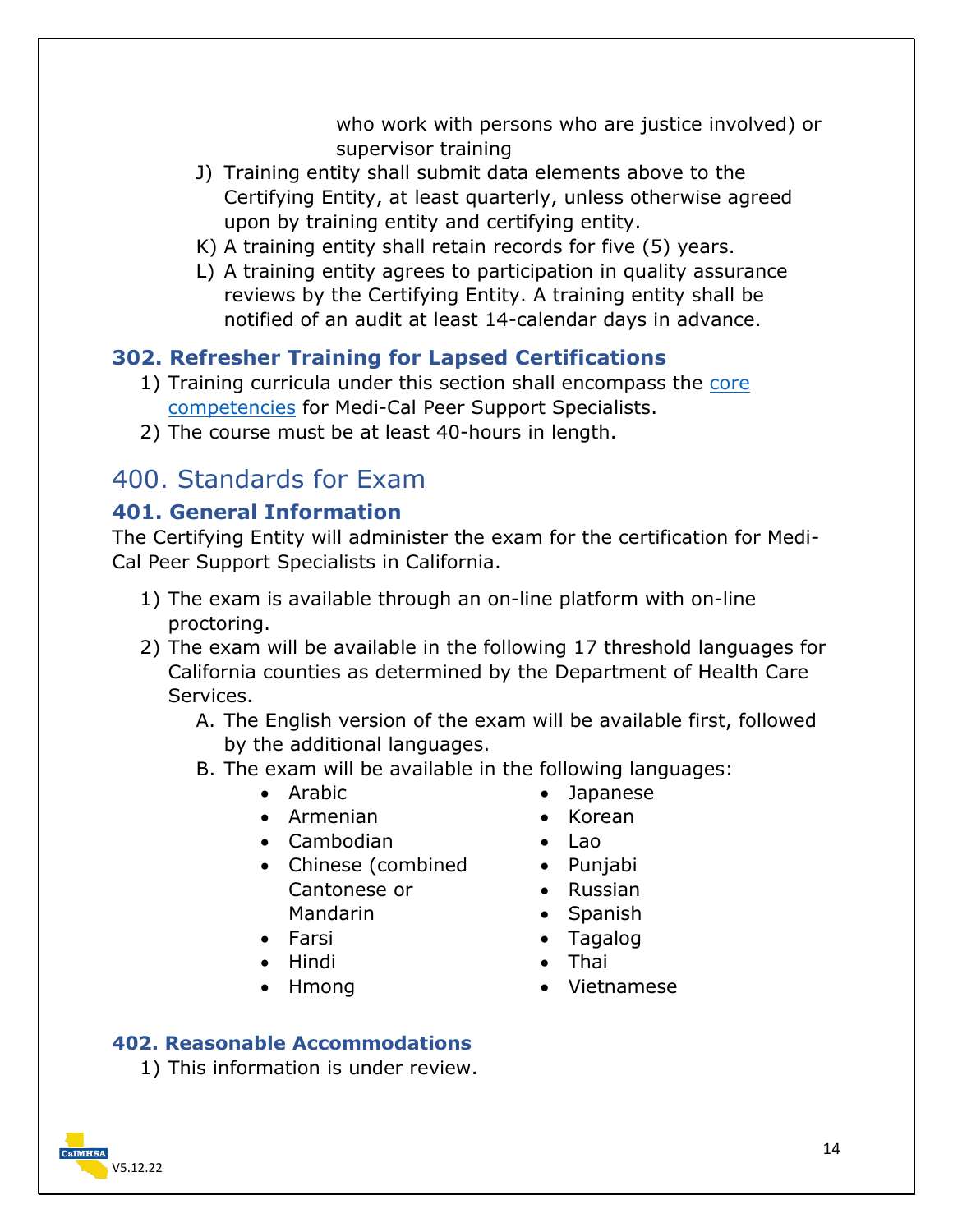## <span id="page-15-0"></span>500. Certificant Registry

- 1) The Certificant Registry is a public facing platform that permits the search of a Certificant's status of their Medi-Cal Peer Support Specialist certification.
- 2) The Certificant Registry contains the following information:
	- A. Full legal name of the Certificant
	- B. Certification number
	- C. Date certification is valid
	- D. Date of expiration
	- E. Status of the certification
		- 1. Valid/No sanctions
		- 2. Suspended
		- 3. Revoked
		- 4. Expired/Lapsed
	- F. Actions taken by the Certifying Entity
		- 1. Under investigation
		- 2. Suspended
		- 3. Revoked

#### <span id="page-15-1"></span>600. Fees

The following chart provides information on the fee schedule. The fee schedule is subject to change.

| <b>Medi-Cal Peer Support Specialist Certification</b>    |                                      |                                |  |
|----------------------------------------------------------|--------------------------------------|--------------------------------|--|
| <b>Fee Schedule</b>                                      |                                      |                                |  |
|                                                          | (This schedule is subject to change) |                                |  |
| <b>Certification Application Fees:</b>                   | via Initial<br>via Grandparenting    |                                |  |
|                                                          | Process*                             | <b>Certification Process**</b> |  |
| Medi-Cal Peer Support Specialist<br>(Referred by County) | Waived                               | Waived                         |  |
| Medi-Cal Peer Support Specialist<br>(Self-Referred)      | Under Development                    | Under Development              |  |
| <b>Training Fees:</b>                                    | via Initial<br>via Grandparenting    |                                |  |
|                                                          | Process*                             | <b>Certification Process**</b> |  |

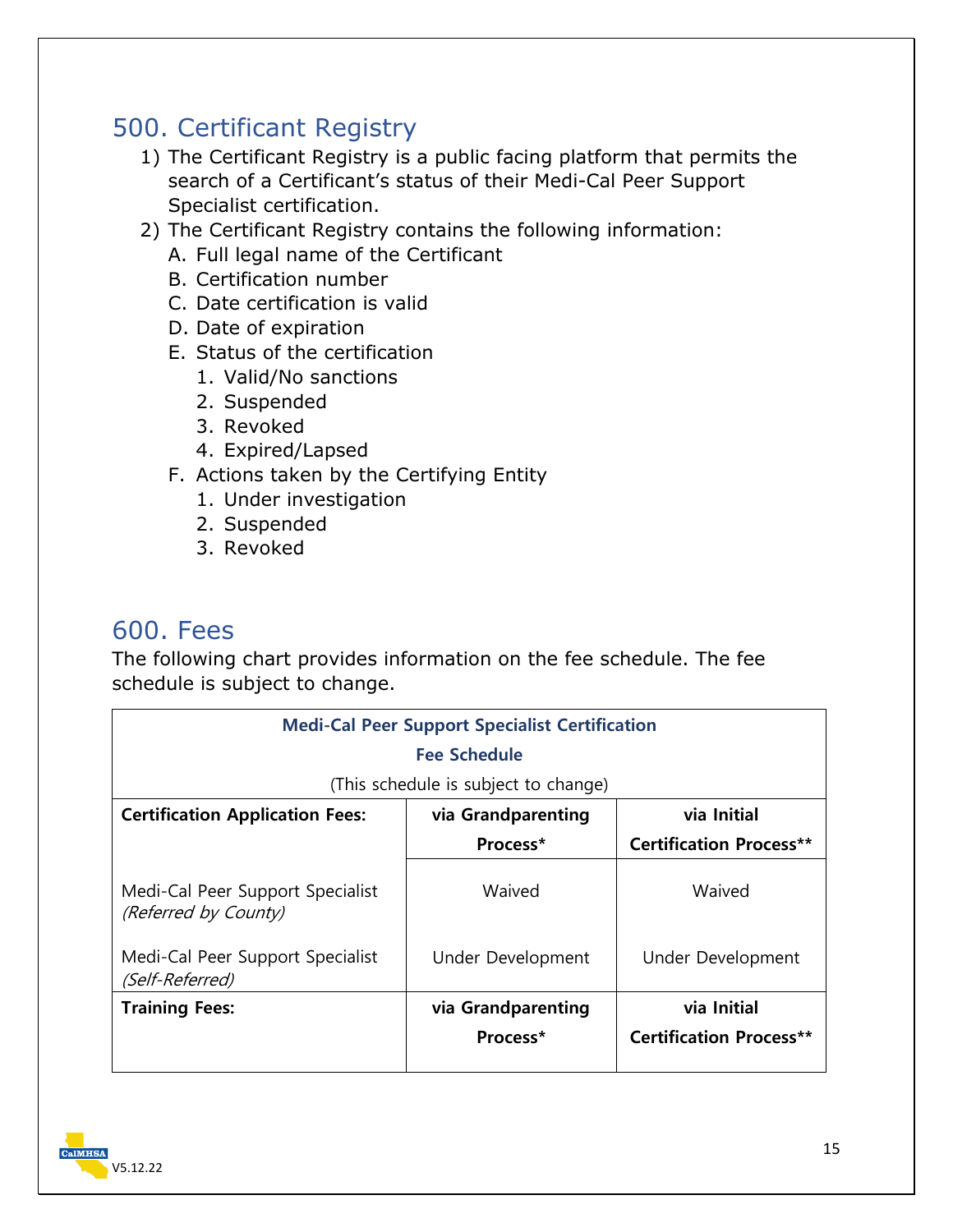| Medi-Cal Peer Support Specialist<br>(Referred by County) | Not Applicable     | Waived                         |
|----------------------------------------------------------|--------------------|--------------------------------|
| Medi-Cal Peer Support Specialist                         | Under Development  | Under Development              |
| (Self-Referred)                                          |                    |                                |
| <b>Examination Fees:</b>                                 | via Grandparenting | via Initial                    |
|                                                          | Process*           | <b>Certification Process**</b> |
| Medi-Cal Peer Support Specialist<br>(Referred by County) | Waived             | Waived                         |
| Medi-Cal Peer Support Specialist<br>(Self-Referred)      | Under Development  | Under Development              |
| <b>Biennial Renewal Fee:</b>                             |                    |                                |
| Within a 2-year renewal period                           | Under development  |                                |
| <b>Ancillary Fees:</b>                                   |                    |                                |
| Exam Retake                                              | Under development  |                                |

**\***Grandparenting process is the process by which an individual who is employed as a peer on January 1, 2022, or prior to that date, is eligible to seek certification as a Medi-Cal Peer Support Specialist so long as they meet the eligibility criteria and successfully pass the state-approved exam.

**\*\***Initial Certification denotes the process for an applicant to become certified as a Medi-Cal Peer Support Specialist for the first time so long as they meet the eligibility criteria and successfully pass the state-approved exam.

## <span id="page-16-0"></span>700. Complaints, Appeals, and Actions

The Certifying Entity has a process in place to provide an applicant for certification, a certified Medi-Cal Peer Support Specialist, or an applicant for training to submit a complaint, and any related appeals, to the Certifying Entity. A complaint is an allegation against a certified Medi-Cal Peer Support Specialist who allegedly violated the Medi-Cal Code of Ethics for Medi-Cal Peer Support Specialists in California or an allegation against an approved

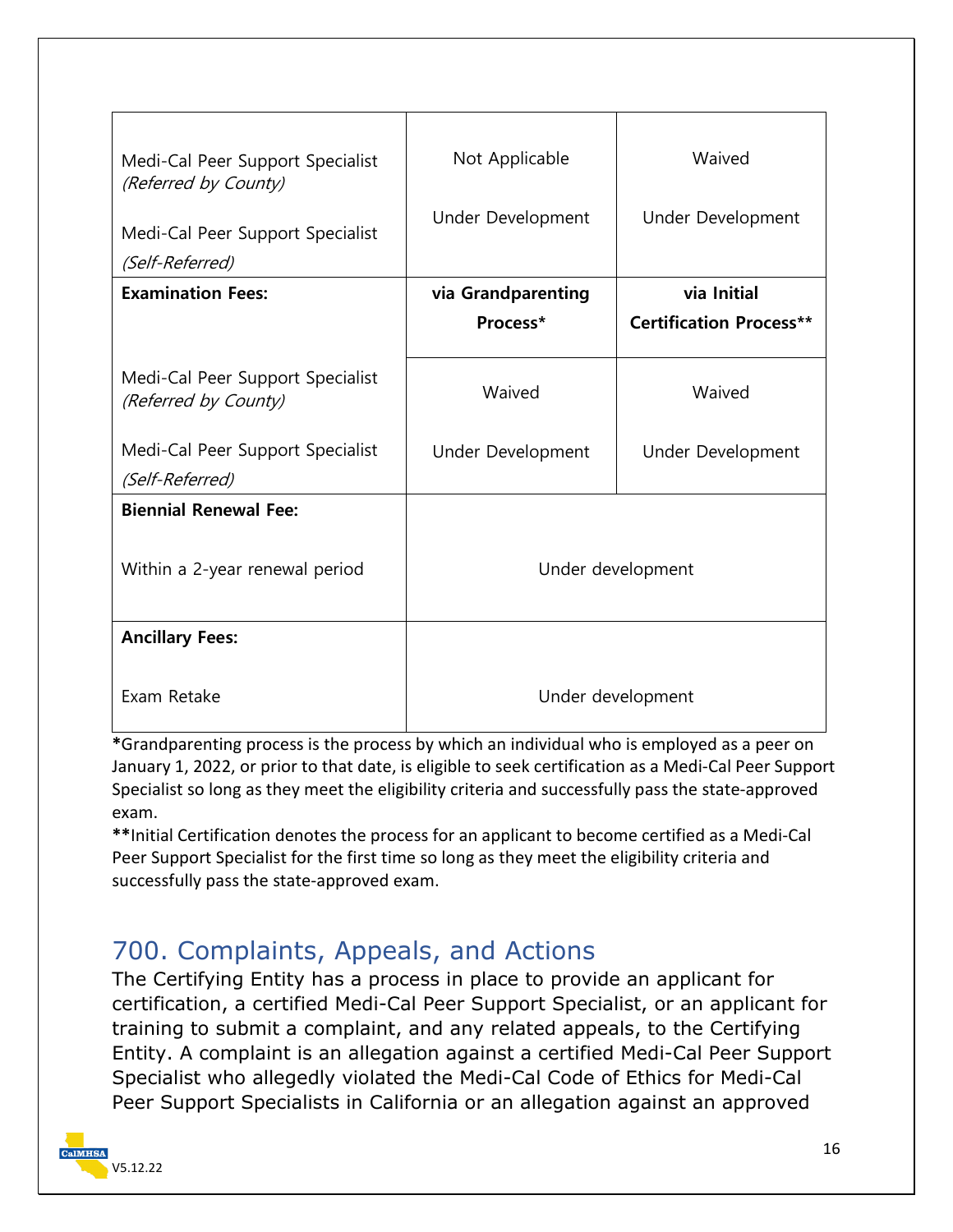training entity. The California Department of Health Care Services requires any action taken against a certified Medi-Cal Peer Support Specialist must be issued within 90-calendar days of receipt of the allegations.

The Certifying Entity will investigate all complaints made against certified Peer Support Specialists and approved training entities. The Certifying Entity will also review any appeals related to denials for application for certification, suspension or revocation of a certification, denials for certification renewal, and denials for application for training.

- 1) Information on and the process for filing a complaint will be maintained on the Certificant Registry.
- 2) An acknowledgment of receipt via electronic communication, email, or letter will be sent to the person or agency making the complaint or request for appeal within 5-business days of the receipt by the Certifying Entity.
- 3) All investigations of complaints or review of appeals will be completed within 90-calendar days of receipt by the Certifying Entity.
- 4) The Certifying Entity may extend the investigation or review if additional time is necessary to complete the process for up to 30 calendar days.
	- A. The Certifying Entity will notify the person or agency making the complaint or requesting an appeal via electronic communication.
	- B. The Certifying Entity will update the Certificant Registry with 72 hours of the change in certification status.

#### <span id="page-17-0"></span>**701. Certified Medi-Cal Peer Support Specialist Complaints and/or Approved Training Entity**

- 1) A beneficiary/recipient of care may file a complaint using the county behavioral health problem resolution process and/or the process by the Certifying Entity.
	- A. County behavioral health plans shall follow the established problem resolution process.
	- B. Complaints related to Medi-Cal Code of Ethics for Medi-Cal Peer Support Specialist may be submitted, either simultaneously or directly to the Certifying Entity.
- 2) Complaints related to approved training entities must be made directly to the Certifying Entity.

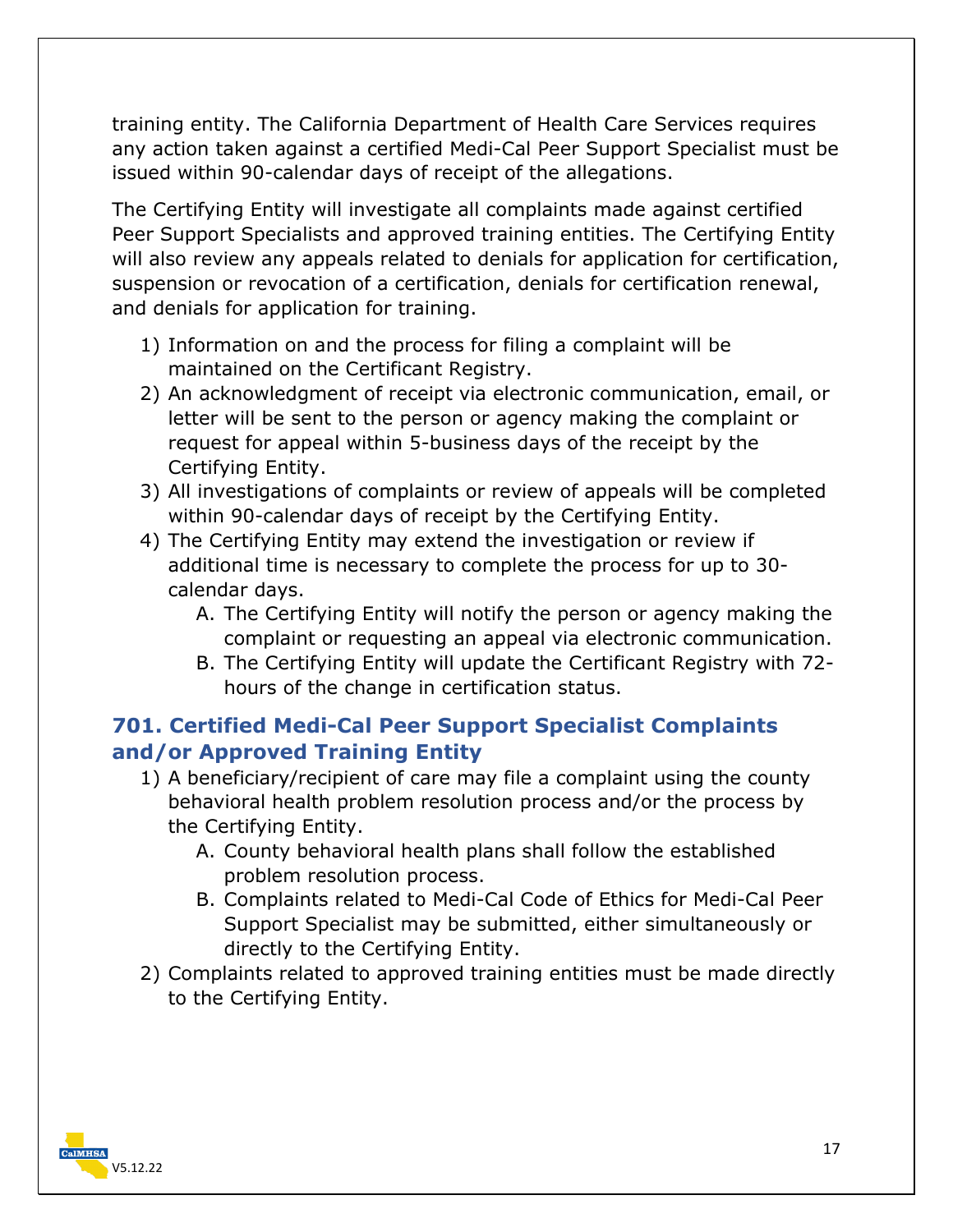#### <span id="page-18-0"></span>**702. Appeals**

- 1) A certified Medi-Cal Peer Support Specialist may file an appeal for denial, suspension, revocation of a certification and denial of certification renewal.
- 2) A training entity may file an appeal for denial of an application, renewal of status, and revocation of status as an approved training entity.

#### <span id="page-18-1"></span>**703. Medi-Cal Code of Ethics Sanctions Guidelines**

The Certifying Entity has a process in place to address [Medi-Cal Code of](#page-27-1)  [Ethics](#page-27-1) violations by a certified Medi-Cal Peer Support Specialist. The Certifying Entity will follow the [Medi-Cal Code of Ethics Sanction Guidelines](#page-39-0) to address violations by a certified Medi-Cal Peer Support Specialist in California certified by CalMHSA. The guidelines will be used by the Certifying Entity for the determination of sanctions. The guidelines are not considered all-inclusive as there may be violations not addressed or sanctions that have not yet been described for a specific violation. The Certifying Entity reserves the right to make modifications under circumstances in the absence of sanctions.

The Certifying Entity may take an Action against the certification of a Medi-Cal Peer Support Specialist based on the Medi-Cal Code of Ethics Sanction Guidelines. The Actions are determined based on the violation of the Code of Ethics and following an investigation into the allegations. Actions may only be taken following a complete investigation by the Certifying Entity.

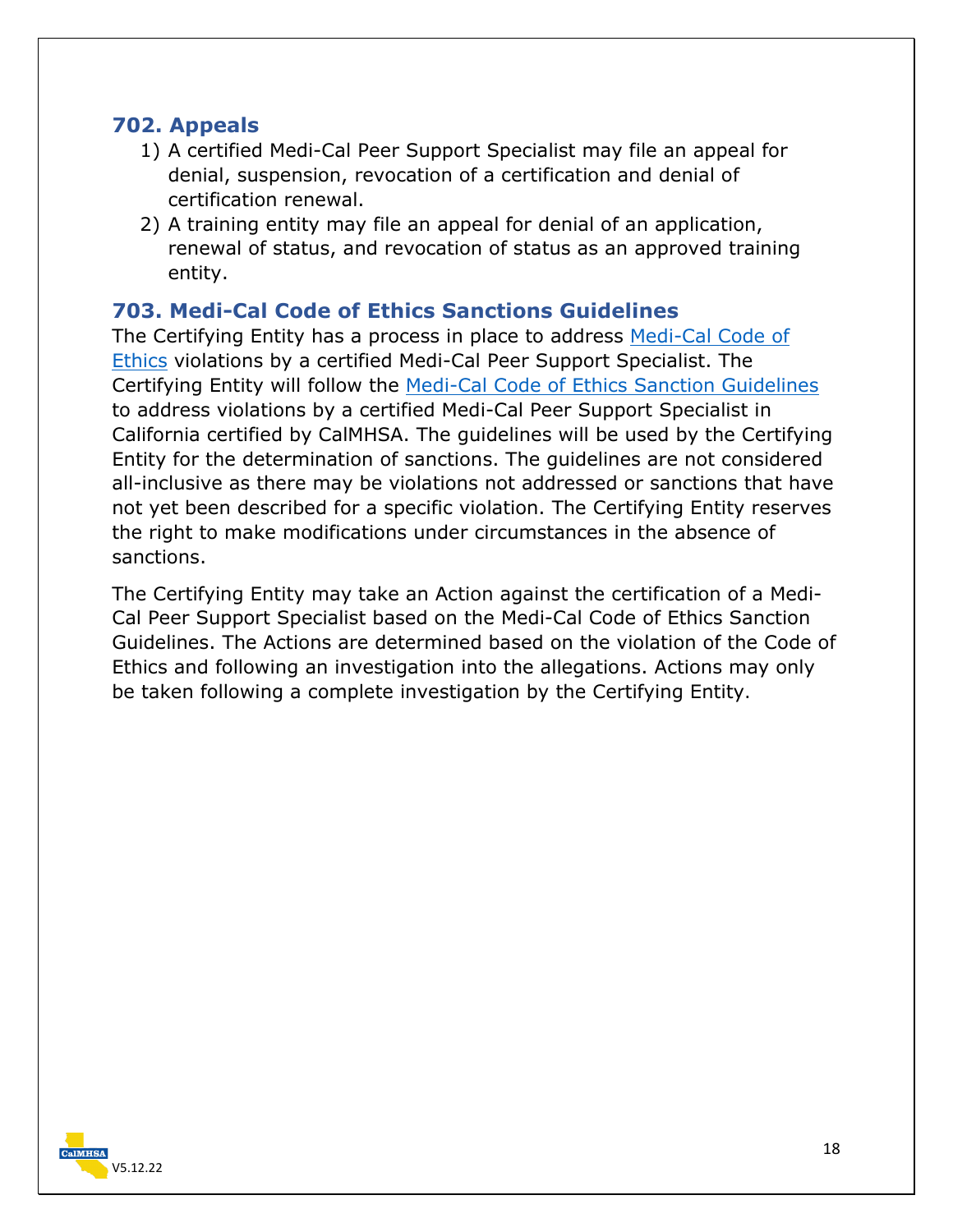## <span id="page-19-0"></span>800. Procedures by the Certifying Entity

#### <span id="page-19-1"></span>**801. Initial Certification for Medi-Cal Peer Support Specialist**

- 1) An applicant must view an orientation video prior to applying for training or examination for certification as a Medi-Cal Peer Support Specialist.
- 2) The orientation and self-assessment video is available to the applicant upon registration on the CalMHSA certification website.
	- A. The video is available on the CalMHSA Certification website.
	- B. The video includes an orientation to Medi-Cal Peer Support Specialists in California's Medi-Cal behavioral health system.
- 3) An applicant must submit evidence of meeting minimum requirements for certification for Medi-Cal Peer Support Specialist
- 4) An applicant must submit the following:
	- A. Submit registration form.
	- B. Submit proof of age.
	- C. Submit proof of high school or general equivalency degree (GED).
	- D. Submit completed application for examination.
	- E. Submit signed Code of Ethics.
	- F. Submit application fees as identified.
	- G. Submit proof of having met training requirement
- 3) For each applicant, the Certifying Entity will process all applications and approvals in accordance with requirements under Section 201 and 202 or 203 accordingly.
- 4) The Certifying Entity will only process complete applications.
- 5) The Certifying Entity will inform applicants of incomplete applications.
- 6) The Certifying Entity will notify the applicant of application status within 30-calendar days from date the application is determined to be complete.
	- A. Information on disapproval will include information on the reason(s) for disapproval and how to file an appeal.
- 7) For an approved applicant, the Certifying Entity will issue a Medi-Cal Peer Support Specialist certification.
	- A. The Certificant will be notified through electronic mail (e-mail) on file.
	- B. The Certification will include:
		- 1. A unique certification number.
		- 2. The Certificant's full legal name.
		- 3. The date of issuance.
		- 4. The expiration date.

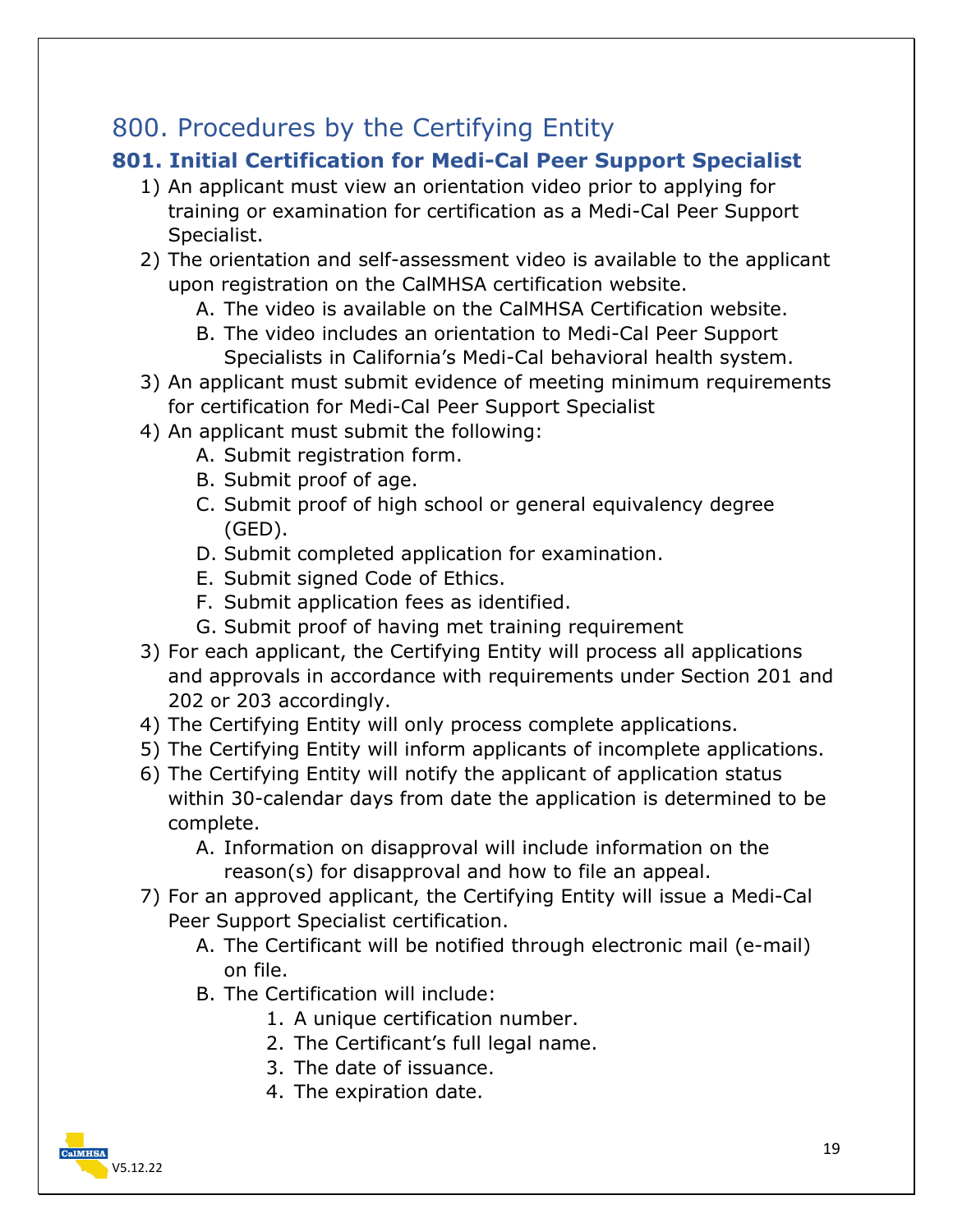5. The name of the Certifying Entity.

#### <span id="page-20-0"></span>**802. Renewal of Certification**

- 1) After initial certification, in accordance with this policy, Medi-Cal Peer Support Specialists must renew certification every two (2) years.
- 2) Each application for certification renewal must include the following:
	- A. The renewal application form submitted through the CalMHSA certification website.
	- B. A signed copy of the current Code of Ethics for Medi-Cal Peer Support Specialists in California.
	- C. Fees, as identified.
	- D. Attest to the completion of twenty (20) hours of continued education, inclusive of the six (6) hours of continued education in law and ethics.
	- E. Complete applications for renewal must be submitted no more than 30 days prior to date of expiration.
- 3) The Certifying Entity will only process complete applications for renewal.
- 4) The Certifying Entity will notify the Certificant of status of application through electronic communication, email on file.
- 5) The Certifying Entity will perform randomized reviews of Certificants' continued education records.
	- A. A sample will be pulled from the Certificant Registry database.
	- B. Certificants who are selected for the audit will be notified though electronic communication, via the email on file, with a request to submit proof of continued education hours within 30-days from the date of the request.
	- C. The Certifying Entity may take actions if evidence is not submitted.

#### <span id="page-20-1"></span>**803. Approval of training providers**

- 1) The Certifying Entity will review applications for training providers interested in becoming an "approved training entity".
- 2) The Certifying Entity will review that all training programs meet the minimum standards for training entities in accordance with this policy.
- 3) The Certifying Entity will notify the training entity applicant within 45 days from the date of receipt of a complete application.
- 4) Approval for training entity will be valid for two (2) years from date of approval.
- 5) Substantive changes to training curricula require approval by the certifying entity, prior to approved training entity using content for training.

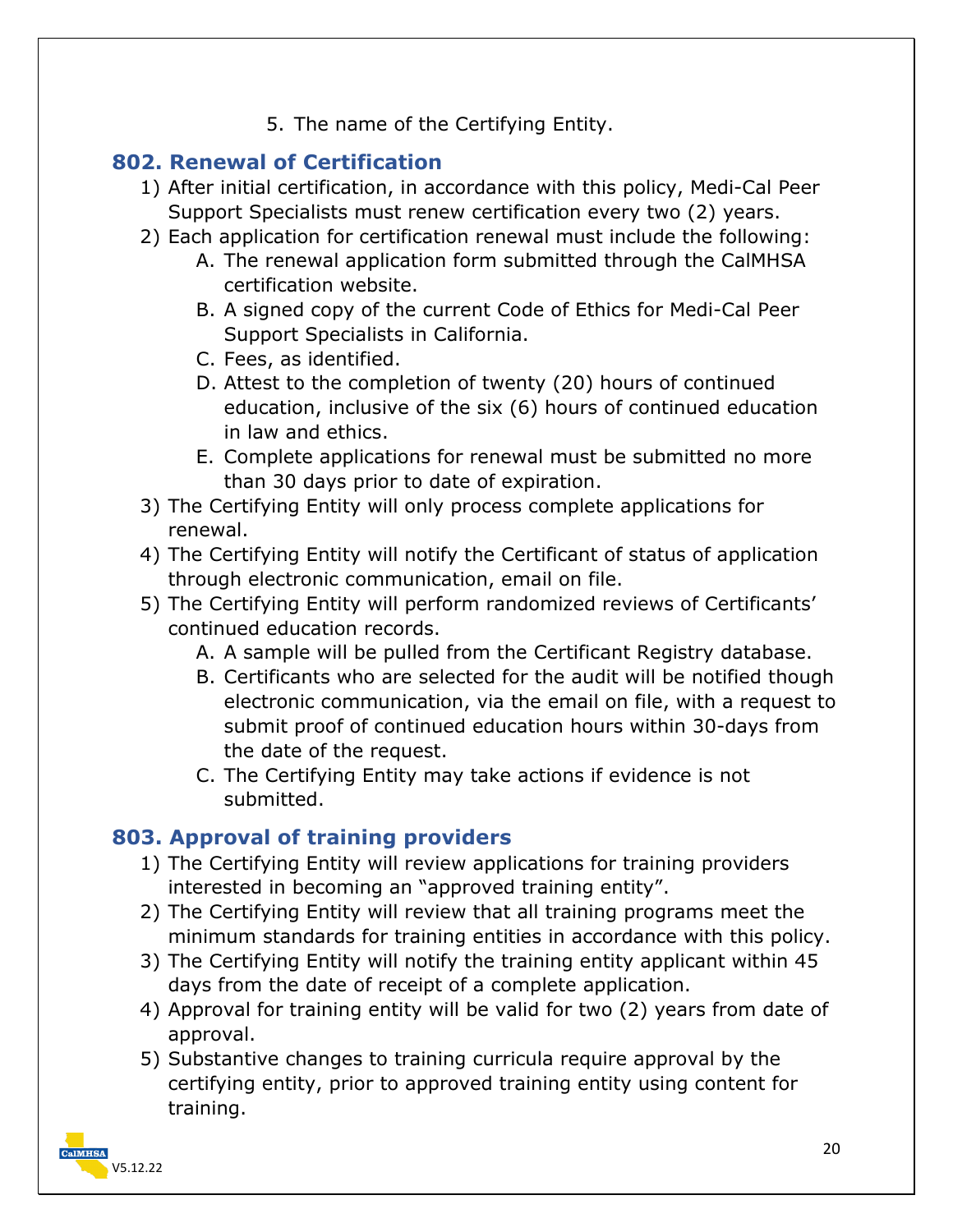- A. Substantive changes must be submitted to the Certifying Entity for approval 60 days in advance of their intended use.
- B. The Certifying entity will notify the approved training entity of status within 45 days of receipt of a complete application from the training entity.

#### <span id="page-21-0"></span>**804. Procedure for Accommodations for Exam**

- 1) Requests for accommodations must be submitted by the applicant at least 30-calendar days prior to date the applicant is scheduling the exam.
- 2) Request shall be made through the CalMHSA certification website.
- 3) The Certifying Entity will review all requests for accommodations.
- 4) A representative of the Certifying Entity will contact the applicant to identify the accommodations needs within 5-business days from receipt of request.
- 5) In writing, through electronic communication, email, the Certifying Entity will inform the applicant of:
	- A. How the accommodation will be met.
	- B. Information on how to file an appeal if the decision does not meet the applicant's needs.

#### <span id="page-21-1"></span>**805. Procedure for Certificant Registry**

- 1) The Certifying Entity will ensure the registry is accurate and up to date.
- 2) Actions taken by the Certifying Entity against a Certificant will be updated within 72-hours from the change in certification status.
- 3) Reinstatement of certification will be updated within 72-hours from the change in the certification status.
- 5) A person or agency may file a complaint through the CalMHSA certification website or directly calling the Certifying Entity.
- 6) An acknowledgment of receipt via electronic communication, email, or letter will be sent to the person or agency making a complaint or requesting an appeal within 5-business days of the receipt by the Certifying Entity.
- 7) All investigations of complaints or review of appeals will be completed within 90-calendar days of receipt by the Certifying Entity.
- 8) The Certifying Entity may extend the investigation or review if additional time is necessary to complete the process.
	- A. The Certifying Entity may extend the investigation or review up to 30-calendar days.

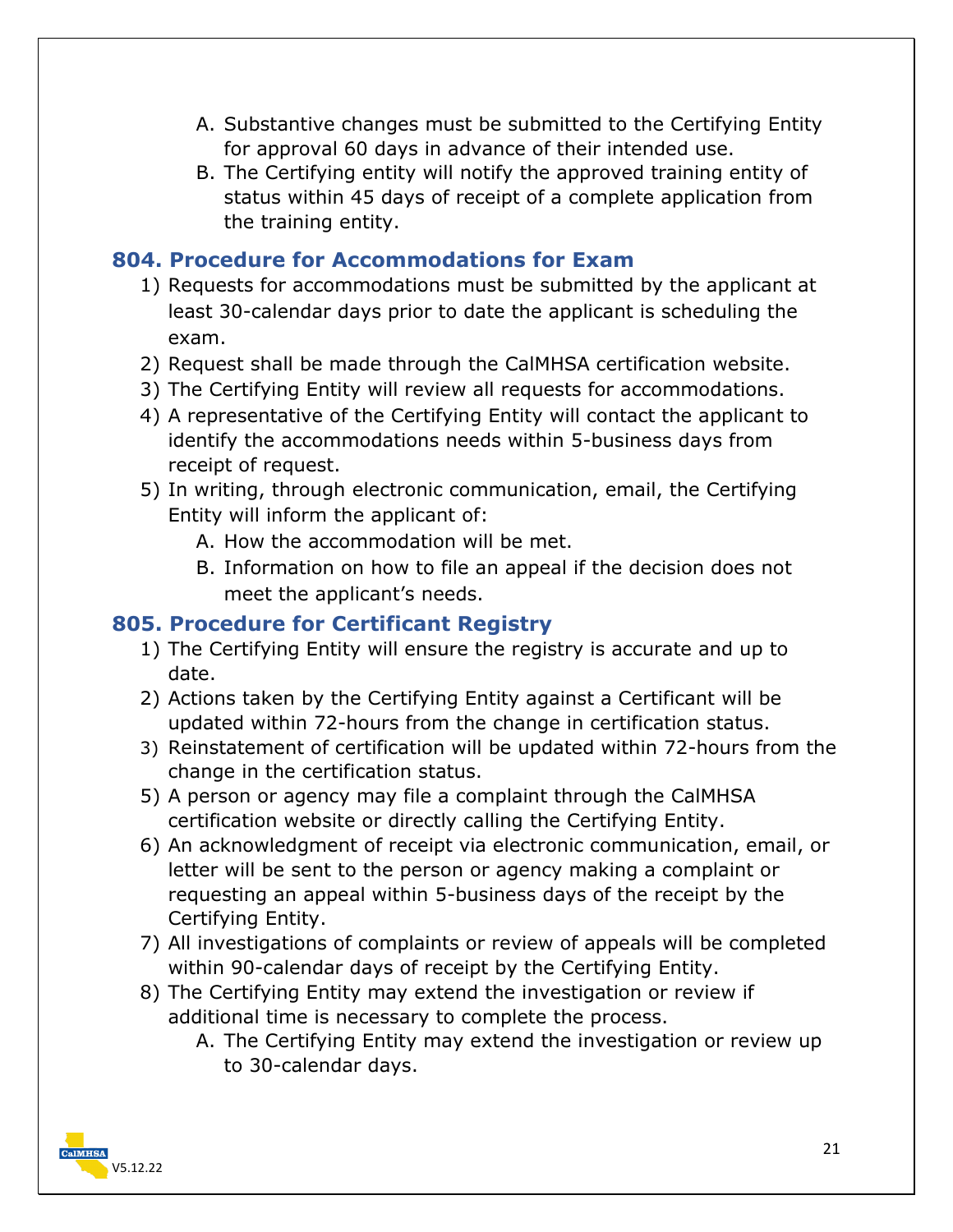- B. The Certifying Entity will notify the person or agency making the complaint or requesting an appeal, in writing through email at least 5-calendar days from the 90-day investigation timeframe.
- C. The Certifying Entity will update the Certificant Registry with 72 hours of the change in certification status.

#### <span id="page-22-0"></span>**806. Complaints- Certified Medi-Cal Peer Support Specialist and Approved Training Entity**

- 1) The Certifying Entity will investigate all complaints made against certified Peer Support Specialists and approved training entities. The Certifying Entity will also review any appeals related to denials for application for certification, suspension or revocation of a certification, denials for certification renewal, and denials for application for training.
	- A. Review of complaint form and supporting documents.
	- B. Complaint and supporting documents will be stored electronically.
	- C. Evidence collected will be used to determine if the allegations are substantiated.
	- D. Confidentiality of former or current beneficiaries/recipients of care. Data will be kept secure.
		- 1. Some evidence may include names of former or current recipients of care.
		- 2. The Certifying Entity will adhere to all Health Information Portability and Accountability Act (HIPAA) regulations and safeguard of health information.
		- 3. The Certifying Entity will complete a "confidentiality names" list which will list the names of the care recipients with a corresponding reference number.
		- 4. The reference number will be used to identify persons in the report.
- 2) The Certifying Entity will investigate and complete the investigation of complaints within 90-calendar days of receipt of complaint.
	- A. The investigation may include, but is not limited to, contacting the person making the allegations, contacting the Certificant, contacting the approved training entity, contacting other persons of interest, and/or review of records, as necessary.
	- B. The Certifying Entity may contact the Certificant's employer for any applicable records or information related to the allegations, as necessary.
	- C. Previously recorded allegations and dispositions may be taken into consideration, as applicable.

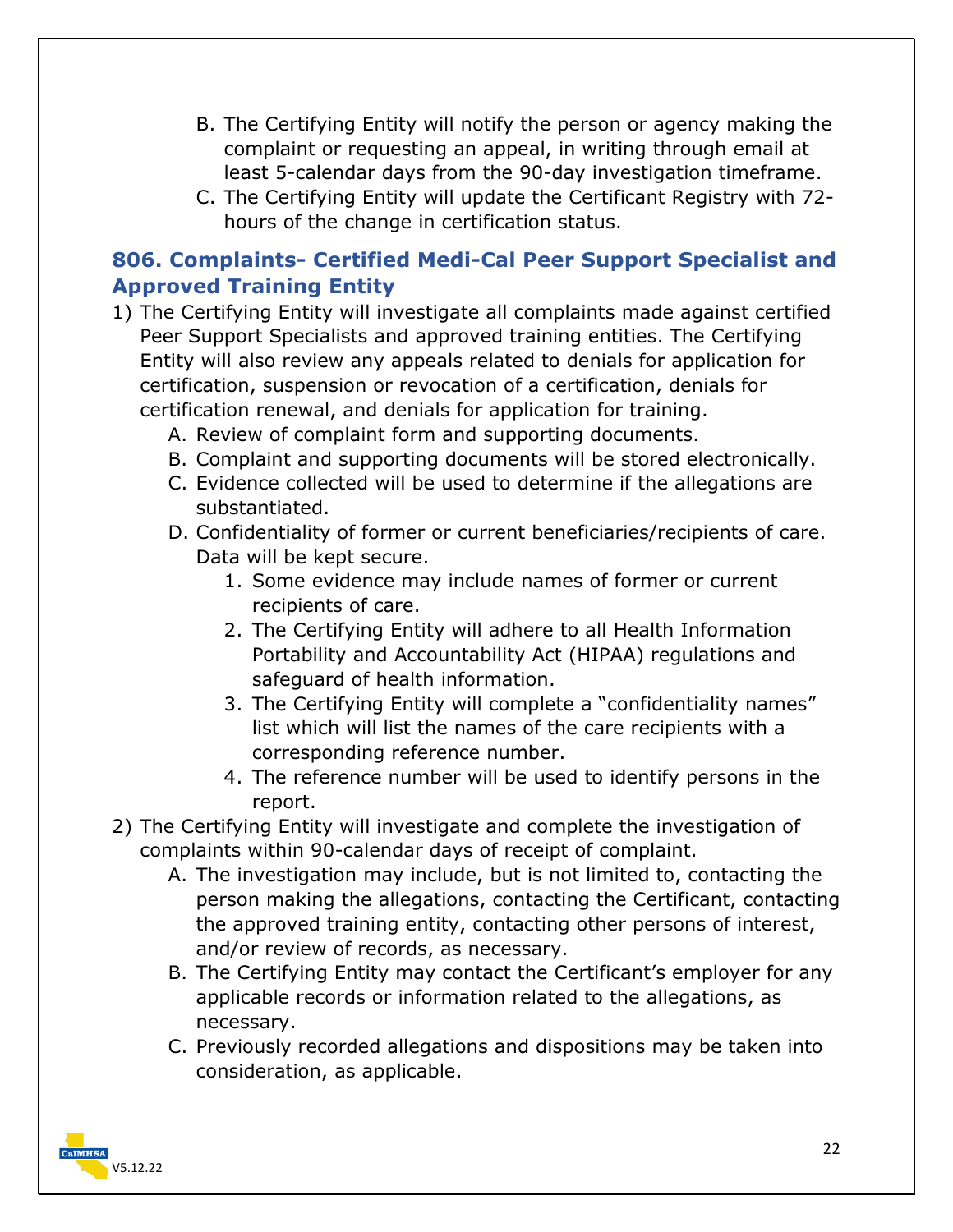- D. Actions of suspension and/or revocation of certification will be communicated to the Certificant and the Certificant's present employer at the time of allegation via email.
- E. Actions of revocation of an approved training entity will be made directly to the training entity. The CalMHSA certification website information will be kept up to date.
- F. Action of reinstatement of certification will be communicated to the Certificant via email on file.
- G. The Certifying Entity will update the Certificant's certification status to reflect any changes to the certification status.
- 3) The Certifying Entity will maintain a complaints log with the following elements:
	- A. Date complaint was submitted.
	- B. Name of Certificant or Approved Training Entity.
	- C. Name of Certificant's employer.
	- D. Name of person making the allegations, as applicable.
	- E. Contact information of person making the allegations, as applicable.
	- F. Nature of the allegations.
	- G. Investigative actions taken by the Certifying Entity.
	- H. Date of final disposition.
	- I. Final disposition by Certifying Entity.
	- J. Final letter of disposition to the Certificant will be sent to the Certificant's email on file. Final letter of disposition will be sent directly to the approved training entity's email on file.
	- K. The Certifying Entity will update the Certificant Registry within 72 hours from the date of the final disposition.
- 4) Return to good standing following a suspension, revocation or lapsed certifications.
	- A. Certifying Entity will review all evidence submitted within 60 calendar days of receipt of the request.
	- B. The Certificant is responsible for meeting all requirements and/or actions for reinstatement of certification, including payment of fees as applicable.
	- C. The Certificant will demonstrate proof or meeting requirements for reinstatement at time of submitting the application for consideration for reinstatement.
	- D. The Certifying Entity will review all documents submitted by the Certificant.
	- E. Only complete applications with supporting evidence will be reviewed.

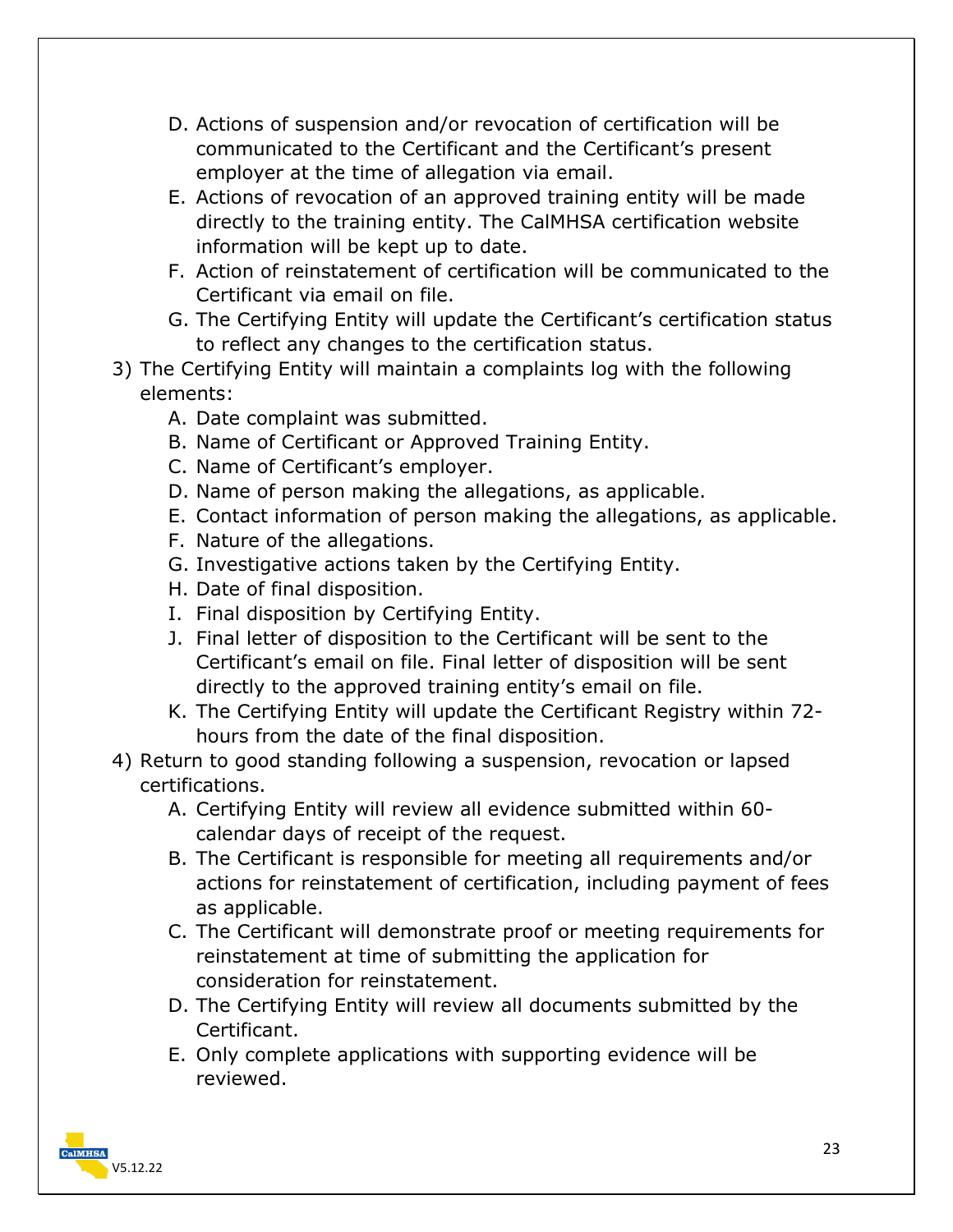- F. The Certifying Entity will inform the Certificant of the status of the application for reinstatement within 60-calendar days of receipt of evidence.
- G. The Certifying Entity will not accept any additional documents as evidence of meeting requirement in lieu of what was requested in the initial letter of action.
- H. For reinstatement of certifications, the Certifying Entity will update the Certificant Registry within 72-hours from the date of the final disposition.

#### <span id="page-24-0"></span>**807. Appeals- Certified Medi-Cal Peer Support Specialist and Approved Training Entity**

- 1) The Certifying Entity will review all.
	- A. The Certifying Entity will review appeals for suspension or revocation of certification.
	- B. The Certifying Entity will review appeals for denial of certification renewal.
	- C. The Certifying Entity will review appeals for application for training entities.
	- D. The Certifying Entity will maintain a log with the following elements:
		- 1. Date of request for appeal
		- 2. Type of appeal
		- 3. Name of person or organization requesting review for an appeal
		- 4. Contact information of person making the request
		- 5. Nature of the request for appeal
		- 6. Activities performed by the Certifying Entity regarding the request for appeal
		- 7. Date of final disposition
		- 8. Final disposition
		- 9. Final letter of disposition to the Certificant will be sent via email to the email on file.
		- 10. The Certifying Entity will update the Certificant Registry within 72-hours from the date of the final disposition.

#### <span id="page-24-1"></span>**808. Data Collection**

The Certifying Entity will collect the following data on each person seeking certification for Medi-Cal Peer Support Specialists. Data will be kept secure. Data will be used to meet reporting requirements set forth by the California Department of Health Care Services. Data reports will be submitted to the

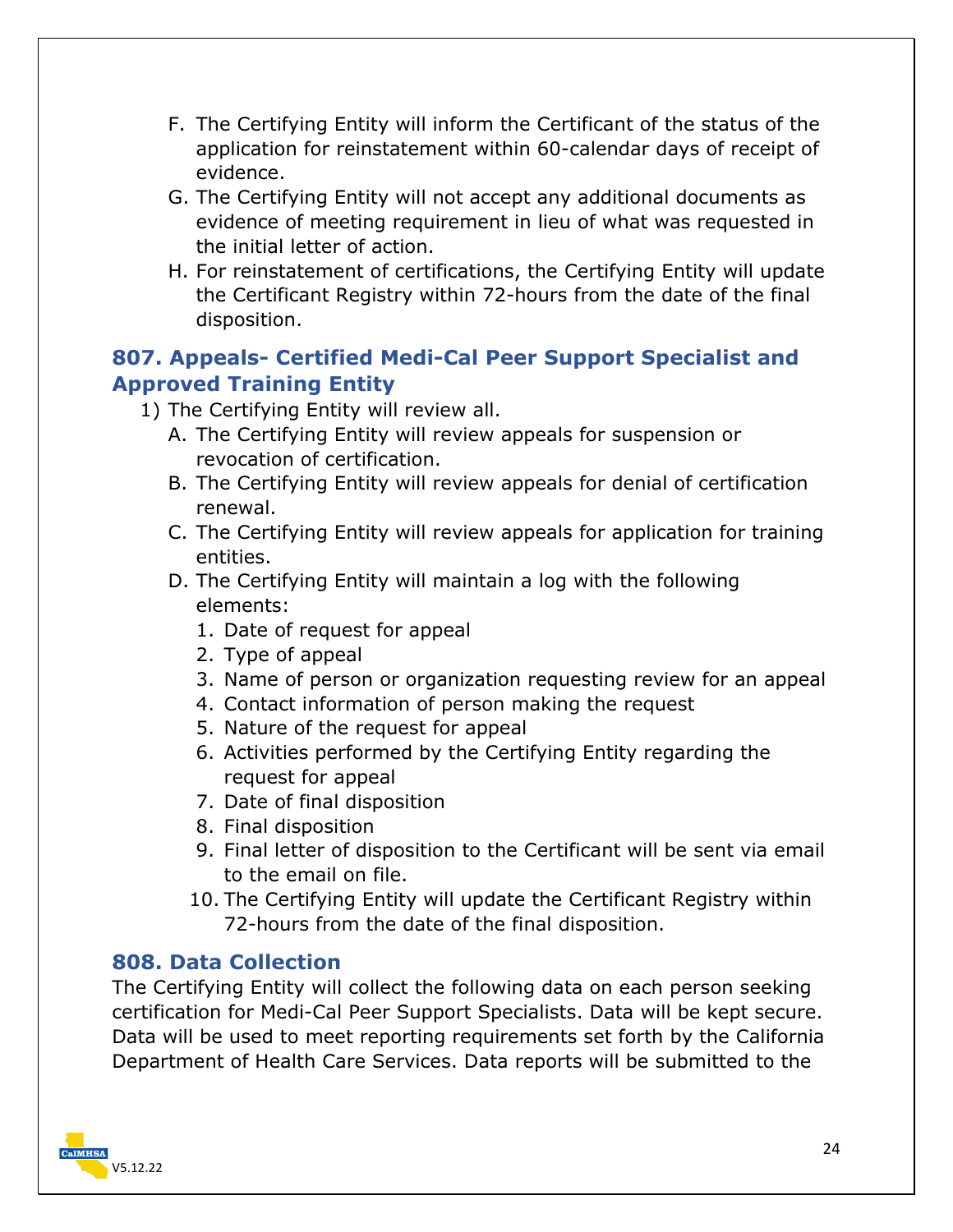California Department of Health Care Services by December  $31^{st}$  following the fiscal year. A fiscal year runs from July 1 – June 30.

- 1) The Certifying Entity will collect the data using the CalMHSA Certification website and from approved training entities.
- 2) Reports will be submitted to DHCS no later than December 31st of the fiscal year. Reports will be de-identified.
- 3) The Certifying Entity will collect data elements as noted in the Appendix.
- 4) The Certifying Entity will collect data through the CalMHSA certification website and by approved training vendors.
- 5) The Certifying Entity will submit aggregate data reports to the California Department Health Care Services (DHCS) no later than December 31st following the fiscal year of the reporting period.

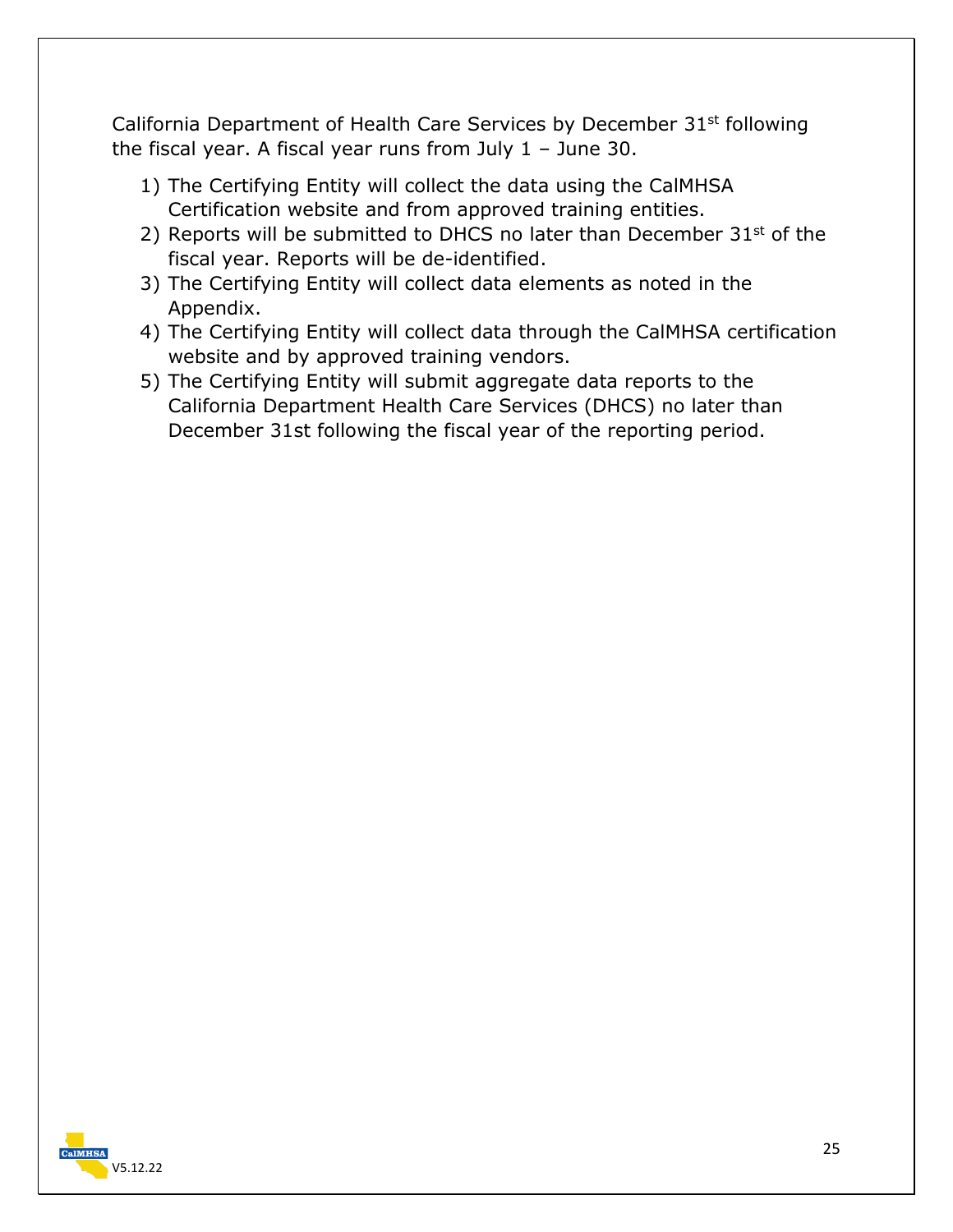#### <span id="page-26-0"></span>Appendix A

#### <span id="page-26-1"></span>**Med-Cal Peer Support Specialist Core Competencies**

- 1. The concepts of hope, recovery, and wellness.
- 2. The role of advocacy.
- 3. The role of consumers and family members.
- 4. Psychiatric rehabilitation skills and service delivery, and addiction recovery principles, including defined practices.
- 5. Cultural and structural competence trainings.
- 6. Trauma-informed care.
- 7. Group facilitation skills.
- 8. Self-awareness and self-care.
- 9. Co-occurring disorders of mental health and substance use.
- 10. Conflict resolution.
- 11. Professional boundaries and ethics.
- 12. Preparation for employment opportunities, including study and testtaking skills, application and résumé preparation, interviewing, and other potential requirements for employment.
- 13. Safety and crisis planning.
- 14. Navigation of, and referral to, other services.
- 15. Documentation skills and standards.
- 16. Confidentiality.
- 17. Digital literacy.

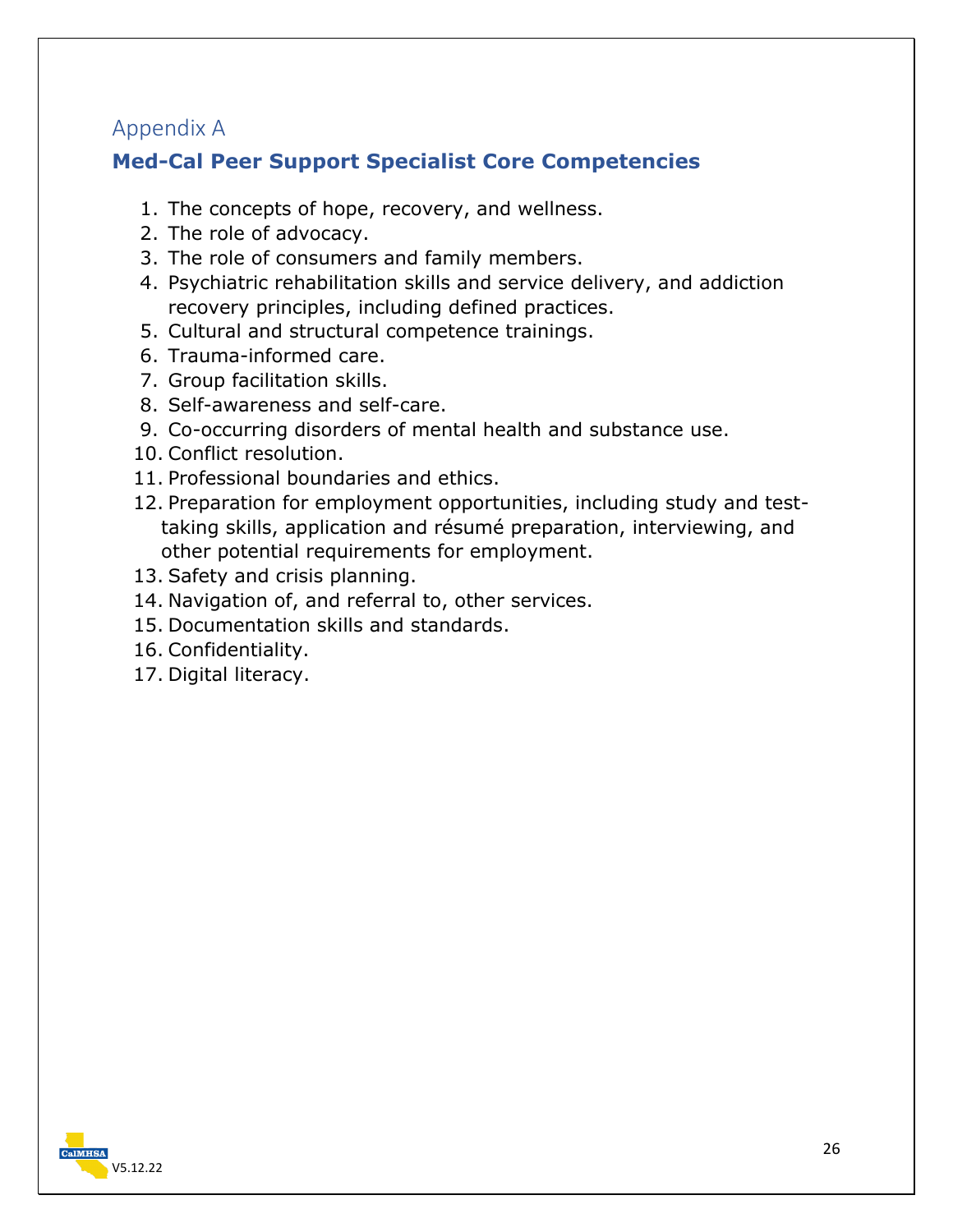#### <span id="page-27-0"></span>Appendix B

#### <span id="page-27-1"></span>**Medi-Cal Code of Ethics for Medi-Cal Peer Support Specialists in California**

- 1) The principles in the following Code of Ethics for Certified Medi-Cal Peer Support Specialists in California were developed by the California Department of Health Care Services to guide Certified Medi-Cal Peer Support Specialists in their roles and responsibilities and levels of responsibility in which they function professionally.
	- A. HOPE
		- 1. Inspire hope in those engaging in services by living a life of Recovery and/or Resiliency.
	- B. PERSON-DRIVEN
		- 1. Support individuals receiving services and their support network within the context of the individual's worldview, to achieve their goals based upon their needs and wants.
		- 2. Focus on self-determination, as defined by the person engaging in services, and support the person's participation in their own recovery.
		- 3. Inform others about options, provide information about choices, and then respect peers' decisions.
		- 4. Encourage people to look at the options, take risks, learn from mistakes, and grow toward healthy interdependence with others.
		- 5. Uphold the principle of non-coercion as essential to recovery and encourage those engaging in services to make their own decisions, even when the person engaging in services is under mandated treatment.
		- 6. Assist those they support to access additional resources.
		- 7. Disclose lived experiences of recovery in a way that maintains the focus on and is beneficial to the person engaging in services.
		- 8. Support the recovery process for the peer, allowing the person to direct their own process
		- 9. Shall not force any values or beliefs onto the person engaging in services.
		- 10. Recognize there are many pathways to recovery that can be very different than their own journey

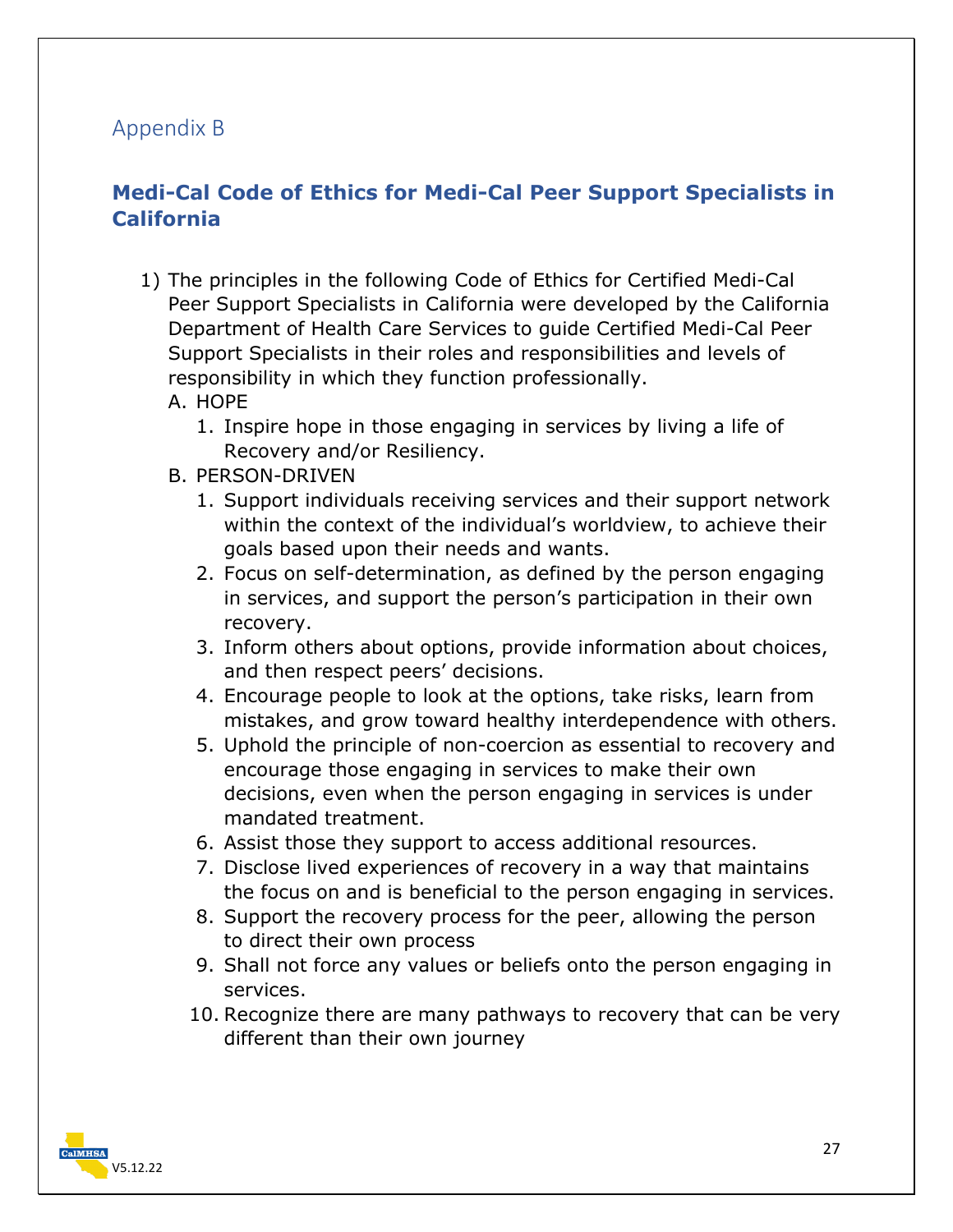#### C. FAMILY DRIVEN AND CHILD-CENTERED

- 1. Promote the family member's ethical decision-making and personal responsibility consistent with that family member's culture, values, and beliefs.
- 2. Respect and value the beliefs, opinions, and preferences of children, youth, family members, parents, and caregivers in service planning.
- 3. Promote the family members' voices and the articulation of their values in planning and evaluating behavioral health related challenges or concerns.
- 4. Support other family members as peers with a common background and history.
- 5. Disclose personal lived experiences of building resiliency in a way that focuses on and is beneficial to the child, youth, family member, parent, or caregiver engaging in services.
- 6. Build supports on the strengths of the child, youth, family, or caregiver.
- 7. Build partnerships with others who are involved in the care of our children, youth, or adult family members.
- 8. Communicate clearly and honestly with children, youth, family members, and caregivers.
- D. HOLISTIC WELLNESS
	- 1. Promote the family member's ethical decision-making and personal responsibility consistent with that family member's culture, values, and beliefs.
	- 2. Practice in a holistic manner that considers and addresses the whole health of those engaging in services.
	- 3. Recognize the impact of co-occurring challenges (substance use, developmental and physical challenges) in the recovery resiliency journey and provide supports sensitive to those needs.
	- 4. Recognize the impact of trauma on the recovery/resiliency journey and provide the support specific to those challenges.
	- 5. Honor the right of persons engaging in services to choose alternative treatments and practices, including culturally specific traditional methods, healing arts, including acupuncture and meditation, spiritual practices or secular beliefs, and harm reduction practices.

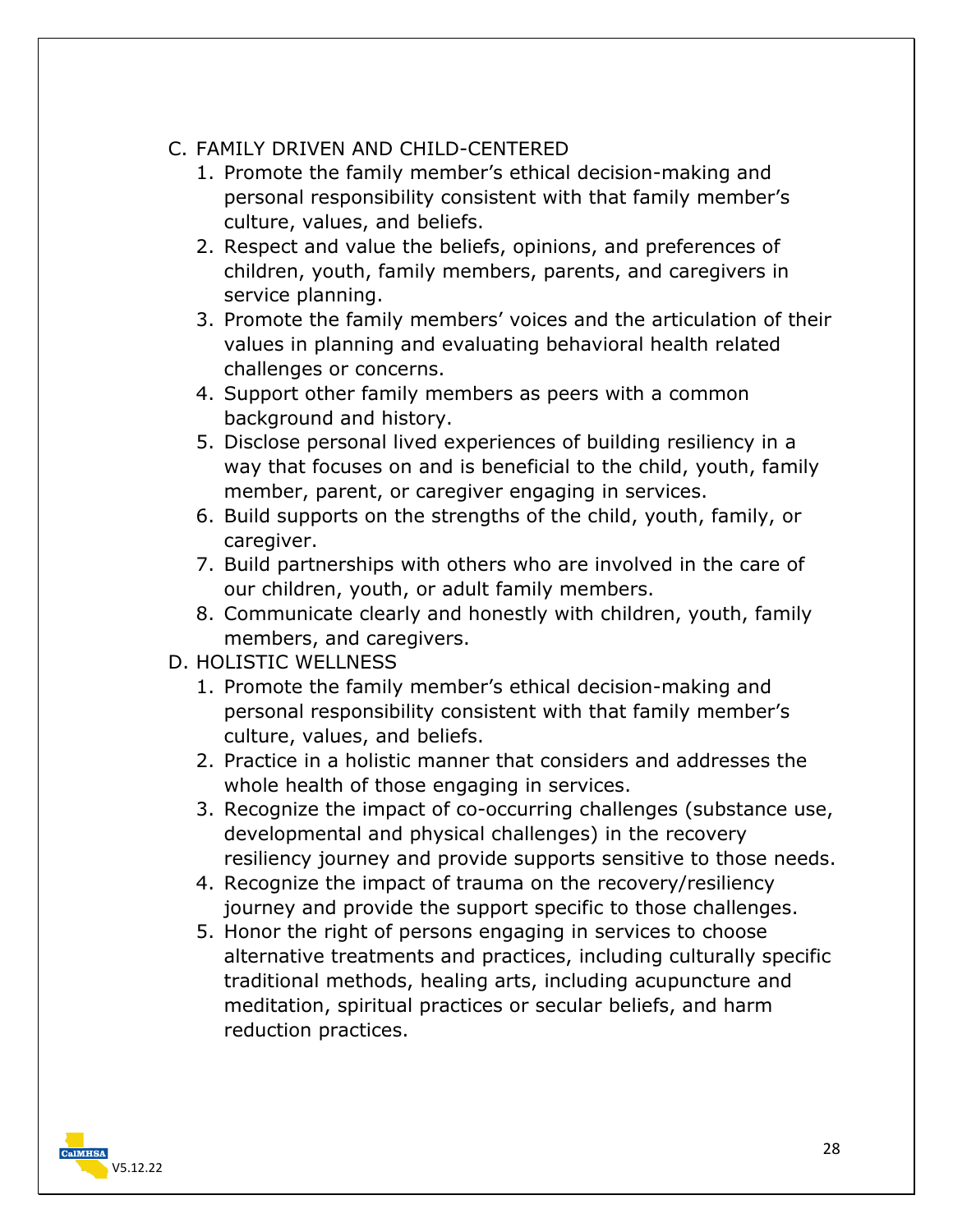#### E. AUTHENTICITY

- 1. Practice honest and direct communication in a culturally relevant manner, saying what is on their mind in a respectful way. Difficult circumstances are addressed with those who are directly involved. Direct communication moves beyond the fear of conflict or hurting other people to the ability to work together to resolve challenges with caring and compassion.
- 2. Share own lived experience to provide hope and inspiration for recovery.
- 3. Practice healthy disclosure about their own experience focused on providing hope and direction toward recovery and/or resiliency.
- 4. Work within their scope of practice as defined by this Code of Ethics and their employing agency.
- 5. Remain aware of their skills and limitations, and do not provide services or represent themselves as an expert in areas for which they do not have sufficient knowledge or expertise.
- 6. Know that maintaining the authenticity and integrity of their role is critical to the effectiveness of peer support services.
- 7. Seek supervision, peer support services, and/or other contact with peer colleagues or other supports to stay within their scope of practice.
- F. CULTURAL RESPONSIVENESS
	- 1. Acknowledge the importance of language and culture, intersecting identities, knowledge, and acceptance of dynamics of cultural differences, expansion of cultural knowledge, curiosity, and adaptation of services to meet culturally unique needs.
	- 2. Strive to provide culturally responsive and relevant services to those they support.
	- 3. Respect cultural identities and preferences of those engaging in services and their families and respect the right of others to hold opinions, beliefs, and values different from their own.
	- 4. Shall not discriminate against others on the basis of gender, race, ethnicity, sexual orientation or gender identity, age, religion, national origin, marital status, political belief, or mental or physical differences.
	- 5. Shall not discriminate against others on the basis of any other preference, personal characteristic, condition, state, or cultural factor protected under Federal, State or local law.

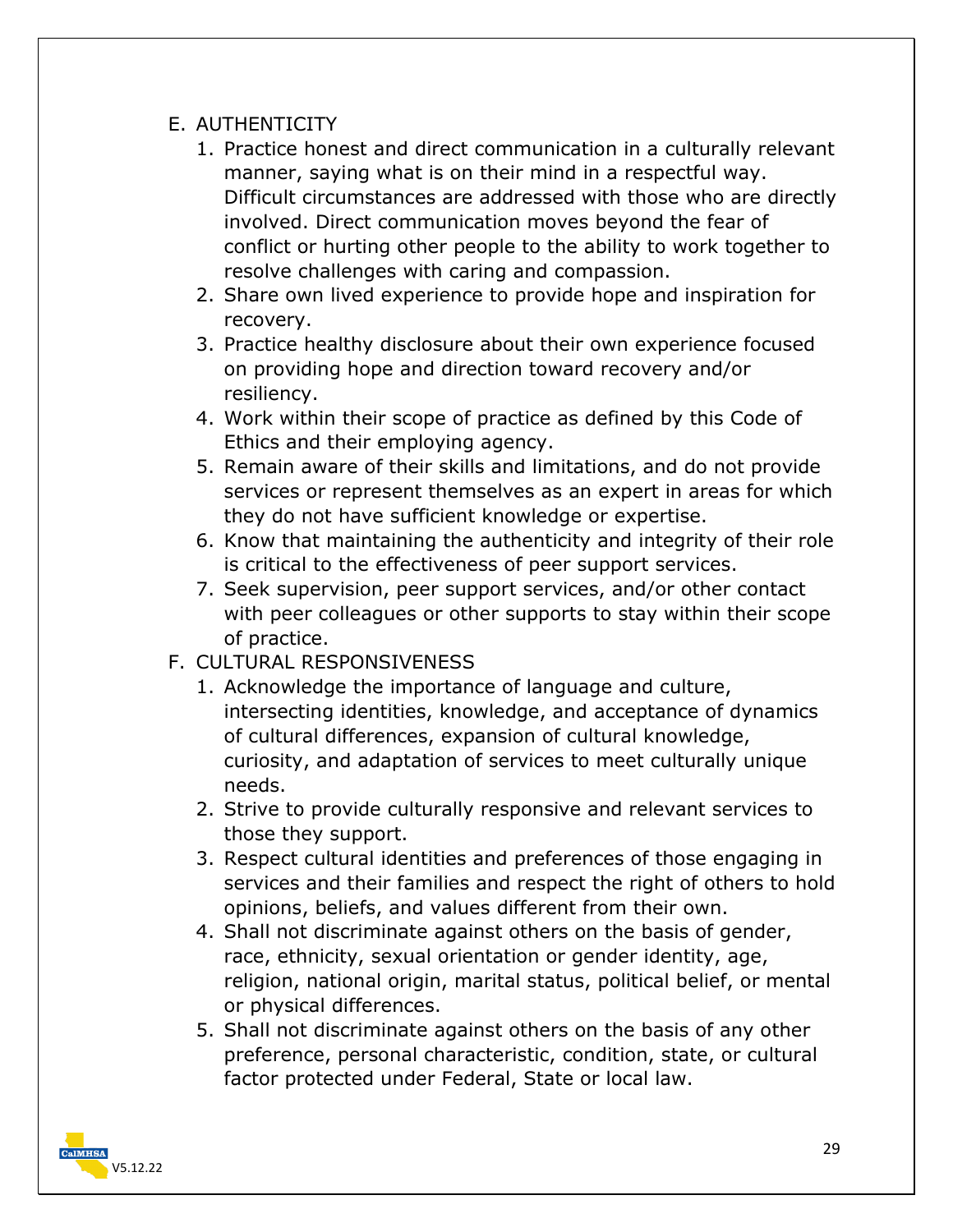6. Seek further information, education, and training in cultural competence as necessary to assist those they support.

#### G. RESPECT

- 1. Provide a welcoming environment for persons engaging in services.
- 2. Approach each person, youth, parent or family member with openness, genuine interest, and appreciation.
- 3. Accept each person/family and situation as unique.
- 4. Provide empathy and be able to "put oneself in the other person's shoes."
- 5. Will make an honest effort to empathize with the emotional connection and cultural context that the persons engaging in services bring to the recovery / resiliency relationship.
- 6. View everyone as having something important and unique to contribute.
- 7. Value and treat others with kindness, warmth, dignity, and without judament.
- 8. Accept each other and are open to sharing with people from many diverse backgrounds including ethnicity, educational levels, socio-economic background, sexual preference, and religion/spirituality.
- 9. Honor and make room for everyone's opinions and see each other as equally capable of contributing.
- 10. Demonstrate respect toward those supported, colleagues and the community.
- 11. Use language that is respectful, "person-first," and culturally mindful to, and with, those supported, colleagues and the community.
- 12. Never use language that could be construed as, or is, derogatory, insulting, or demeaning in written, electronic, or verbal communications.
- 13. Communicate with co-workers and colleagues in ways that promote hope, compassion, and solution-focused interactions.
- H. INTEGRITY
	- 1. Act in accordance with the highest standards of professional integrity.
	- 2. Avoid relationships or commitments that conflict with the interests of persons engaging in services, impair professional judgment, imply a conflict of interest, or create risk of harm to those supported.

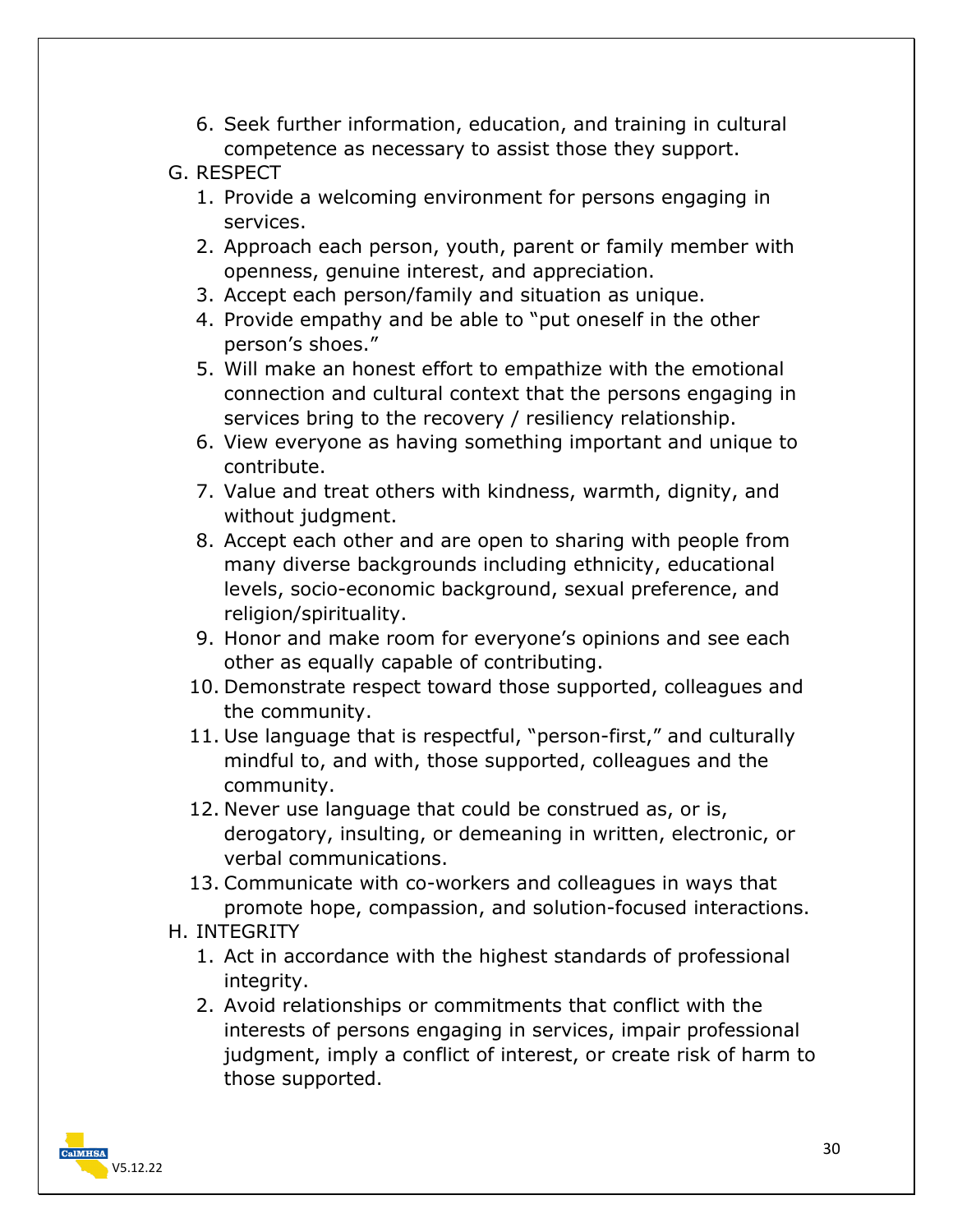- 3. Conduct themselves in a way that does not jeopardize the integrity of the peer relationship.
- 4. Seek supervision to handle any real or potential conflicts when and if a dual relationship is unavoidable.
- 5. Follow organizational policies and guidelines regarding giving and receiving gifts.
- 6. Consider the cultural context and other potential considerations related to gifts.
- 7. Do not lend, give, or receive money or payment for any services to, or from, persons they support.
- 8. Demonstrate accountability in fulfilling commitments.
- 9. Resist influences that interfere with professional performance.
- 10. Shall not commit fraud, waste or abuse in the delivery of Medi-Cal services.
- 11. Cooperate with complaint investigations and supply information requested during complaint investigations unless such disclosure of information would violate the confidentiality requirements of Subpart 2, Title 42, Code of Federal Regulations.
- 12. Shall not provide services under the influence of any amount of alcohol, marijuana, or illicit drugs. "Illicit drugs" means any substance defied as a drug in Section 11014, Chapter 1, Division 10, Health and Safety Code, except:
	- a. Drugs or medications prescribed by a physician or other person authorized to prescribe drugs, in accordance with Section 4036, Chapter 9, Division 2, Business and Professions Code, and used in the dosage and frequency prescribed; or
	- b. Over-the-counter drugs or medications used in the dosage and frequency described on the box, bottle, or package insert.
- 13. Shall not secure a certification by fraud, deceit, or misrepresentation. This includes, but is not limited to:
	- a. Making a false statement on any application for certification.
	- b. Withholding material information on any application for certification.
	- c. Impersonating another Medi-Cal Peer Support Specialist or permitting or allowing another person to use their certification for the purpose of providing peer support services.
- 14. Shall not engage in gross negligence or incompetence in the performance of peer support services. This includes:
	- a. Failing to maintain records consistent with sound judgement, the standards of the profession, and the nature of the services being rendered.

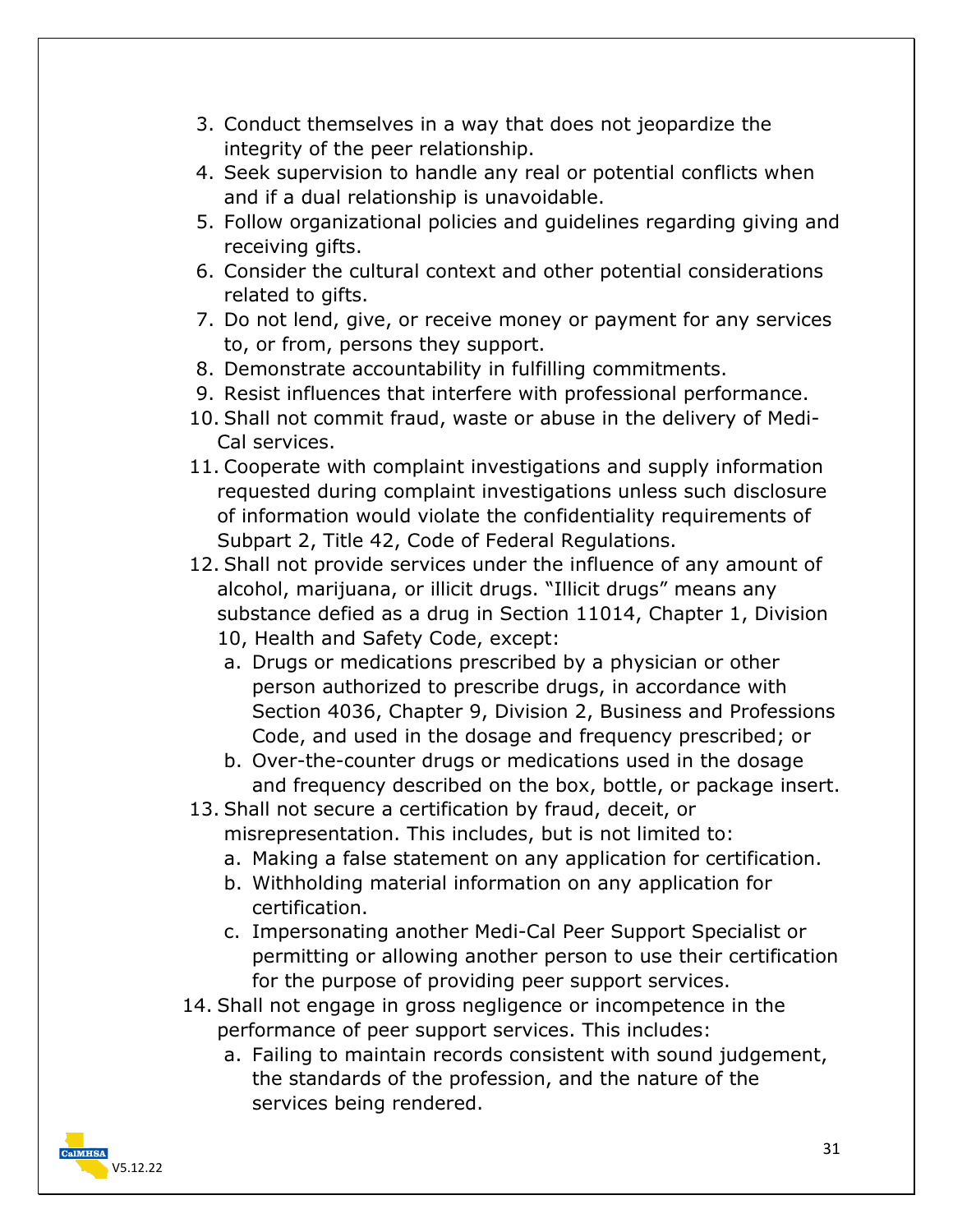- I. ADVOCACY
	- 1. Support the formulation, development, enactment, and implementation of public policies of concern to the profession.
	- 2. Demonstrate and promote activities that respect diversity.
	- 3. Support and defend human rights and freedoms regardless of nationality, national origin, gender identity, ethnicity, religion or spiritual persuasion, language, disability, sexual identity, or socio-economic status. Human rights include civil and political rights, such as the right to life, liberty, and freedom of expression; social, cultural, and economic rights including the right to cultural expression, the right to have basic needs met, and the right to work and receive an education.
	- 4. Advocate for inclusion of those supported in all aspects of services.
	- 5. Advocate for the full involvement of those supported in the communities of their choice and will promote their value to those communities.
	- 6. Understand, encourage, and empower self-advocacy.
	- 7. Recognize that all individuals/families have the right to live in the safest and least restrictive, culturally congruent environment.
	- 8. Strive to eliminate stigma and discrimination.
- J. CONFIDENTIALITY
	- 1. Respect the rights, dignity, privacy, and confidentiality of persons engaging in services at all times.
	- 2. Respect the right to privacy of those supported and shall not solicit private information from those supported unless it is essential. Once private information is shared, standards of confidentiality apply.
	- 3. Respect confidential information shared by colleagues in the course of their professional relationships and interactions unless such information relates to an unethical or illegal activity. However, confidentiality should be honored when Peers are supporting clients with a substance use disorder where the illegal activity is limited to personal use of substances.
	- 4. Comply with all applicable federal and state confidentiality laws and guidelines. (In accordance with Part 2, Title 42, Code of Federal Regulations and HIPAA requirements).
	- 5. Discuss with persons engaging in services, and other interested parties, the nature of confidentiality and limitations of the right to confidentiality.

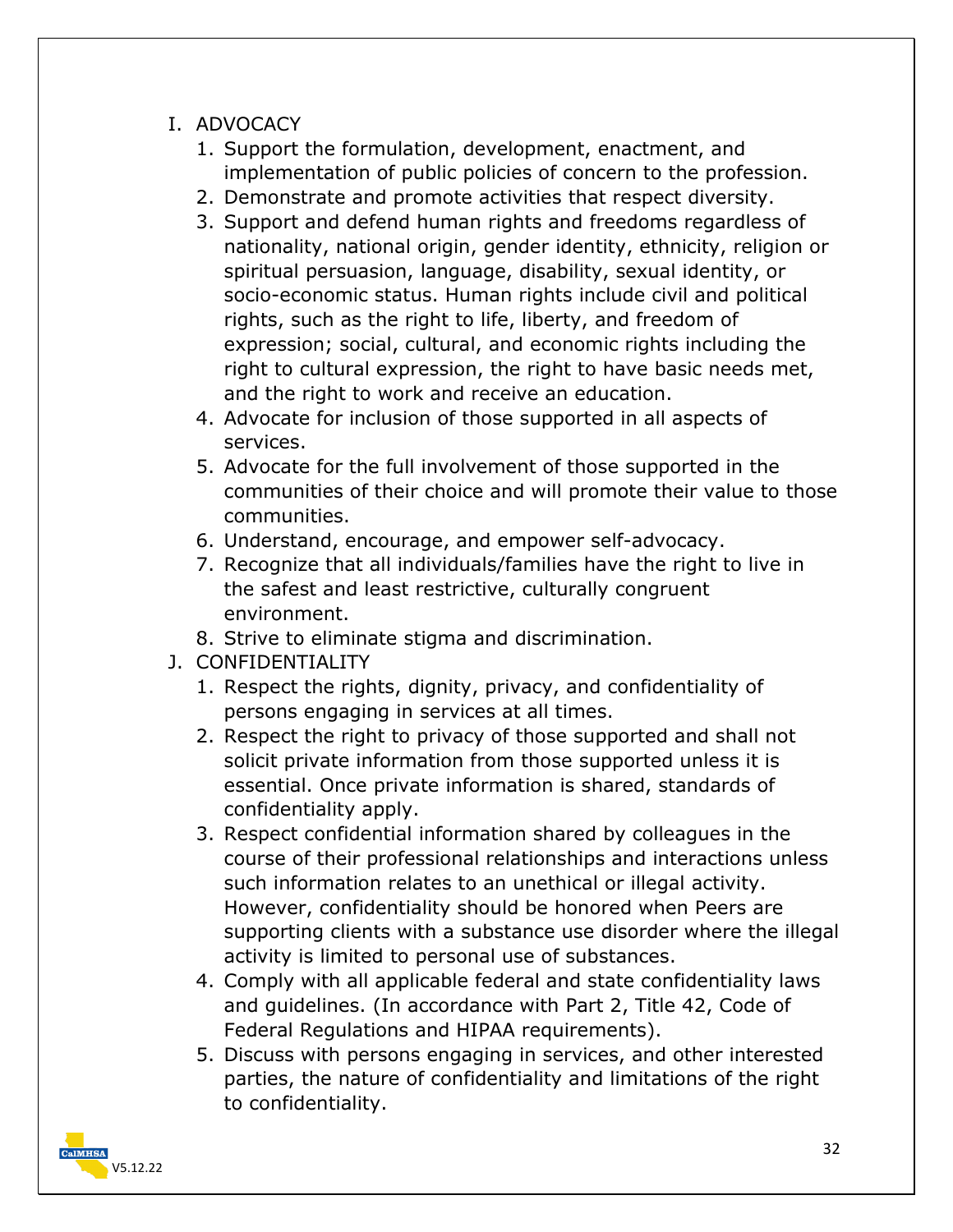- K. SAFETY & PROTECTION
	- 1. Never engage in romantic or sexual/intimate activities with the persons engaging in services.
	- 2. Shall not provide services to individuals with whom they have had a prior romantic or sexual relationship.
	- 3. Shall not engage in exploitive relationships with coworkers or those they support to further their personal, religious, political, or business interests.
	- 4. Follow applicable federal, state and local laws in the prevention of harm.
	- 5. Inform appropriate persons when disclosure is necessary to prevent serious, foreseeable, and imminent harm to persons served or other identifiable persons. In all instances, Medi-Cal Medi-Cal Peer Support Specialists should disclose the least amount of confidential information necessary to achieve the desired purpose.
	- 6. Never intimidate, threaten, harass, use undue influence, physical force, or verbal abuse, or make unwarranted promises of benefits to persons engaging in services.
	- 7. Recognize the unique nature of the peer relationship and seek supervision and/or peer support services, as necessary, to maintain appropriate boundaries with persons engaging in services.
	- 8. Treat colleagues with respect, courtesy, fairness, and good faith, and uphold the Code of Ethics. Strive to provide a safe environment that is respectful of the impact of trauma on persons engaging in services.
- L. EDUCATION
	- 1. Remain current regarding new developments in recovery, resiliency and wellness theories, methods, and approaches of related disciplines/systems with whom those who are engaging in services interface.
	- 2. Accept responsibility for continuing education and professional development as part of their commitment to provide quality services.
	- 3. Become familiar with local resources for self-sufficiency, including benefits and employment opportunities and supportive resources for families, parents, and caregivers.

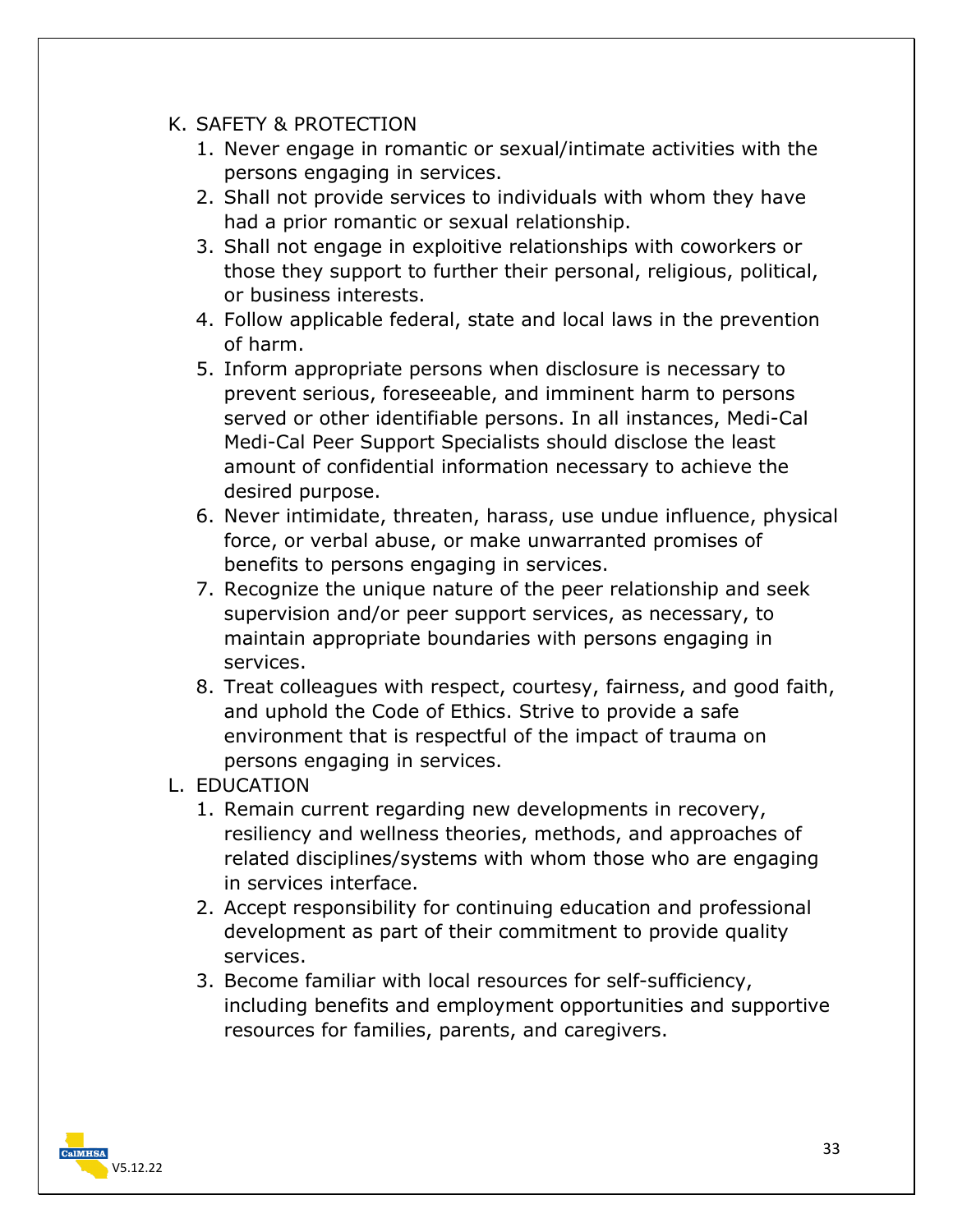- M. MUTUALITY
	- 1. Engage in a relationship of mutual responsibility where power is shared and the Medi-Cal Peer Support Specialist and the persons engaging in services are equally responsible for maintaining a peer relationship that is mutually beneficial.
	- 2. Take responsibility for voicing their own needs and feelings.
	- 3. Make decisions in collaboration with persons served and do not make decisions for persons engaging in services.
	- 4. Ensure that people give and take the lead in discussions, everyone is offered a chance to speak, and decisions are made in collaboration with one another.
- N. RECIPROCITY
	- 1. Ensure that the relationship is reciprocal. Every participant in the peer relationship both gives and receives in a fluid, constantly changing dynamic.
	- 2. Belief that peer relationships are not hierarchical; no one is more qualified, advanced, or better than another.
	- 3. Learn from each other.
	- 4. View asking for help as reaching across (not up nor down).
- O. STRENGTHS-BASED
	- 1. Provide strength-based services acknowledging that every person has skills, gifts, and talents they can use to better their lives.
	- 2. Focus on what is strong, not what is wrong.
	- 3. Assist others to identify these strengths and explore how those identified strengths can be used for their benefit.
- P. WELLNESS, RECOVERY RESILIENCY
	- 1. Engage in and model regular self-care activities.
	- 2. Communicate and behave in ways that promote wellness, recovery, and resiliency.
	- 3. Use language that reflects wellness, recovery, and resiliency principles.
	- 4. Shall not impose limitations on the possibility for wellness, recovery, and resiliency of those engaging in services.
	- 5. Recognize the importance of supportive relationships and community in wellness, recovery and resiliency and encourage persons to identify and develop natural supports.
	- 6. Promote self-sufficiency in the wellness, recovery, and resiliency journey.

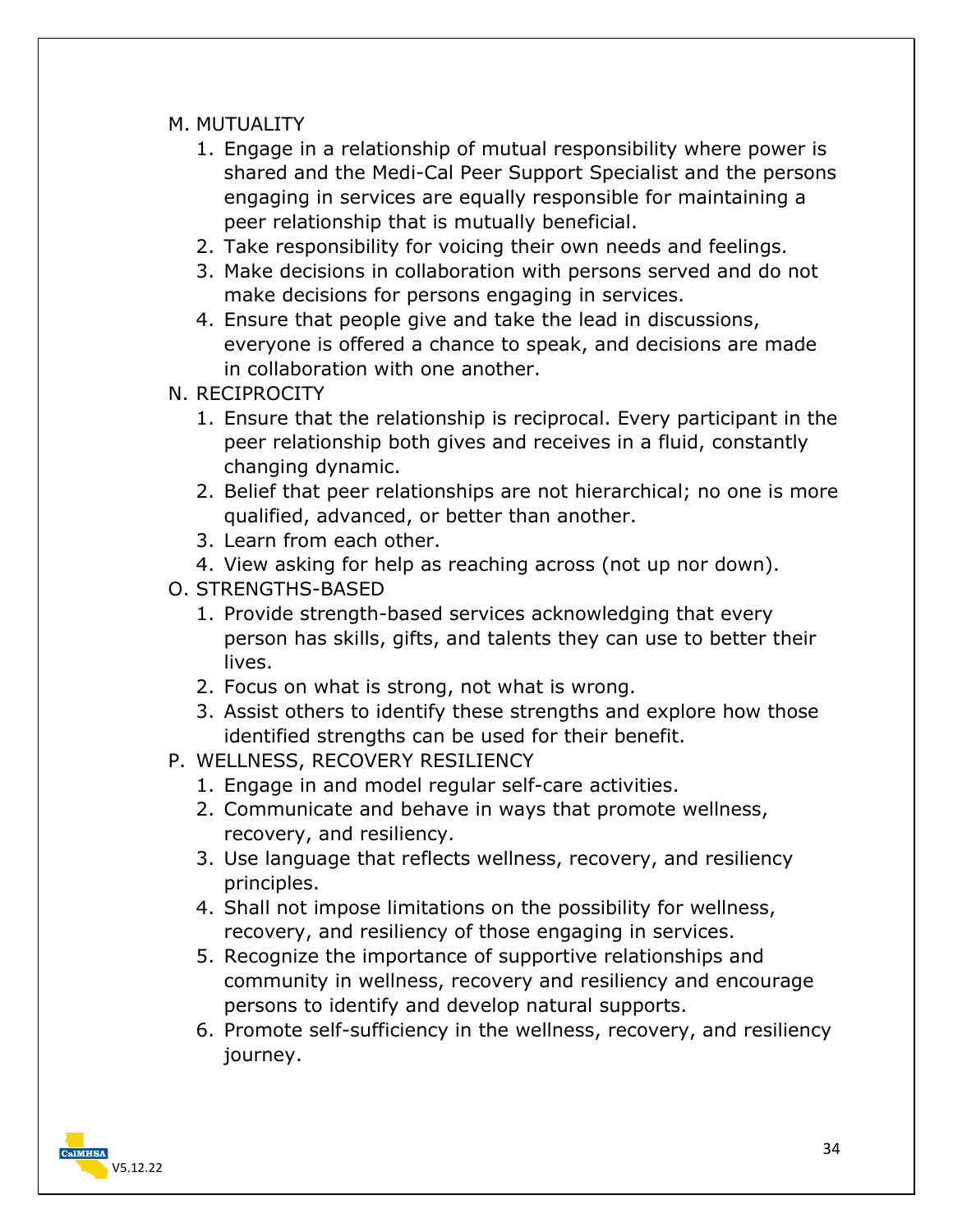- 2) A Medi-Cal Peer Support Specialist **may not:**
	- A. Practice outside of their scope of competence
	- B. Engage in any services requiring a license
	- C. Falsify any documentation related to application, training, testing, certification, or services provided.
	- D. Retaliate against any person who, in good faith, makes a complaint against the Medi-Cal Peer Support Specialist regarding services provided.
	- E. Engage in conduct that is prohibited by state, federal, or local law, including laws prohibiting the use, possession, or distribution of drugs and alcohol.
	- F. Participate in, condone, or promote discrimination on the basis of race, creed, color, national origin, gender identity, sexual orientation, religion, age, physical disability, or economic status in the performance of responsibilities as a Medi-Cal Peer Support Specialist.
	- G. Violate law, rule, or policy related to a recipient's privacy and confidentiality.
	- H. Have a dual relationship with a recipient of services.

**By signing below, I agree not to violate, or assist in or abet the violation of, or conspire to violate, any provision or term of this Code of Ethics. All Medi-Cal Peer Support Specialists shall be notified, in writing, of any changes to this Code of Ethics.**

**Name (printed)**

Name (signature) **Name** (signature) **Date (mm/dd/yyyy)** 

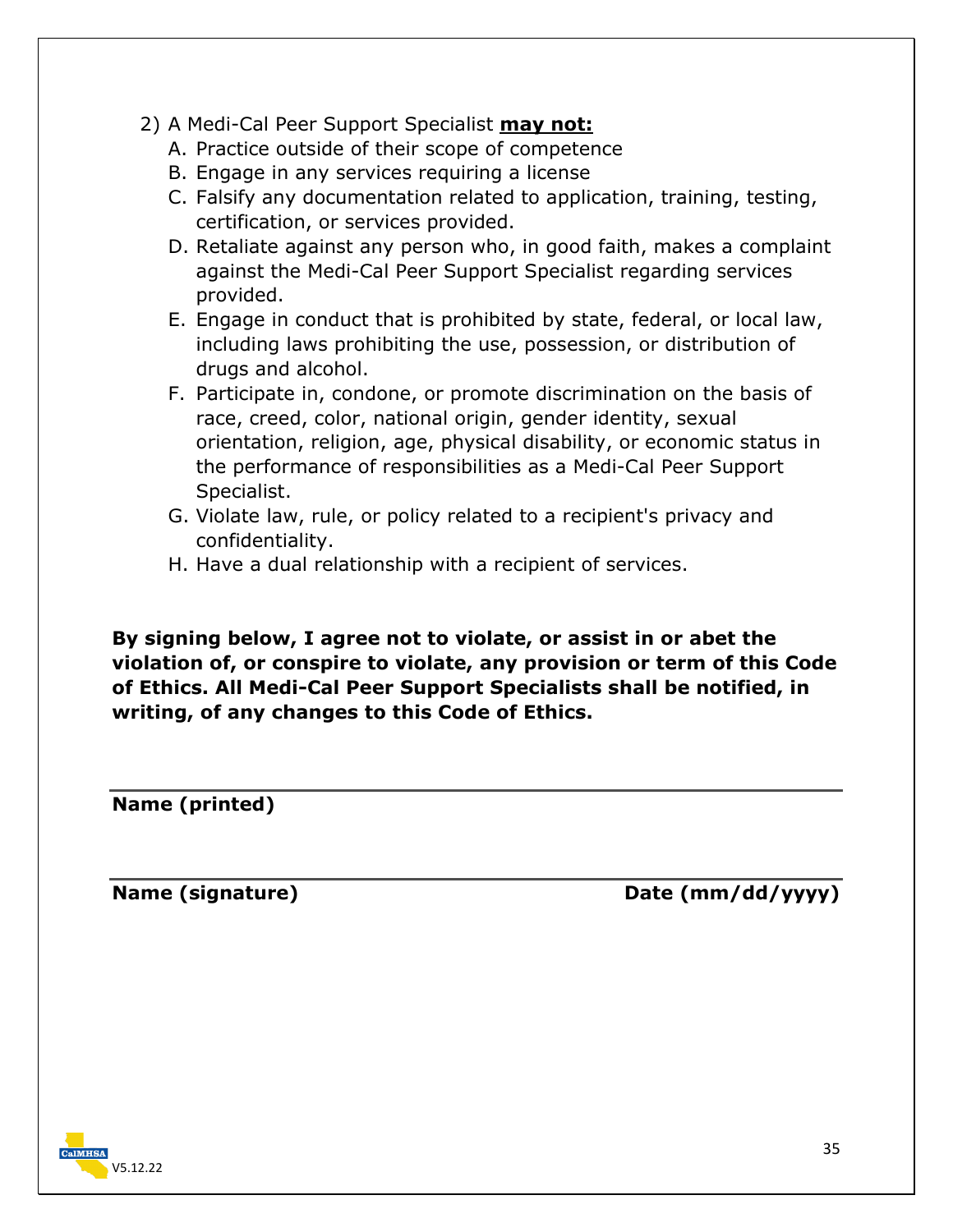#### <span id="page-36-0"></span>Appendix C

#### **Continued Education Requirements:**

<span id="page-36-1"></span>Acceptable courses for continuing education (CEs) may include:

- 1) Courses relevant to the practice of peer and recovery services.
- 2) Peer Certification trainings.
- 3) Trainings that focus on significant recent developments in the discipline of peer support and recovery.
- 4) Trainings that concentrate on the areas of specializations; "Parent, Caregiver, and Family Member Peers," "Persons experiencing a Crisis," "Persons who are unhoused," and "Persons with justice system involvement.
- 5) Direct care courses that cover peer, recovery, and specialty areas (e.g., theoretical frameworks of recovery; intervention techniques with individuals, families, and systems of care).
- 6) Indirect care courses that cover pragmatic aspects of clinical practice (e.g., legal or ethical issues, consultation, recordkeeping, supervision training).
- 7) Courses that meet the continuing education requirements for Licensed Professional Counselor (LPC), Licensed Marriage & Family Therapist (LMFT), Licensed Clinical Social Worker (LCSW), Certified Alcohol & Drug Counselor (CADC), Licensed Alcohol & Drug Counselor (LADC), or Continuing Medical Education (CME); or
- 8) An undergraduate or graduate course in a behavioral health related field that pertains to direct interaction with consumers.

Below are examples of <u>law and ethics</u> course elements that would apply toward meeting this requirement:

- 1) Legal and ethical issues when working with children
- 2) Legal and ethical issues when working with disabled adults and older adults
- 3) Legal responsibilities for mandate reporting
- 4) Information on advanced mental healthcare directives
- 5) Professional conduct and boundaries
- 6) Ethics and counseling in addiction and recovery
- 7) Legal and ethical responsibilities covering confidentiality

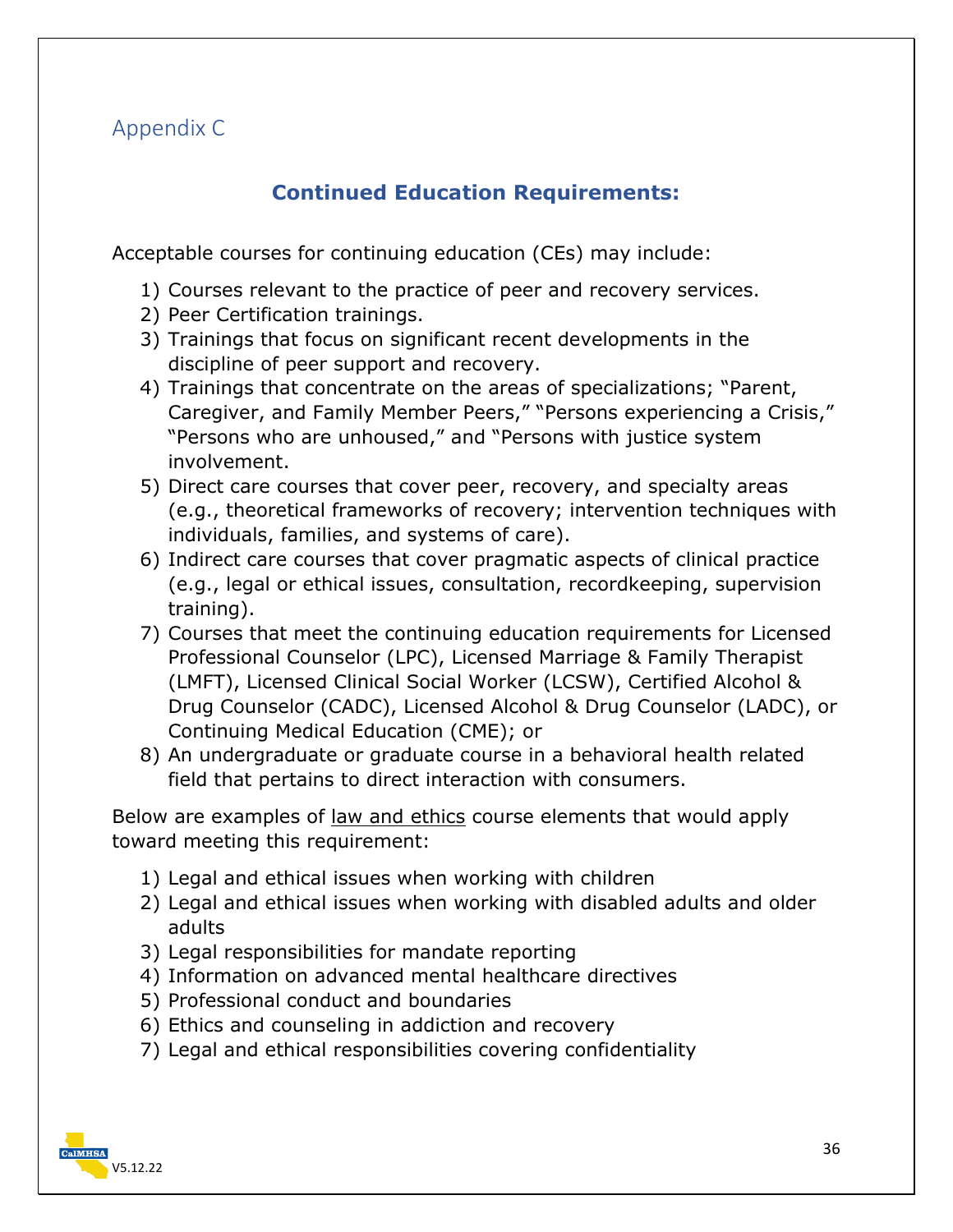#### <span id="page-37-0"></span>Appendix D

#### <span id="page-37-1"></span>**Peer Training Requirements for Grandparenting Process**

Acceptable training must consist of any trainings consistent with aspects of the Peer Support discipline that are fundamental to the understanding or the practice of peer support and recovery including:

- 1) Courses relevant to the practice of peer and recovery services.
- 2) Peer Certification trainings.
- 3) Trainings that focus on significant recent developments in the discipline of peer support and recovery.
- 4) Trainings that concentrate on the areas of specializations; "Parent, Caregiver, and Family Member Peers," "Persons experiencing a crisis," "Persons who are unhoused," and "Persons with justice system involvement.
- 5) Direct care courses that cover peer, recovery, and specialty areas (e.g., theoretical frameworks of recovery; intervention techniques with individuals, families, and systems of care).

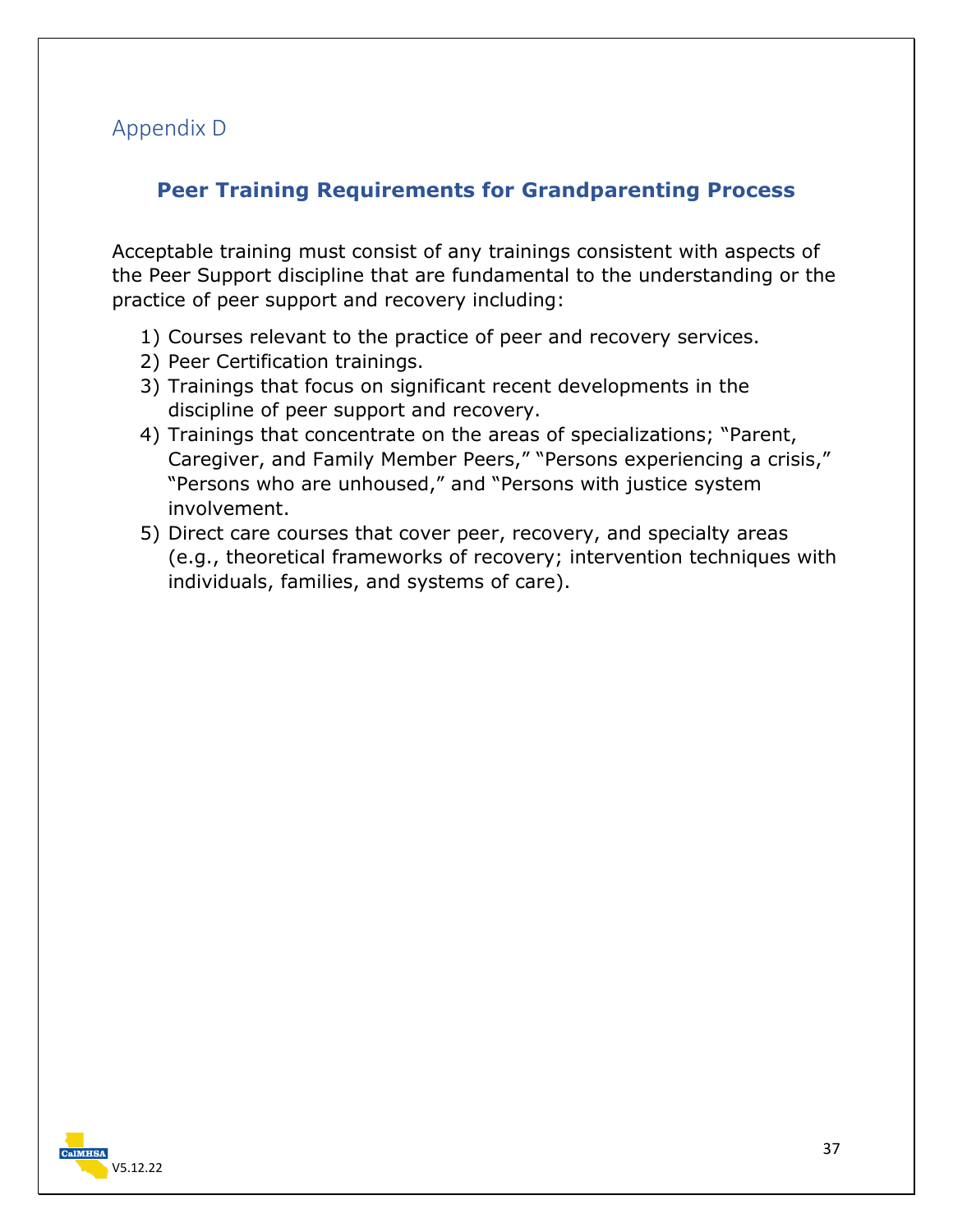#### <span id="page-38-0"></span>Appendix E

#### <span id="page-38-1"></span>**Data Collection**

Data collection shall include at least the following elements:

- 1) Age
- 2) Gender identity
- 3) Race/ethnicity
- 4) Proficient languages
- 5) Employment Status at time of application
- 6) Name of Employer/Agency and County
- 7) County of Residence
- 8) Number of Medi-Cal Peer Support Specialists certified
- 9) Number of Medi-Cal Peer Support Specialists certified through grandparenting process (May 2022 - December 2022)
- 10)Number of applicants who received training in an area of specialization
	- A. Parent, Caregiver Family Member Peer
	- B. Work with persons in crisis
	- C. Work with persons who are unhoused
	- D. Work with persons involved in the justice system
- 11)Number of persons who receive peer supervisor training
- 12)Number of applicants that received certification through out of state reciprocity
- 13) Number of applicants who registered for training
- 14) Number of applicants who completed training
- 15) Number of applicants who registered for the examination
- 16) Number of applicants that did not receive certification
- 17)Number of applicants employed in peer services prior to certification
- 18)Applicants' county of employment or county of residence if not employed
- 19)Number of certified Medi-Cal Peer Support Specialist who renewed certification (effective fiscal year 2024-2025)

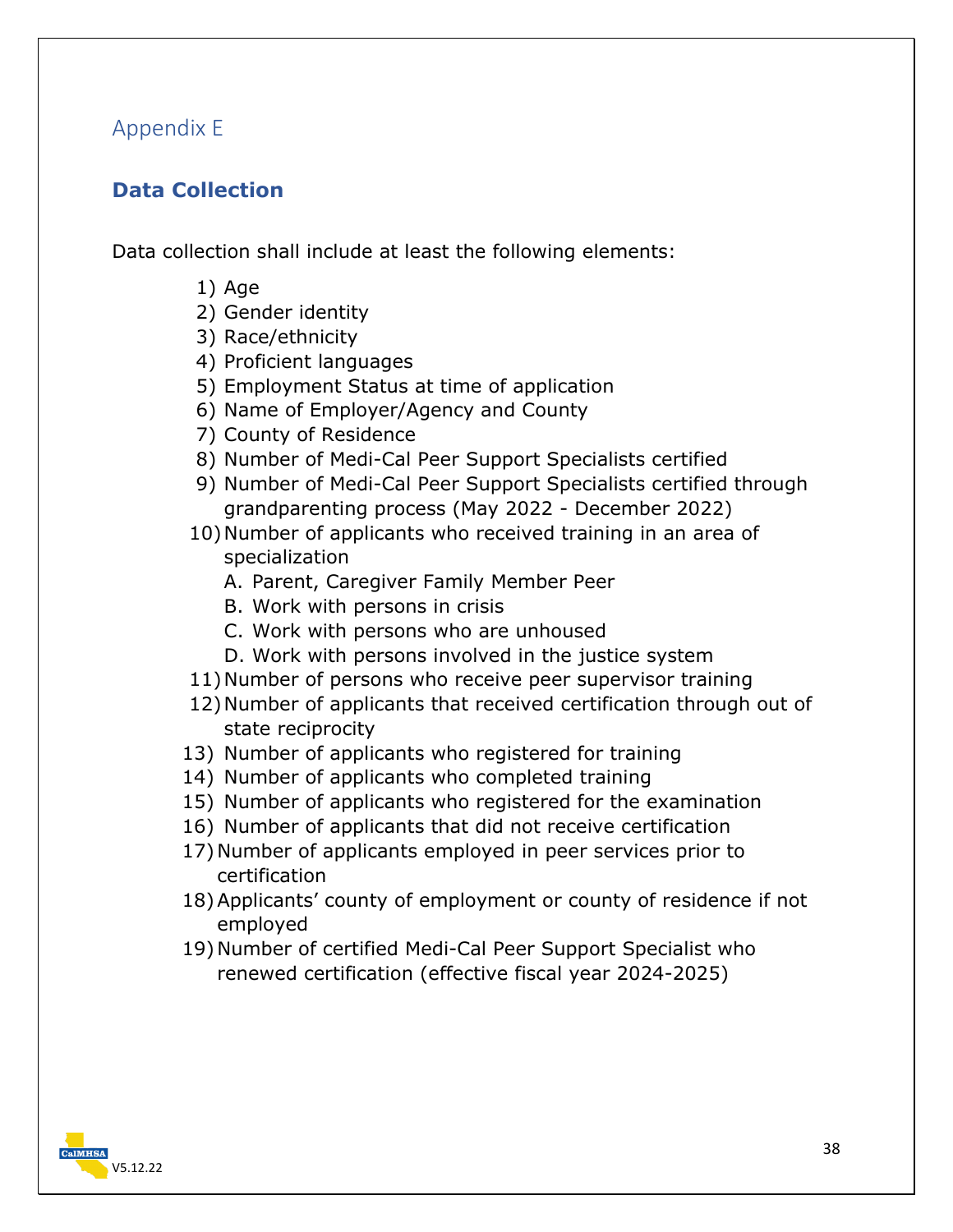#### <span id="page-39-0"></span>Appendix F

#### <span id="page-39-1"></span>**Medi-Cal Peer Support Specialist Code of Ethic Violations Guidelines**

The following Medi-Cal Code of Ethics Sanction guidelines are used to address violations of the [Medi-Cal Code of Ethics](#page-27-1) for Certified Peer Support Specialists in California by the California Mental Health Services Authority. The guidelines will be used by the certifying entity for the determination of sanctions. The guidelines are not considered all-inclusive as there may be violations not addressed or sanctions that have not yet been described for a specific violation. The certifying entity reserves the right to make modifications under circumstances in the absence of sanctions.

| Code of<br><b>Ethics</b><br><b>Number</b> | <b>Code of Ethics</b>                                                                                                                                                                                      | <b>Minimum Sanction</b>                                                                                                                                                                                                                                                                              | <b>Maximum</b><br><b>Sanction</b>                                                 |
|-------------------------------------------|------------------------------------------------------------------------------------------------------------------------------------------------------------------------------------------------------------|------------------------------------------------------------------------------------------------------------------------------------------------------------------------------------------------------------------------------------------------------------------------------------------------------|-----------------------------------------------------------------------------------|
| <b>E4</b>                                 | Work within their<br>scope of practice as<br>defined by this Code<br>of Ethics and their<br>employing agency<br>(includes gross<br>negligence and<br>incompetence).                                        | Up to a six-month<br>suspension of Peer<br><b>Support Specialist</b><br>certification; and<br>Completion of 40-hour<br>training course from an<br>approved training entity<br>OR retake and pass the<br>Peer Support Specialist<br>certification exam prior<br>to reinstatement of<br>certification. | Permanent<br>revocation of<br>Peer Support<br><b>Specialist</b><br>certification. |
| F4                                        | Shall not<br>discriminate against<br>others on the basis<br>of gender, race,<br>ethnicity, sexual<br>orientation or gender<br>identity, age,<br>religion, national<br>origin, marital<br>status, political | Up to a six-month<br>suspension of Peer<br><b>Support Specialist</b><br>certification; and<br>Complete six continuing<br>education hours in<br>cultural sensitivity from<br>an approved training<br>entity; and                                                                                      | Permanent<br>revocation of<br>Peer Support<br>Specialist<br>certification.        |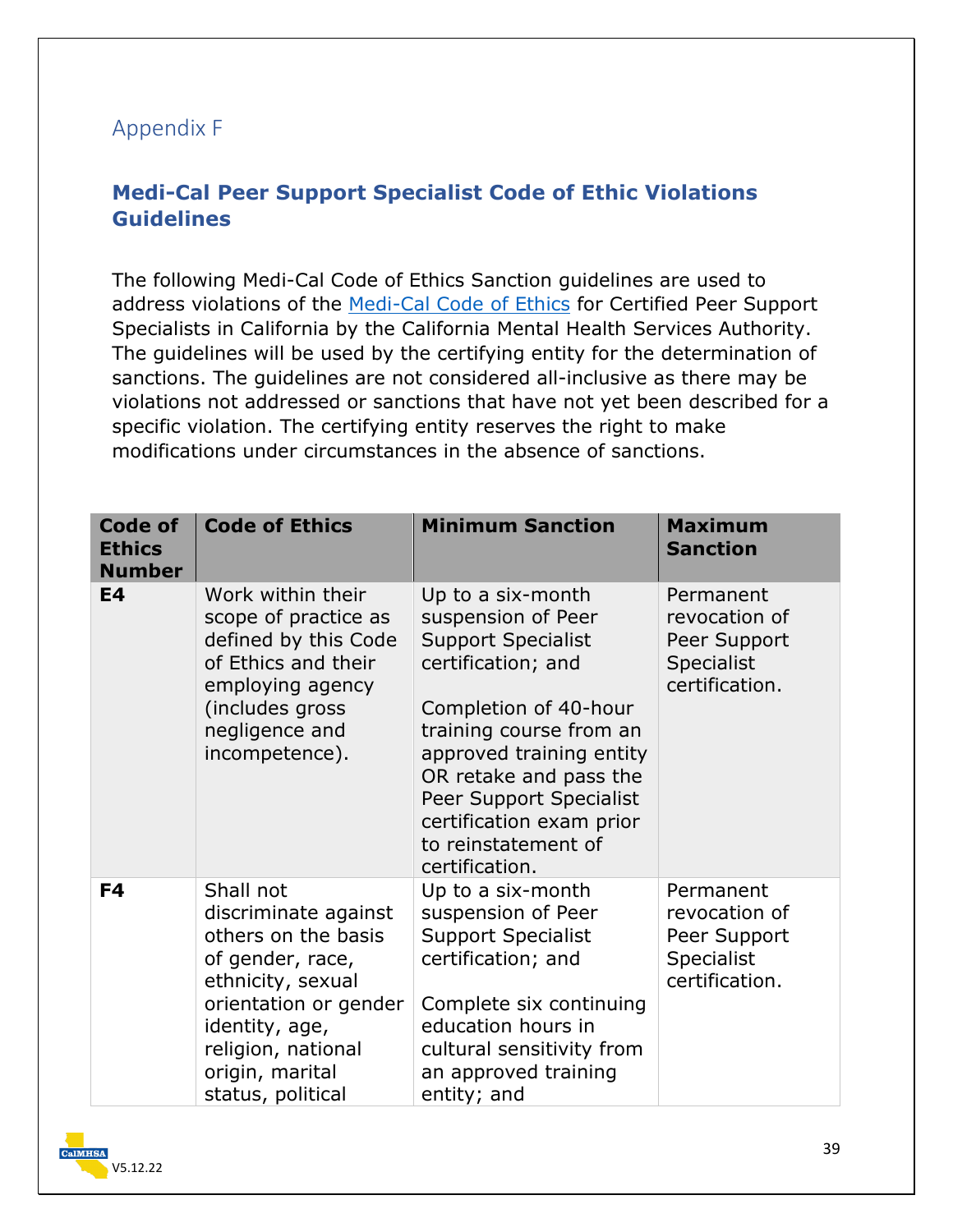| <b>Code of</b><br><b>Ethics</b><br><b>Number</b> | <b>Code of Ethics</b>                                                                                                                                                                                                                     | <b>Minimum Sanction</b>                                                                                                                                                                                                                                                                                                                                            | <b>Maximum</b><br><b>Sanction</b>                                                 |
|--------------------------------------------------|-------------------------------------------------------------------------------------------------------------------------------------------------------------------------------------------------------------------------------------------|--------------------------------------------------------------------------------------------------------------------------------------------------------------------------------------------------------------------------------------------------------------------------------------------------------------------------------------------------------------------|-----------------------------------------------------------------------------------|
|                                                  | belief, or mental or<br>physical differences.                                                                                                                                                                                             | Valid proof of<br>completion of continued<br>education must be<br>submitted along with<br>application for<br>reinstatement of<br>certification.                                                                                                                                                                                                                    |                                                                                   |
| F <sub>5</sub>                                   | Shall not<br>discriminate against<br>others on the basis<br>of any other<br>preference, personal<br>characteristic,<br>condition, state, or<br>cultural factor<br>protected under<br>federal, State or<br>local law.                      | Up to a six-month<br>suspension of Peer<br><b>Support Specialist</b><br>certification; and<br>Complete six continuing<br>education hours in<br>cultural sensitivity from<br>an approved training<br>entity; and<br>Valid proof of<br>completion of continued<br>education must be<br>submitted along with<br>application for<br>reinstatement of<br>certification. | Permanent<br>revocation of<br>Peer Support<br><b>Specialist</b><br>certification. |
| H <sub>2</sub>                                   | Avoid relationships<br>or commitments that<br>conflict with the<br>interests of persons<br>engaging in services,<br>impair professional<br>judgment, imply a<br>conflict of interest,<br>or create risk of<br>harm to those<br>supported. | Up to a six-month<br>suspension of Peer<br><b>Support Specialist</b><br>certification; and<br>Complete six continuing<br>education hours in<br>ethics and professional<br>boundaries; and<br>Valid proof of<br>completion of continued<br>education must be                                                                                                        | Permanent<br>revocation of<br>Peer Support<br>Specialist<br>certification.        |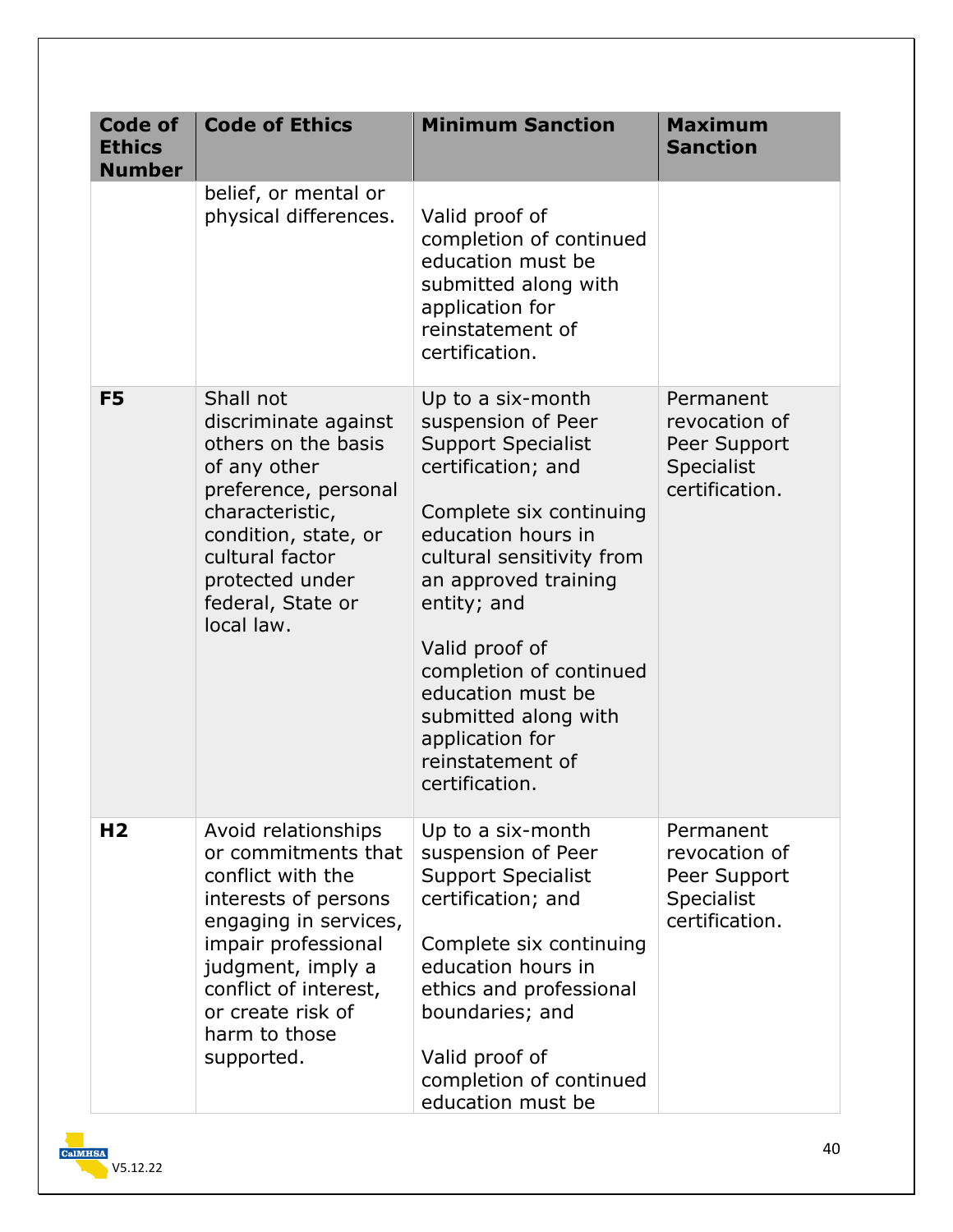| Code of<br><b>Ethics</b><br><b>Number</b> | <b>Code of Ethics</b>                                                                                             | <b>Minimum Sanction</b>                                                                                                                                                                                                                                                                                                                                      | <b>Maximum</b><br><b>Sanction</b>                                                 |
|-------------------------------------------|-------------------------------------------------------------------------------------------------------------------|--------------------------------------------------------------------------------------------------------------------------------------------------------------------------------------------------------------------------------------------------------------------------------------------------------------------------------------------------------------|-----------------------------------------------------------------------------------|
|                                           |                                                                                                                   | submitted along with<br>application for<br>reinstatement of<br>certification.                                                                                                                                                                                                                                                                                |                                                                                   |
| H7                                        | Do not lend, give, or<br>receive money or<br>payment for any<br>services, to or from,<br>persons they<br>support. | Up to a six-month<br>suspension of Peer<br><b>Support Specialist</b><br>certification; and<br>Complete six continuing<br>education hours in law<br>and ethics from an<br>approved training<br>entity; and<br>Valid proof of<br>completion of continued<br>education must be<br>submitted along with<br>application for<br>reinstatement of<br>certification. | Permanent<br>revocation of<br>Peer Support<br>Specialist<br>certification.        |
| H <sub>10</sub>                           | Shall not commit<br>fraud, waste or<br>abuse in the delivery<br>of Medi-Cal services.                             | Permanent denial of<br>application for Peer<br><b>Support Specialist</b><br>certification and listing<br>on the Medi-Cal<br>Suspended and<br>Ineligible Provider list<br>https://files.medi-<br>cal.ca.gov/pubsdoco/Sa<br>ndILanding.aspx                                                                                                                    | Permanent<br>revocation of<br>Peer Support<br>Specialist<br>certification.        |
| H11                                       | Cooperate with<br>complaint<br>investigations and<br>supply information<br>requested during<br>complaint          | Up to a six-month<br>suspension of Peer<br><b>Support Specialist</b><br>certification; and                                                                                                                                                                                                                                                                   | Permanent<br>revocation of<br>Peer Support<br><b>Specialist</b><br>certification. |

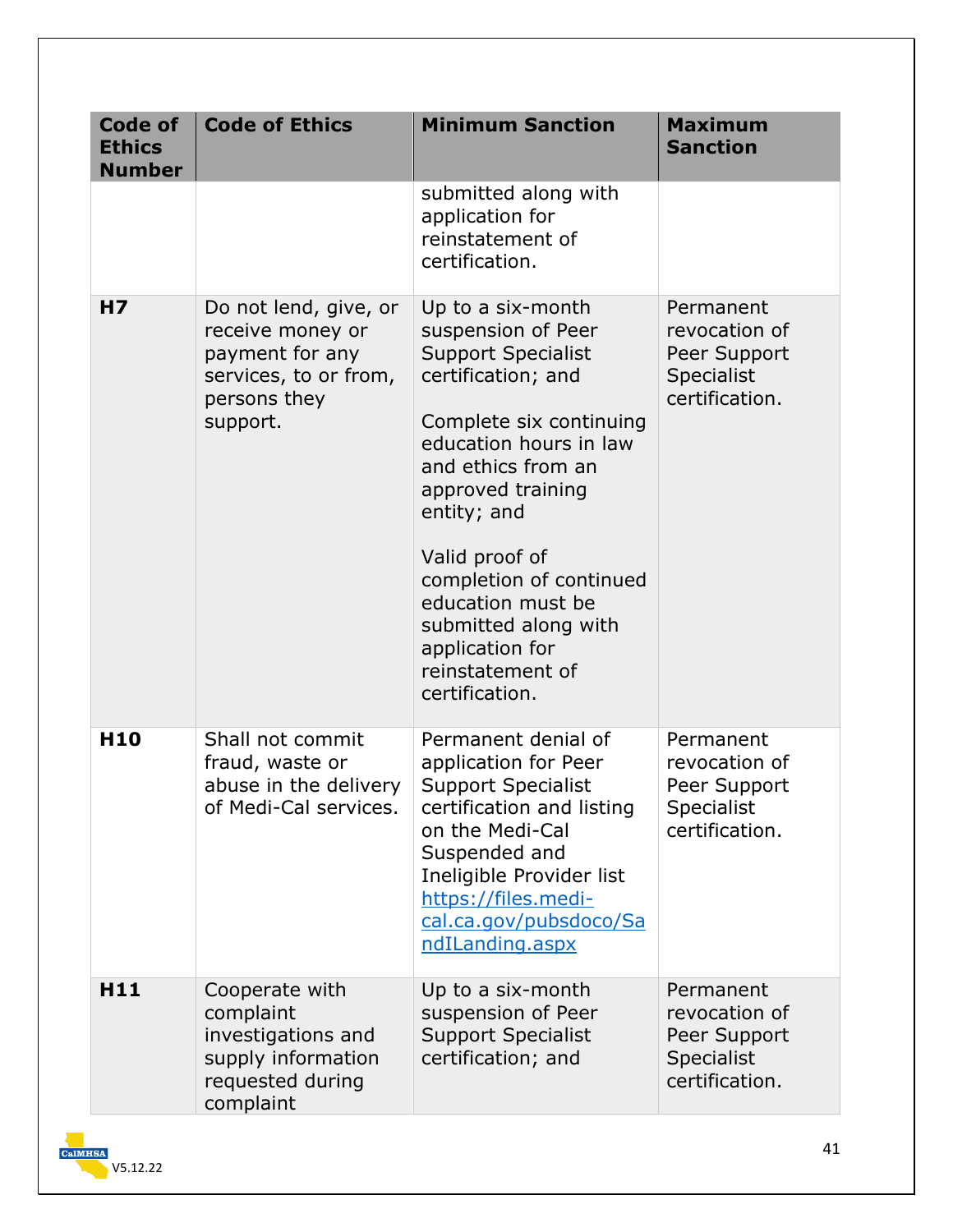| <b>Code of</b><br><b>Ethics</b><br><b>Number</b> | <b>Code of Ethics</b>                                                                                                                                                                                       | <b>Minimum Sanction</b>                                                                                                                                                                                                                                                                                                                                    | <b>Maximum</b><br><b>Sanction</b>                                                                         |
|--------------------------------------------------|-------------------------------------------------------------------------------------------------------------------------------------------------------------------------------------------------------------|------------------------------------------------------------------------------------------------------------------------------------------------------------------------------------------------------------------------------------------------------------------------------------------------------------------------------------------------------------|-----------------------------------------------------------------------------------------------------------|
|                                                  | investigations unless<br>such disclosure of<br>information would<br>violate the<br>confidentiality<br>requirements of<br>Subpart 2, Title 42,<br>Code of Federal<br>Regulations.                            | Complete six continuing<br>education hours in law<br>and ethics from an<br>approved training<br>entity; and<br>Valid proof of<br>completion of continued<br>education must be<br>submitted along with<br>application for<br>reinstatement of<br>certification.                                                                                             |                                                                                                           |
| H <sub>12</sub>                                  | Shall not provide<br>services under the<br>influence of any<br>amount of alcohol,<br>marijuana, or illicit<br>drugs.                                                                                        | Up to a one-year<br>suspension; if in<br>recovery, personal<br>letter describing<br>treatment and/or<br>relapse prevention<br>efforts, letter from<br>addiction treatment<br>program documenting<br>successful completion<br>of a treatment program<br>and plan for continuing<br>care; and proof of<br>completion of 20<br>continuing education<br>hours. | Revocation/perm<br>anent denial of<br>licensure,<br>certification, or<br>registration; fees<br>forfeited. |
| H <sub>13</sub>                                  | Shall not secure a<br>certification by<br>fraud, deceit, or<br>misrepresentation.<br>This includes, but is<br>not limited to:<br>a) Making a false<br>statement on any<br>application for<br>certification. | Denial of Peer Support<br>Specialist certification<br>for no less than six<br>months.<br>Fees are forfeited; and<br>Complete six continuing<br>education hours in law<br>and ethics from an                                                                                                                                                                | Permanent<br>revocation of<br>Peer Support<br>Specialist<br>certification.                                |

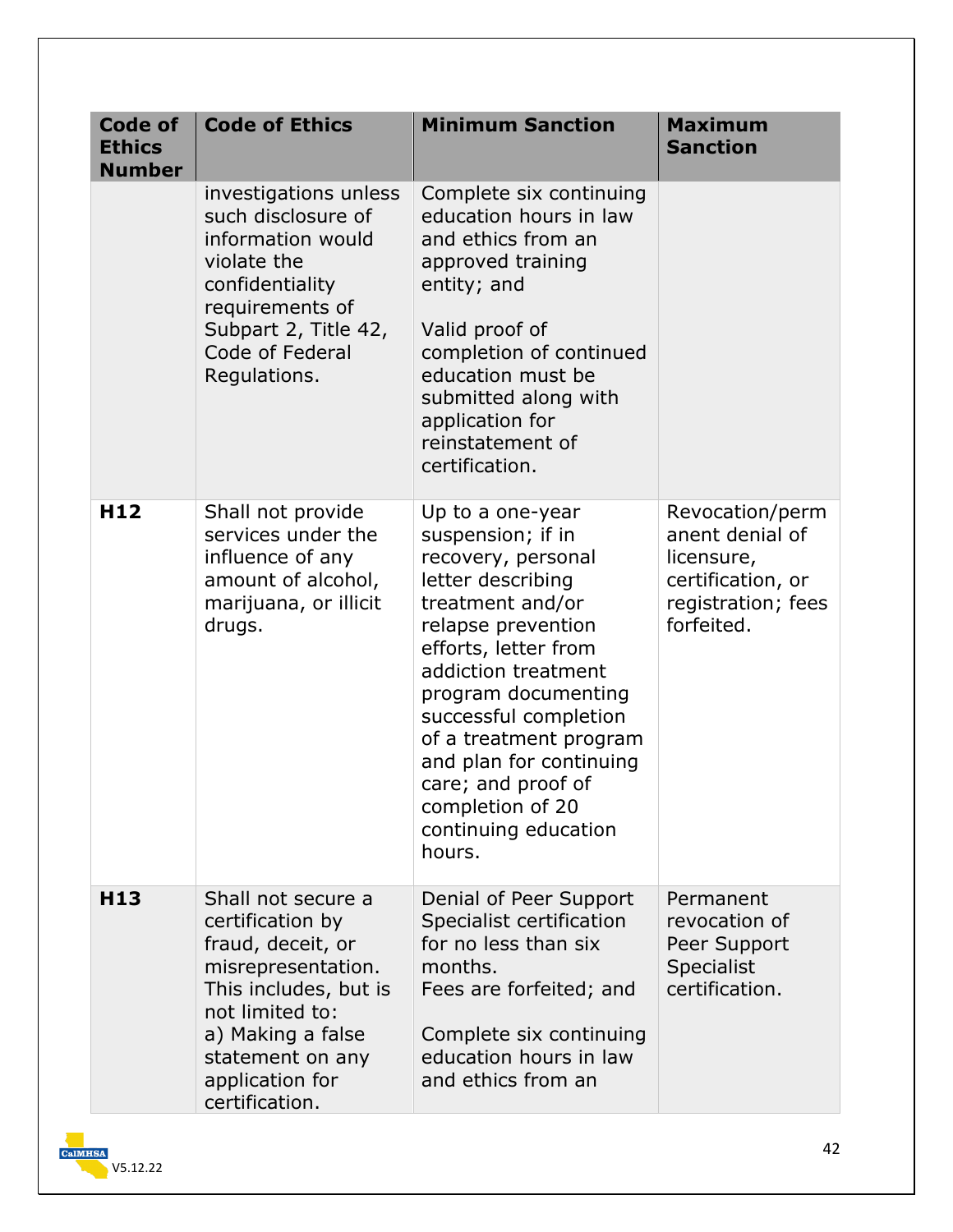| <b>Code of</b><br><b>Ethics</b><br><b>Number</b> | <b>Code of Ethics</b>                                                                                                                                                                                                                                                                     | <b>Minimum Sanction</b>                                                                                                                                                                                                                                                                                                                                                                  | <b>Maximum</b><br><b>Sanction</b>                                          |
|--------------------------------------------------|-------------------------------------------------------------------------------------------------------------------------------------------------------------------------------------------------------------------------------------------------------------------------------------------|------------------------------------------------------------------------------------------------------------------------------------------------------------------------------------------------------------------------------------------------------------------------------------------------------------------------------------------------------------------------------------------|----------------------------------------------------------------------------|
|                                                  | b) Withholding<br>material information<br>on any application<br>for certification.<br>c) Impersonating<br>another Peer<br>Support Specialist or<br>permitting or<br>allowing another<br>person to use their<br>certification for the<br>purpose of providing<br>peer support<br>services. | approved training<br>entity; and<br>Retake and pass the<br>Peer Support Specialist<br>certification exam prior<br>to reinstatement of<br>certification; and<br>Valid proof of<br>completion of continued<br>education must be<br>submitted along with<br>application for<br>reinstatement of<br>certification.                                                                           |                                                                            |
| H <sub>13</sub>                                  | Shall not secure a<br>certification by<br>fraud, deceit, or<br>misrepresentation.<br>An applicant cheats<br>or participates in<br>cheating during the<br>certification exam.                                                                                                              | Denial of certification<br>for no less than one<br>year.<br>May sit for examination<br>after a one-year period<br>elapses.<br>Complete six continuing<br>education hours in law<br>and ethics from an<br>approved training<br>entity.<br>Valid proof of<br>completion of continued<br>education must be<br>submitted along with<br>application for<br>reinstatement of<br>certification. | Permanent<br>revocation of<br>Peer Support<br>Specialist<br>certification. |

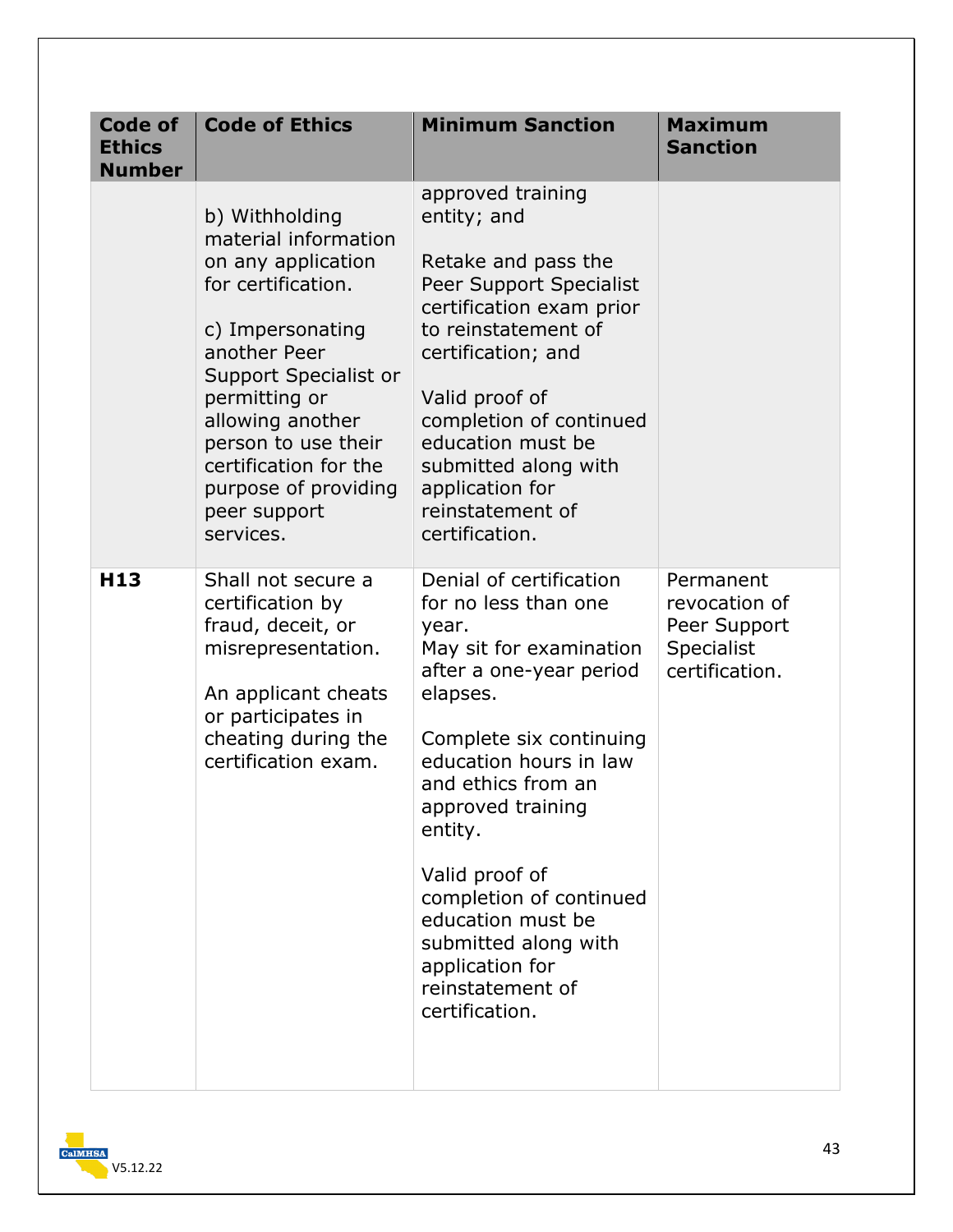| <b>Code of</b><br><b>Ethics</b><br><b>Number</b> | <b>Code of Ethics</b>                                                                                                                                                                                                                                                                                      | <b>Minimum Sanction</b>                                                                                                                                                                                                                                                                                                                              | <b>Maximum</b><br><b>Sanction</b>                                                 |
|--------------------------------------------------|------------------------------------------------------------------------------------------------------------------------------------------------------------------------------------------------------------------------------------------------------------------------------------------------------------|------------------------------------------------------------------------------------------------------------------------------------------------------------------------------------------------------------------------------------------------------------------------------------------------------------------------------------------------------|-----------------------------------------------------------------------------------|
| H <sub>13</sub>                                  | Shall not secure a<br>certification by<br>fraud, deceit, or<br>misrepresentation.<br>Violation of exam<br>security by<br>compromising exam<br>integrity.                                                                                                                                                   | Permanent denial of<br>application for Peer<br><b>Support Specialist</b><br>certification.                                                                                                                                                                                                                                                           | Permanent<br>revocation of<br>Peer Support<br><b>Specialist</b><br>certification. |
| H14                                              | Shall not engage in<br>gross negligence or<br>incompetence in the<br>performance of peer<br>support services.<br>This includes:<br>a) Failing to maintain<br>records consistent<br>with sound<br>judgement, the<br>standards of the<br>profession, and<br>the nature of the<br>services being<br>rendered. | Up to a six-month<br>suspension of Peer<br><b>Support Specialist</b><br>certification.<br>Complete six continuing<br>education hours in law<br>and ethics from an<br>approved training<br>entity.<br>Valid proof of<br>completion of continued<br>education must be<br>submitted along with<br>application for<br>reinstatement of<br>certification. | Permanent<br>revocation of<br>Peer Support<br>Specialist<br>certification.        |
| J1/2/3                                           | Respect the right to<br>privacy of those<br>supported and shall<br>not solicit private<br>information from<br>those supported<br>unless it is essential.<br>Once private<br>information is<br>shared, standards of<br>confidentiality apply.                                                               | Up to a six-month<br>suspension of Peer<br><b>Support Specialist</b><br>certification.<br>Complete six continuing<br>education hours in law<br>and ethics from an<br>approved training<br>entity.                                                                                                                                                    | Permanent<br>revocation of<br>Peer Support<br>Specialist<br>certification.        |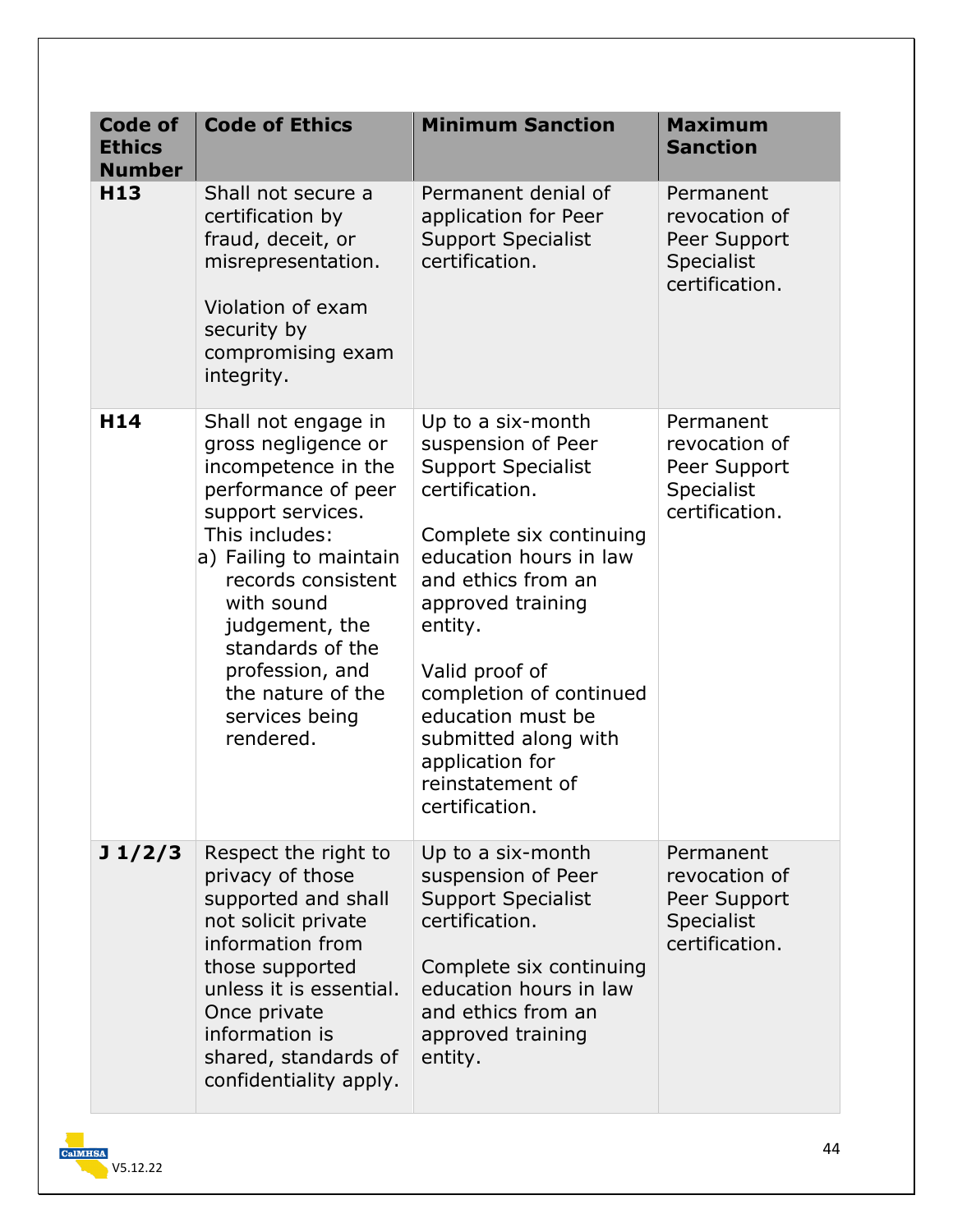| <b>Code of</b><br><b>Ethics</b><br><b>Number</b> | <b>Code of Ethics</b>                                                                                                                                                                                          | <b>Minimum Sanction</b>                                                                                                                                                                                                                                                                                                                                          | <b>Maximum</b><br><b>Sanction</b>                                                 |
|--------------------------------------------------|----------------------------------------------------------------------------------------------------------------------------------------------------------------------------------------------------------------|------------------------------------------------------------------------------------------------------------------------------------------------------------------------------------------------------------------------------------------------------------------------------------------------------------------------------------------------------------------|-----------------------------------------------------------------------------------|
|                                                  |                                                                                                                                                                                                                | Valid proof of<br>completion of continued<br>education must be<br>submitted along with<br>application for<br>reinstatement of<br>certification.                                                                                                                                                                                                                  |                                                                                   |
| <b>J4</b>                                        | Comply with all<br>applicable federal<br>and state<br>confidentiality laws<br>and guidelines. (In<br>accordance with Part<br>2, Title 42, Code of<br><b>Federal Regulations</b><br>and HIPAA<br>requirements). | Up to a six-month<br>suspension of Peer<br><b>Support Specialist</b><br>certification.<br>Complete six continuing<br>education hours in law<br>and ethics from an<br>approved training<br>entity.<br>Valid proof of<br>completion of continued<br>education must be<br>submitted along with<br>application for<br>reinstatement of<br>certification.             | Permanent<br>revocation of<br>Peer Support<br>Specialist<br>certification.        |
| K1/2                                             | Never engage in<br>romantic or<br>sexual/intimate<br>activities with the<br>persons engaging in<br>services.                                                                                                   | Up to a six-month<br>suspension of Peer<br><b>Support Specialist</b><br>certification; and<br>Complete 6 continuing<br>education hours in<br>ethics and professional<br>boundaries from an<br>approved training<br>entity. Valid proof of<br>completion of continued<br>education and hours of<br>supervision must be<br>submitted along with<br>application for | Permanent<br>revocation of<br>Peer Support<br><b>Specialist</b><br>certification. |

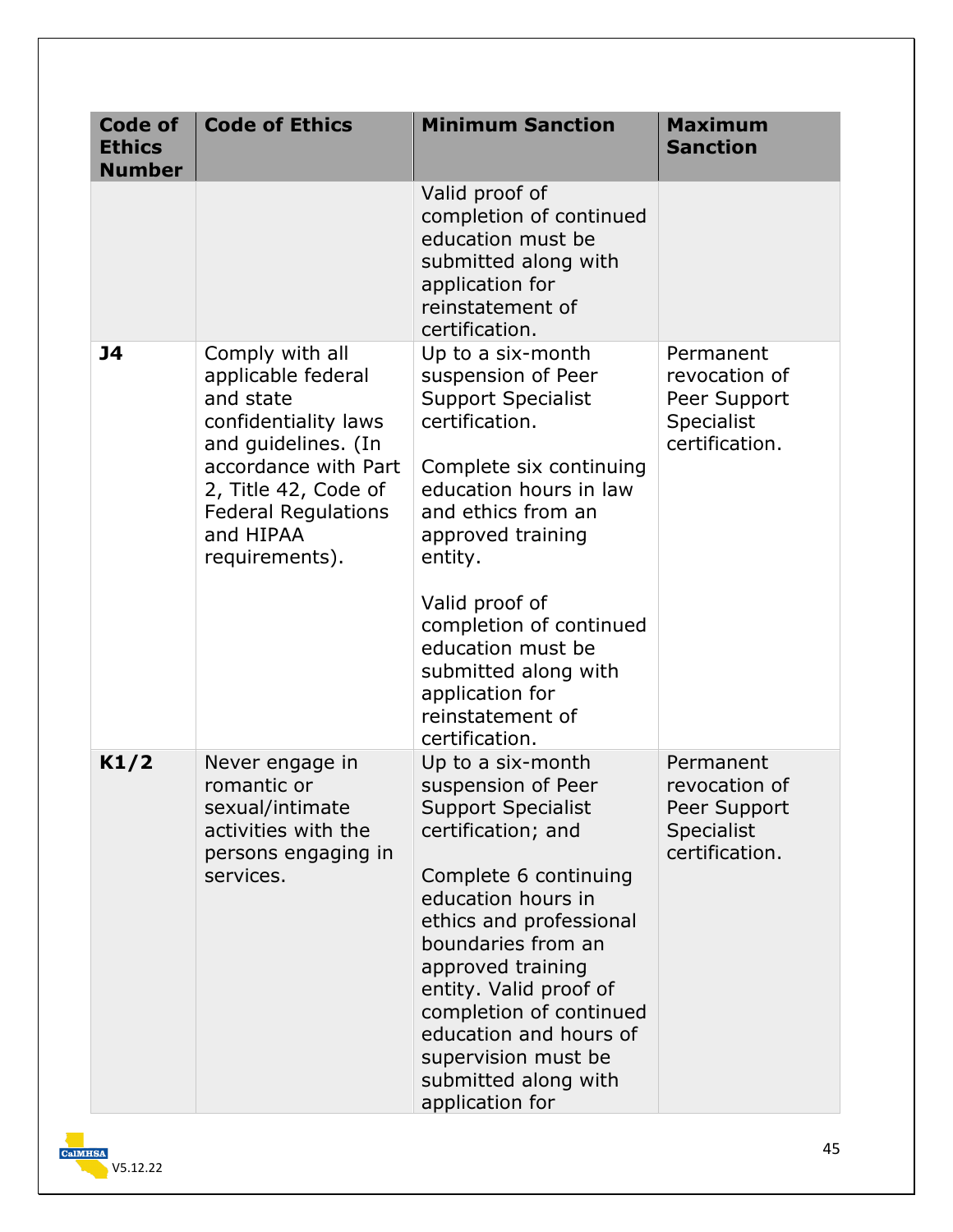| <b>Code of</b><br><b>Ethics</b><br><b>Number</b> | <b>Code of Ethics</b>                                                                                                                                                                       | <b>Minimum Sanction</b>                                                                                                                                                                                                                                                     | <b>Maximum</b><br><b>Sanction</b>                                                                         |
|--------------------------------------------------|---------------------------------------------------------------------------------------------------------------------------------------------------------------------------------------------|-----------------------------------------------------------------------------------------------------------------------------------------------------------------------------------------------------------------------------------------------------------------------------|-----------------------------------------------------------------------------------------------------------|
|                                                  |                                                                                                                                                                                             | reinstatement of<br>certification; and<br>Complete four hours<br>of direct supervision<br>within two weeks<br>following<br>reinstatement. Valid<br>proof of completion of<br>supervision hours must<br>be submitted within 3<br>weeks of reinstatement<br>of certification. |                                                                                                           |
| K <sub>3</sub>                                   | Shall not engage in<br>exploitive<br>relationships with<br>coworkers or those<br>they support to<br>further their<br>personal, religious,<br>political, or business<br>interests.           | Up-to six-month<br>suspension, and proof<br>of completion of nine<br>hours of education in<br>ethics.                                                                                                                                                                       | Permanent<br>revocation of<br>Peer Support<br>Specialist<br>certification.                                |
| K4/5                                             | <b>Mandated Reporting</b>                                                                                                                                                                   | Up to six-month<br>suspension; proof of<br>completion of six hours<br>of education in ethics;<br>and proof of completion<br>of eight hours of<br>education in mandated<br>reporting.                                                                                        | Revocation/perm<br>anent denial of<br>licensure,<br>certification, or<br>registration; fees<br>forfeited. |
| K <sub>6</sub>                                   | Never intimidate,<br>threaten, harass,<br>use undue influence,<br>physical force, or<br>verbal abuse, or<br>make unwarranted<br>promises of benefits<br>to persons engaging<br>in services. | Up to 90-day<br>suspension and proof of<br>completion of nine<br>hours of education<br>relevant to the nature<br>of the offense as<br>determined by the CO.                                                                                                                 | Permanent<br>revocation of<br>Peer Support<br><b>Specialist</b><br>certification.                         |

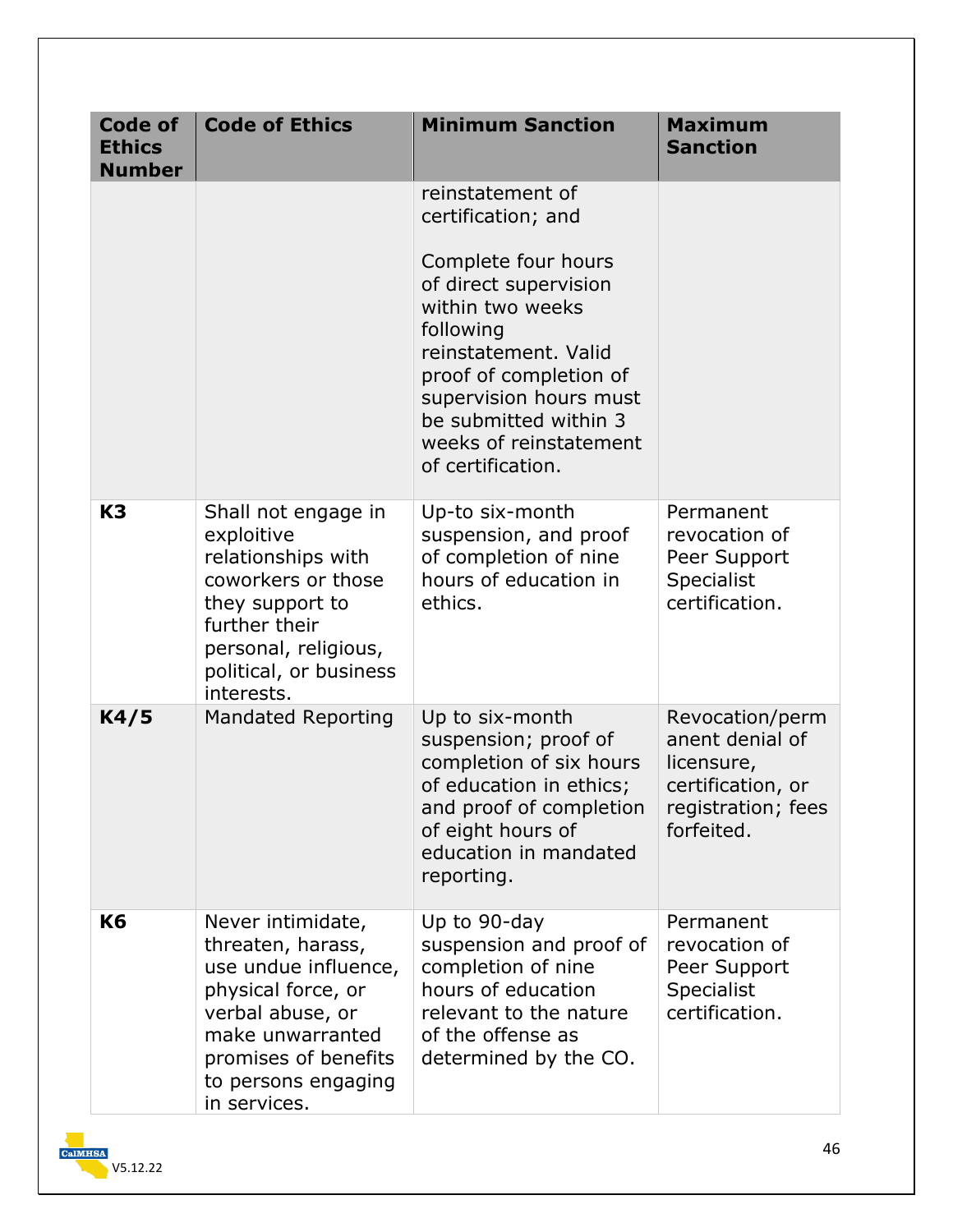## <span id="page-47-1"></span><span id="page-47-0"></span>Appendix G

## **Medi-Cal Peer Support Specialist Exam Blueprint**

Under developmetn